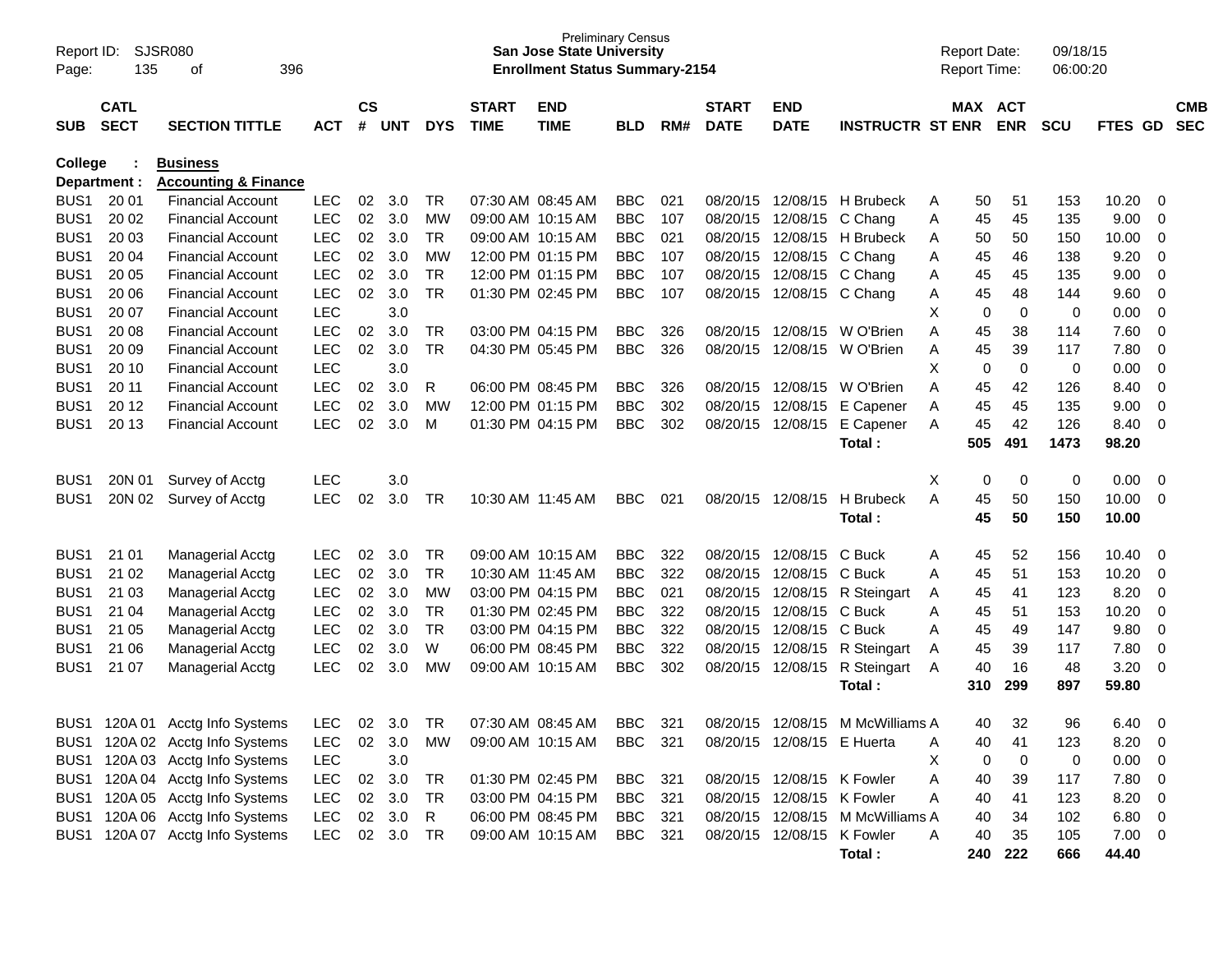| Report ID:<br>Page: | SJSR080<br>136 | 396<br>οf                                   |               |                 |            |            |                   | <b>Preliminary Census</b><br><b>San Jose State University</b><br><b>Enrollment Status Summary-2154</b> |                |     |              |                            |                                                                         | <b>Report Date:</b><br><b>Report Time:</b> |     |            | 09/18/15<br>06:00:20 |                |             |            |
|---------------------|----------------|---------------------------------------------|---------------|-----------------|------------|------------|-------------------|--------------------------------------------------------------------------------------------------------|----------------|-----|--------------|----------------------------|-------------------------------------------------------------------------|--------------------------------------------|-----|------------|----------------------|----------------|-------------|------------|
|                     | <b>CATL</b>    |                                             |               | $\mathsf{cs}$   |            |            | <b>START</b>      | <b>END</b>                                                                                             |                |     | <b>START</b> | <b>END</b>                 |                                                                         |                                            |     | MAX ACT    |                      |                |             | <b>CMB</b> |
| SUB.                | <b>SECT</b>    | <b>SECTION TITTLE</b>                       | <b>ACT</b>    | #               | <b>UNT</b> | <b>DYS</b> | <b>TIME</b>       | <b>TIME</b>                                                                                            | <b>BLD</b>     | RM# | <b>DATE</b>  | <b>DATE</b>                | <b>INSTRUCTR ST ENR</b>                                                 |                                            |     | <b>ENR</b> | <b>SCU</b>           | <b>FTES GD</b> |             | <b>SEC</b> |
| BUS1                |                | 120B 01 Adv Ais & Risk Asses                | SEM           | 04              | 3.0        | MW         | 10:30 AM 11:45 AM |                                                                                                        | <b>BBC</b>     | 321 |              | 08/20/15 12/08/15 E Huerta |                                                                         | Α                                          | 42  | 35         | 105                  | 7.00           | - 0         |            |
| BUS1                |                | 120B 02 Adv Ais & Risk Asses                | SEM           |                 | 3.0        |            |                   |                                                                                                        |                |     |              |                            |                                                                         | Х                                          | 0   | 0          | 0                    | 0.00           | 0           |            |
| BUS1                |                | 120B 03 Adv Ais & Risk Asses                | SEM           | 04              | 3.0        | W          |                   | 06:00 PM 08:45 PM                                                                                      | <b>BBC</b>     | 321 |              | 08/20/15 12/08/15          | E Lam                                                                   | Α                                          | 42  | 22         | 66                   | 4.40           | 0           |            |
|                     |                |                                             |               |                 |            |            |                   |                                                                                                        |                |     |              |                            | Total :                                                                 |                                            | 84  | 57         | 171                  | 11.40          |             |            |
| BUS1                |                | 120C 01 Ntwk Env & Acctg Cnt LEC            |               | 02 <sub>o</sub> | 3.0        | $\top$     |                   | 06:00 PM 08:45 PM                                                                                      | <b>BBC</b>     | 321 |              | 08/20/15 12/08/15          | E Lam                                                                   | Α                                          | 42  | 28         | 84                   | $5.60 \ 0$     |             |            |
|                     |                |                                             |               |                 |            |            |                   |                                                                                                        |                |     |              |                            | Total :                                                                 |                                            | 42  | 28         | 84                   | 5.60           |             |            |
| BUS1                |                | 120G 01 Systms Develop in AI LEC            |               |                 | 3.0        |            |                   |                                                                                                        |                |     |              |                            |                                                                         | X                                          | 0   | 0          | 0                    | $0.00 \quad 0$ |             |            |
|                     |                |                                             |               |                 |            |            |                   |                                                                                                        |                |     |              |                            | Total:                                                                  |                                            | 0   | 0          | 0                    | 0.00           |             |            |
| BUS1                | 121A 01        | Inter Acctg I                               | LEC           | 02              | 3.0        | MW         | 10:30 AM 11:45 AM |                                                                                                        | <b>BBC</b>     | 108 |              | 08/20/15 12/08/15 M Bullen |                                                                         | Α                                          | 40  | 45         | 135                  | 9.00           | 0           |            |
| BUS1                |                | 121A 02 Inter Acctg I                       | <b>LEC</b>    | 02              | 3.0        | TR         | 10:30 AM 11:45 AM |                                                                                                        | <b>BBC</b>     | 106 |              | 08/20/15 12/08/15          | J Zhang                                                                 | Α                                          | 40  | 43         | 129                  | 8.60           | $\mathbf 0$ |            |
| BUS1                | 121A 03        | Inter Acctg I                               | <b>LEC</b>    | 02              | 3.0        | МW         |                   | 12:00 PM 01:15 PM                                                                                      | <b>BBC</b>     | 108 |              | 08/20/15 12/08/15 M Bullen |                                                                         | Α                                          | 40  | 41         | 123                  | 8.20           | 0           |            |
| BUS <sub>1</sub>    | 121A 04        | Inter Acctg I                               | <b>LEC</b>    | 02              | 3.0        | TR         |                   | 12:00 PM 01:15 PM                                                                                      | <b>BBC</b>     | 106 |              | 08/20/15 12/08/15          | J Zhang                                                                 | Α                                          | 40  | 35         | 105                  | 7.00           | 0           |            |
| BUS <sub>1</sub>    | 121A 05        | Inter Acctg I                               | <b>LEC</b>    | 02              | 3.0        | <b>TR</b>  |                   | 01:30 PM 02:45 PM                                                                                      | <b>BBC</b>     | 220 |              | 08/20/15 12/08/15          | D He                                                                    | Α                                          | 40  | 39         | 117                  | 7.80           | 0           |            |
| BUS <sub>1</sub>    | 121A 06        | Inter Acctg I                               | <b>LEC</b>    | 02              | 3.0        | <b>TR</b>  |                   | 03:00 PM 04:15 PM                                                                                      | <b>BBC</b>     | 220 |              | 08/20/15 12/08/15          | D He                                                                    | Α                                          | 40  | 36         | 108                  | 7.20           | 0           |            |
| BUS1                | 121A 07        | Inter Acctg I                               | <b>LEC</b>    | 02              | 3.0        | МW         |                   | 01:30 PM 02:45 PM                                                                                      | <b>BBC</b>     | 322 |              | 08/20/15 12/08/15          | <b>B</b> Anderson                                                       | A                                          | 40  | 34         | 102                  | 6.80           | 0           |            |
| BUS1                | 121A 08        | Inter Acctg I                               | <b>LEC</b>    | 02              | 3.0        | МW         |                   | 03:00 PM 04:15 PM                                                                                      | <b>BBC</b>     | 322 |              | 08/20/15 12/08/15          | <b>B</b> Anderson                                                       | A                                          | 40  | 30         | 90                   | 6.00           | 0           |            |
|                     |                |                                             |               |                 |            |            |                   |                                                                                                        |                |     |              |                            | Total :                                                                 |                                            | 320 | 303        | 909                  | 60.60          |             |            |
| BUS1                |                | 121B 01 Inter Acctg II                      | <b>LEC</b>    | 02              | 3.0        | TR         |                   | 07:30 AM 08:45 AM                                                                                      | <b>BBC</b>     | 003 |              |                            | 08/20/15 12/08/15 M Calegari                                            | A                                          | 45  | 40         | 120                  | 8.00           | 0           |            |
| BUS1                |                | 121B 02 Inter Acctg II                      | <b>LEC</b>    | 02              | 3.0        | МW         |                   | 09:00 AM 10:15 AM                                                                                      | <b>BBC</b>     | 202 |              |                            | 08/20/15 12/08/15 E Jenkins                                             | Α                                          | 100 | 94         | 282                  | 18.80          | 0           |            |
| BUS1                |                | 121B 03 Inter Acctg II                      | <b>LEC</b>    | 02              | 3.0        | мw         |                   | 01:30 PM 02:45 PM                                                                                      | <b>BBC</b>     | 107 |              | 08/20/15 12/08/15          | E Jenkins                                                               | Α                                          | 45  | 46         | 138                  | 9.20           | 0           |            |
|                     |                |                                             |               |                 |            |            |                   |                                                                                                        |                |     |              |                            | Total :                                                                 |                                            | 190 | 180        | 540                  | 36.00          |             |            |
| BUS1                | 122A 01        | Mgmt Actg Cntrl Sys                         | LEC           | 03              | 3.0        | МW         |                   | 09:00 AM 10:15 AM                                                                                      | <b>BBC</b>     | 003 |              | 08/20/15 12/08/15          | T Black                                                                 | Α                                          | 45  | 30         | 90                   | 6.00           | 0           |            |
| BUS1                |                | 122A 02 Mgmt Actg Cntrl Sys                 | LEC           | 03              | 3.0        | МW         | 10:30 AM 11:45 AM |                                                                                                        | <b>BBC</b>     | 003 |              | 08/20/15 12/08/15 T Black  |                                                                         | Α                                          | 45  | 39         | 117                  | 7.80           | 0           |            |
| BUS <sub>1</sub>    |                | 122A 03 Mgmt Actg Cntrl Sys                 | LEC           | 03              | 3.0        | МW         |                   | 12:00 PM 01:15 PM                                                                                      | <b>BBC</b>     | 003 |              | 08/20/15 12/08/15 T Black  |                                                                         | Α                                          | 45  | 37         | 111                  | 7.40           | 0           |            |
| BUS <sub>1</sub>    |                | 122A 04 Mgmt Actg Cntrl Sys                 | LEC           | 03              | 3.0        | TR         |                   | 12:00 PM 01:15 PM                                                                                      | <b>BBC</b>     | 003 |              | 08/20/15 12/08/15 Y Tian   |                                                                         | Α                                          | 45  | 48         | 144                  | 9.60           | 0           |            |
|                     |                | BUS1 122A 05 Mgmt Actg Cntrl Sys LEC 03 3.0 |               |                 |            | TR         |                   | 03:00 PM 04:15 PM                                                                                      | BBC            | 106 |              | 08/20/15 12/08/15 Y Tian   |                                                                         | А                                          | 45  | 46         | 138                  | 9.20           | $\Omega$    |            |
|                     |                |                                             |               |                 |            |            |                   |                                                                                                        |                |     |              |                            | Total :                                                                 |                                            |     | 225 200    | 600                  | 40.00          |             |            |
|                     |                | BUS1 123A 01 Tax Factor Bus Inv             | LEC 02 3.0 MW |                 |            |            |                   | 09:00 AM 10:15 AM                                                                                      | BBC 106        |     |              |                            | 08/20/15 12/08/15 T Moschetti                                           | A                                          | 45  | 59         | 177                  | $11.80 \t 0$   |             |            |
|                     |                | BUS1 123A 02 Tax Factor Bus Inv             | LEC           |                 | 02 3.0     | TR         | 12:00 PM 01:15 PM |                                                                                                        | <b>BBC</b> 108 |     |              | 08/20/15 12/08/15 J Busch  |                                                                         | A                                          | 45  | 44         | 132                  | 8.80 0         |             |            |
|                     |                | BUS1 123A 03 Tax Factor Bus Inv             | LEC 02 3.0 TR |                 |            |            |                   | 03:00 PM 04:15 PM                                                                                      | <b>BBC</b> 108 |     |              | 08/20/15 12/08/15 J Busch  |                                                                         | A                                          | 45  | 46         | 138                  | $9.20 \quad 0$ |             |            |
|                     |                |                                             |               |                 |            |            |                   |                                                                                                        |                |     |              |                            | Total:                                                                  |                                            |     | 135 149    | 447                  | 29.80          |             |            |
|                     |                | BUS1 123C 01 Tax Indy Pass Ent              |               |                 |            |            |                   |                                                                                                        |                |     |              |                            | SEM 04 3.0 MW 10:30 AM 11:45 AM BBC 106 08/20/15 12/08/15 T Moschetti A |                                            | 45  | 49         | 147                  | $9.80 \quad 0$ |             |            |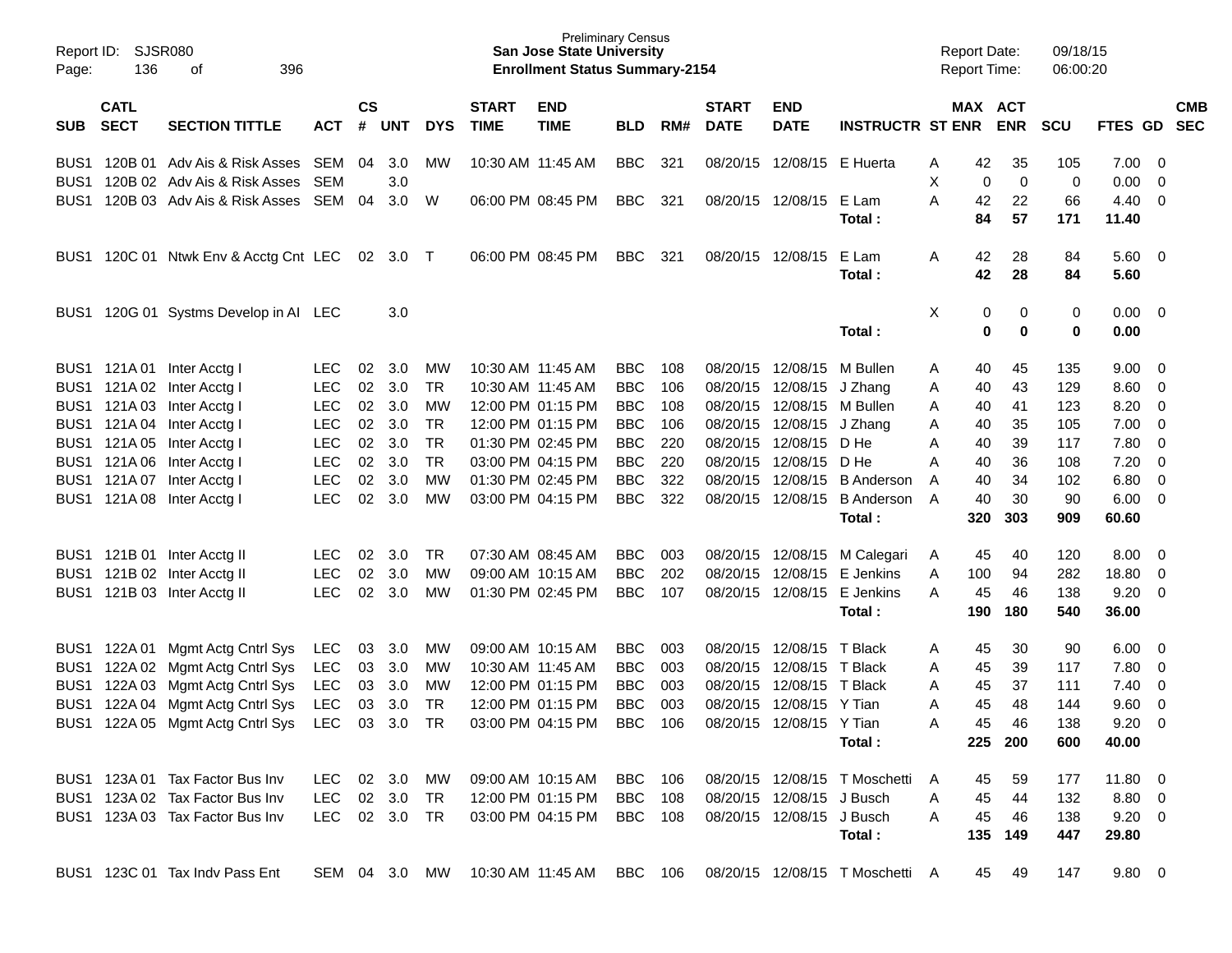| SJSR080<br>Report ID:<br>137<br>396<br>Page:<br>οf |                            |                                    |                          |           |               |                 |              | <b>Preliminary Census</b><br><b>San Jose State University</b><br><b>Enrollment Status Summary-2154</b> |                          |            |                      |                           |                                    | <b>Report Date:</b><br><b>Report Time:</b> |                | 09/18/15<br>06:00:20 |                        |                                 |
|----------------------------------------------------|----------------------------|------------------------------------|--------------------------|-----------|---------------|-----------------|--------------|--------------------------------------------------------------------------------------------------------|--------------------------|------------|----------------------|---------------------------|------------------------------------|--------------------------------------------|----------------|----------------------|------------------------|---------------------------------|
|                                                    | <b>CATL</b>                |                                    |                          | <b>CS</b> |               |                 | <b>START</b> | <b>END</b>                                                                                             |                          |            | <b>START</b>         | <b>END</b>                |                                    |                                            | MAX ACT        |                      |                        | <b>CMB</b>                      |
| <b>SUB</b>                                         | <b>SECT</b>                | <b>SECTION TITTLE</b>              | <b>ACT</b>               | #         | <b>UNT</b>    | <b>DYS</b>      | <b>TIME</b>  | <b>TIME</b>                                                                                            | <b>BLD</b>               | RM#        | <b>DATE</b>          | <b>DATE</b>               | <b>INSTRUCTR ST ENR</b>            |                                            | <b>ENR</b>     | <b>SCU</b>           | FTES GD                | <b>SEC</b>                      |
| BUS <sub>1</sub>                                   | 123C 02                    | Tax Indv Pass Ent                  | SEM                      | 04        | 3.0           | <b>MW</b>       |              | 01:30 PM 02:45 PM                                                                                      | <b>BBC</b>               | 108        | 08/20/15             | 12/08/15                  | T Moschetti<br>Total:              | 45<br>A<br>90                              | 49<br>98       | 147<br>294           | 9.80 0<br>19.60        |                                 |
|                                                    | BUS1 124 01                | Forensic Acctg                     | <b>LEC</b>               | 02        | 3.0           | $\top$          |              | 06:00 PM 08:45 PM                                                                                      | <b>BBC</b>               | 326        | 08/20/15             | 12/08/15                  | W O'Brien<br>Total :               | A<br>45<br>45                              | 34<br>34       | 102<br>102           | $6.80\quad 0$<br>6.80  |                                 |
|                                                    | BUS1 125 01                | Spec Fin Rpt Topcs                 | <b>LEC</b>               | 03        | 3.0           | МW              |              | 10:30 AM 11:45 AM                                                                                      | <b>BBC</b>               | 107        | 08/20/15             | 12/08/15                  | E Jenkins<br>Total :               | A<br>45<br>45                              | 42<br>42       | 126<br>126           | 8.40 0<br>8.40         |                                 |
| BUS1                                               | 125A 01                    | WritingforAcctg                    | <b>LEC</b>               | 03        | 3.0           | <b>TBA</b>      |              |                                                                                                        |                          |            | 08/20/15             | 12/08/15                  | C Lycurgus<br>Total:               | 20<br>A<br>20                              | 21<br>21       | 63<br>63             | $4.20 \ 0$<br>4.20     |                                 |
|                                                    | BUS1 126 01<br>BUS1 126 02 | Adv Acctg<br>Adv Acctg             | <b>LEC</b><br><b>LEC</b> | 02<br>02  | 3.0<br>3.0    | TR<br><b>TR</b> |              | 09:00 AM 10:15 AM<br>10:30 AM 11:45 AM                                                                 | <b>BBC</b><br><b>BBC</b> | 003<br>003 | 08/20/15<br>08/20/15 | 12/08/15<br>12/08/15      | M Calegari<br>M Calegari<br>Total: | 45<br>A<br>45<br>A<br>90                   | 41<br>43<br>84 | 123<br>129<br>252    | 8.20<br>8.60<br>16.80  | $\overline{\phantom{0}}$<br>- 0 |
|                                                    |                            | BUS1 127A 01 Corp Fin Mgmt         | SEM                      | 04        | 3.0           | M               |              | 06:00 PM 08:45 PM                                                                                      | <b>BBC</b>               | 107        | 08/20/15             | 12/08/15                  | <b>B</b> Parineh<br>Total :        | 45<br>A<br>45                              | 23<br>23       | 69<br>69             | $4.60 \quad 0$<br>4.60 |                                 |
|                                                    | BUS1 128 01                | Acct Non-Prf Org                   | <b>LEC</b>               | 02        | 3.0           | TR              |              | 09:00 AM 10:15 AM                                                                                      | <b>BBC</b>               | 320        | 08/20/15             | 12/08/15                  | M McWilliams A<br>Total :          | 42<br>42                                   | 38<br>38       | 114<br>114           | 7.60 0<br>7.60         |                                 |
| BUS <sub>1</sub>                                   | 129A 01                    | <b>Financial Auditing</b>          | <b>LEC</b>               | 02        | 3.0           | TR              |              | 09:00 AM 10:15 AM                                                                                      | <b>BBC</b>               | 108        | 08/20/15             | 12/08/15                  | J Zhang                            | Α<br>45                                    | 43             | 129                  | $8.60 \quad 0$         |                                 |
| BUS <sub>1</sub>                                   |                            | 129A 02 Financial Auditing         | <b>LEC</b>               | 02        | 3.0           | <b>TR</b>       |              | 10:30 AM 11:45 AM                                                                                      | <b>BBC</b>               | 108        | 08/20/15             | 12/08/15                  | K Fowler<br>Total:                 | 45<br>Α<br>90                              | 46<br>89       | 138<br>267           | 9.20<br>17.80          | - 0                             |
|                                                    | BUS1 170 01                | <b>Fund of Finance</b>             | <b>LEC</b>               | 02        | 3.0           | <b>MW</b>       |              | 07:30 AM 08:45 AM                                                                                      | <b>BBC</b>               | 202        | 08/20/15             | 12/08/15                  | <b>B</b> Parineh                   | A<br>100                                   | 104            | 312                  | 20.80                  | - 0                             |
|                                                    | BUS1 170 02                | <b>Fund of Finance</b>             | <b>LEC</b>               | 02        | 3.0           | MW              |              | 09:00 AM 10:15 AM                                                                                      | <b>BBC</b>               | 322        | 08/20/15             | 12/08/15                  | L Roden                            | 45<br>Α                                    | 49             | 147                  | 9.80                   | - 0                             |
| BUS <sub>1</sub>                                   | 170 03                     | <b>Fund of Finance</b>             | <b>LEC</b>               | 02        | 3.0           | <b>TR</b>       |              | 09:00 AM 10:15 AM                                                                                      | <b>BBC</b>               | 326        | 08/20/15             | 12/08/15                  | M Burak                            | 45<br>Α                                    | 54             | 162                  | 10.80                  | - 0                             |
|                                                    | BUS1 170 04                | <b>Fund of Finance</b>             | <b>LEC</b>               | 02        | 3.0           | <b>TR</b>       |              | 09:00 AM 10:15 AM                                                                                      | <b>BBC</b>               | 220        | 08/20/15             | 12/08/15                  | X Xu                               | 45<br>Α                                    | 49             | 147                  | 9.80                   | 0                               |
|                                                    | BUS1 170 05                | Fund of Finance                    | LEC                      |           | 02 3.0        | <b>MW</b>       |              | 10:30 AM 11:45 AM                                                                                      | <b>BBC</b>               | 322        |                      | 08/20/15 12/08/15 L Roden |                                    | 45<br>A                                    | 44             | 132                  | 8.80 0                 |                                 |
|                                                    | BUS1 170 06                | <b>Fund of Finance</b>             | <b>LEC</b>               |           | 02 3.0        | TR              |              | 10:30 AM 11:45 AM                                                                                      | BBC                      | 326        |                      | 08/20/15 12/08/15 M Burak |                                    | A<br>45                                    | 56             | 168                  | $11.20 \t 0$           |                                 |
|                                                    | BUS1 170 07                | Fund of Finance<br>Fund of Finance | <b>LEC</b><br><b>LEC</b> | 02        | 3.0<br>02 3.0 | TR              |              | 10:30 AM 11:45 AM                                                                                      | <b>BBC</b><br><b>BBC</b> | 220        |                      | 08/20/15 12/08/15 S Ahuja | 08/20/15 12/08/15 A MeshcheryaA    | 45                                         | 44             | 132                  | 8.80 0                 |                                 |
|                                                    | BUS1 170 08<br>BUS1 170 09 | Fund of Finance                    | <b>LEC</b>               |           | 02 3.0        | МW<br>МW        |              | 12:00 PM 01:15 PM<br>12:00 PM 01:15 PM                                                                 | <b>BBC</b>               | 322<br>106 |                      |                           | 08/20/15 12/08/15 T Rajkovic       | 45<br>Α<br>45                              | 47<br>45       | 141<br>135           | $9.40 \quad 0$<br>9.05 |                                 |
|                                                    | BUS1 170 10                | Fund of Finance                    | <b>LEC</b>               |           | 02 3.0        | МW              |              | 01:30 PM 02:45 PM                                                                                      | <b>BBC</b>               | 106        |                      |                           | 08/20/15 12/08/15 T Rajkovic       | A<br>45<br>A                               | 45             | 135                  | $9.00 \t 0$            | $\overline{\phantom{1}}$        |
|                                                    | BUS1 170 11                | Fund of Finance                    | <b>LEC</b>               | 02        | 3.0           | TR              |              | 01:30 PM 02:45 PM                                                                                      | <b>BBC</b>               | 326        |                      |                           | 08/20/15 12/08/15 A MeshcheryaA    | 45                                         | 43             | 129                  | $8.60\ 0$              |                                 |
|                                                    | BUS1 170 12                | Fund of Finance                    | <b>LEC</b>               |           | 02 3.0        | МW              |              | 03:00 PM 04:15 PM                                                                                      | <b>BBC</b>               | 106        |                      | 08/20/15 12/08/15 S Ahuja |                                    | 45<br>Α                                    | 44             | 132                  | 8.80 0                 |                                 |
|                                                    | BUS1 170 13                | Fund of Finance                    | <b>LEC</b>               |           | 02 3.0 M      |                 |              | 05:30 PM 08:15 PM                                                                                      | <b>BBC</b>               | 106        |                      | 08/20/15 12/08/15 S Ahuja |                                    | 45<br>A                                    | 46             | 138                  | $9.20 \ 0$             |                                 |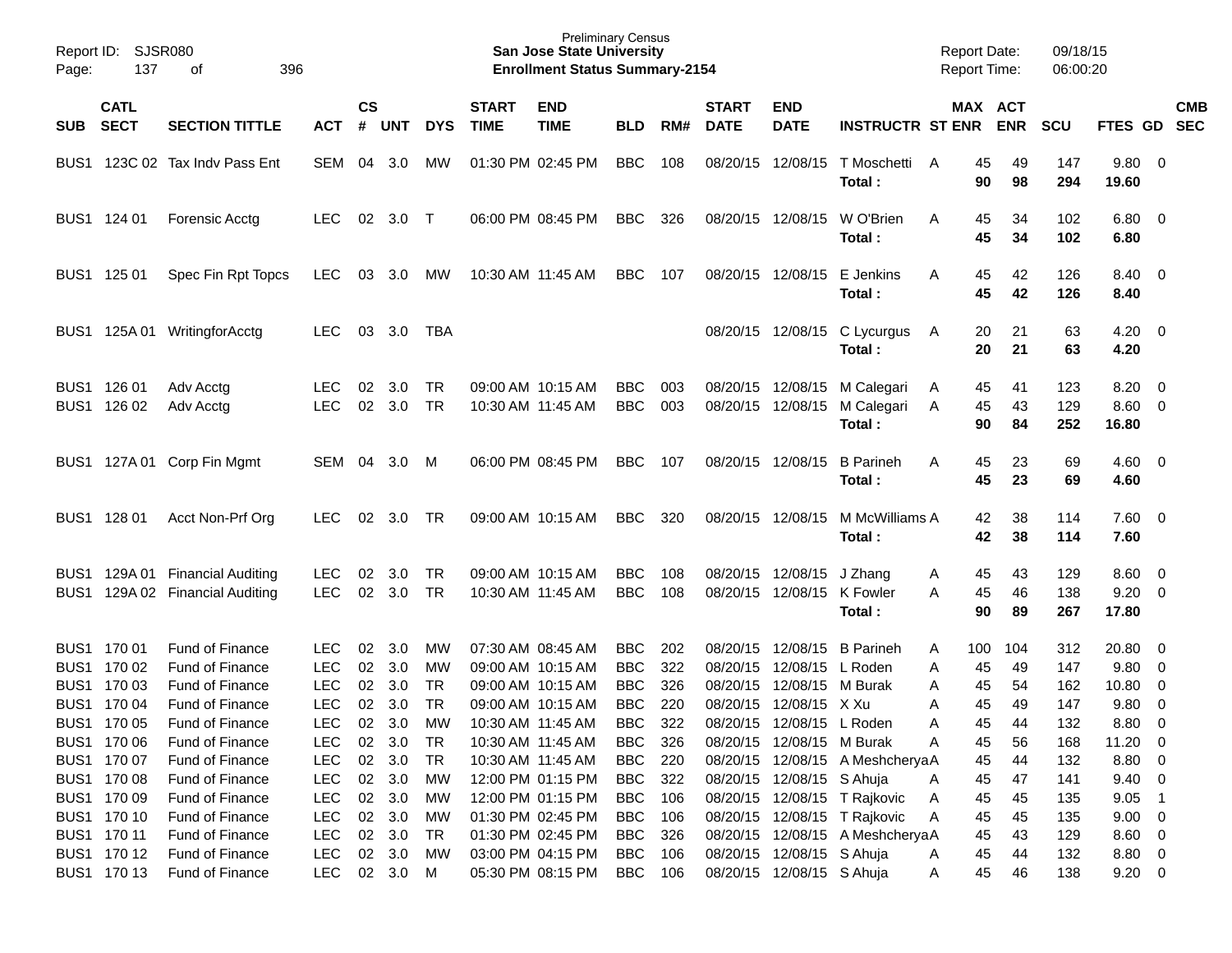| Report ID:<br>Page:                  | SJSR080<br>138             | 396                                                         |                          |                    |               |                        | <b>San Jose State University</b><br><b>Enrollment Status Summary-2154</b> | <b>Preliminary Census</b>                      |                          |            |                             |                                        |                                                                                | <b>Report Date:</b><br><b>Report Time:</b> |                 | 09/18/15<br>06:00:20 |                    |                                      |                                        |            |
|--------------------------------------|----------------------------|-------------------------------------------------------------|--------------------------|--------------------|---------------|------------------------|---------------------------------------------------------------------------|------------------------------------------------|--------------------------|------------|-----------------------------|----------------------------------------|--------------------------------------------------------------------------------|--------------------------------------------|-----------------|----------------------|--------------------|--------------------------------------|----------------------------------------|------------|
| <b>SUB</b>                           | <b>CATL</b><br><b>SECT</b> | <b>SECTION TITTLE</b>                                       | <b>ACT</b>               | $\mathsf{cs}$<br># | UNT           | <b>DYS</b>             | <b>START</b><br><b>TIME</b>                                               | <b>END</b><br><b>TIME</b>                      | <b>BLD</b>               | RM#        | <b>START</b><br><b>DATE</b> | <b>END</b><br><b>DATE</b>              | <b>INSTRUCTR ST ENR</b>                                                        |                                            | MAX ACT         | <b>ENR</b>           | <b>SCU</b>         | FTES GD SEC                          |                                        | <b>CMB</b> |
|                                      | BUS1 170 14                | <b>Fund of Finance</b>                                      | <b>LEC</b>               | 02                 | 3.0           | Т                      |                                                                           | 06:00 PM 08:45 PM                              | <b>BBC</b>               | 108        |                             | 08/20/15 12/08/15                      | D Abbott                                                                       | A                                          | 45              | 47                   | 141                | 9.40                                 | - 0                                    |            |
|                                      | BUS1 170 15<br>BUS1 170 16 | <b>Fund of Finance</b><br><b>Fund of Finance</b>            | <b>LEC</b><br><b>LEC</b> | 02<br>02           | 3.0<br>3.0    | W<br>R                 |                                                                           | 06:00 PM 08:45 PM<br>06:00 PM 08:45 PM         | <b>BBC</b><br><b>BBC</b> | 107<br>107 |                             | 08/20/15 12/08/15<br>08/20/15 12/08/15 | D Abbott<br>E Webb<br>Total:                                                   | A<br>A                                     | 45<br>45<br>775 | 50<br>46<br>813      | 150<br>138<br>2439 | 10.00<br>9.20<br>162.65              | 0<br>$\overline{\mathbf{0}}$           |            |
|                                      | BUS1 171A01                | <b>Financial Instit</b>                                     | LEC.                     | 02                 | 3.0           | TR                     |                                                                           | 09:00 AM 10:15 AM                              | <b>BBC</b>               | 107        |                             | 08/20/15 12/08/15                      | S Ivanov                                                                       | A                                          | 45              | 44                   | 132                | 8.80                                 | - 0                                    |            |
| BUS <sub>1</sub><br>BUS <sub>1</sub> |                            | 171A 02 Financial Instit<br>171A 03 Financial Instit        | <b>LEC</b><br><b>LEC</b> | 02<br>02           | 3.0<br>3.0    | <b>TR</b><br><b>TR</b> |                                                                           | 12:00 PM 01:15 PM<br>01:30 PM 02:45 PM         | <b>BBC</b><br><b>BBC</b> | 326<br>108 |                             | 08/20/15 12/08/15<br>08/20/15 12/08/15 | X Xu<br>S Ivanov<br>Total:                                                     | A<br>A                                     | 45<br>45<br>135 | 49<br>47<br>140      | 147<br>141<br>420  | 9.80<br>9.40<br>28.00                | 0<br>$\mathbf 0$                       |            |
| BUS1                                 |                            | 171B 01 Commercial Banking                                  | <b>LEC</b>               | 02                 | 3.0           | W                      |                                                                           | 05:30 PM 08:15 PM                              | <b>BBC</b>               | 106        |                             | 08/20/15 12/08/15                      | S Ahuja<br>Total:                                                              | A                                          | 45<br>45        | 46<br>46             | 138<br>138         | 9.20<br>9.20                         | $\overline{\mathbf{0}}$                |            |
| BUS1                                 |                            | BUS1 172A 01 Investmt Analysis<br>172A 02 Investmt Analysis | LEC.<br><b>LEC</b>       | 02<br>02           | 3.0<br>3.0    | TR<br>TR               |                                                                           | 12:00 PM 01:15 PM<br>03:00 PM 04:15 PM         | <b>BBC</b><br><b>BBC</b> | 322<br>107 |                             | 08/20/15 12/08/15<br>08/20/15 12/08/15 | J Cho<br>J Cho                                                                 | A<br>A                                     | 45<br>45        | 50<br>51             | 150<br>153         | 10.00<br>10.20                       | $\overline{\mathbf{0}}$<br>$\mathbf 0$ |            |
|                                      |                            |                                                             |                          |                    |               |                        |                                                                           |                                                |                          |            |                             |                                        | Total:                                                                         |                                            | 90              | 101                  | 303                | 20.20                                |                                        |            |
| BUS1                                 | 172B 01                    | Portfolio Mgmt                                              | LEC                      | 02                 | 3.0           | MW                     |                                                                           | 09:00 AM 10:15 AM                              | <b>BBC</b>               | 021        |                             | 08/20/15 12/08/15                      | F Jones<br>Total:                                                              | A                                          | 45<br>45        | 50<br>50             | 150<br>150         | 10.00<br>10.00                       | $\overline{\mathbf{0}}$                |            |
| BUS1<br>BUS1                         |                            | 173A 01 Fin Mgt Theory Pol<br>173A 02 Fin Mgt Theory Pol    | LEC.<br><b>LEC</b>       | 02<br>02           | 3.0<br>3.0    | TR<br>TR               |                                                                           | 09:00 AM 10:15 AM<br>12:00 PM 01:15 PM         | <b>BBC</b><br><b>BBC</b> | 106<br>220 |                             | 08/20/15 12/08/15<br>08/20/15 12/08/15 | <b>B Campsey</b><br><b>B Campsey</b>                                           | A<br>A                                     | 45<br>45        | 54<br>44             | 162<br>132         | 10.80<br>8.80                        | 0<br>0                                 |            |
| BUS1                                 |                            | 173A 03 Fin Mgt Theory Pol                                  | <b>LEC</b>               | 02                 | 3.0           | TR                     |                                                                           | 10:30 AM 11:45 AM                              | <b>BBC</b>               | 302        |                             | 08/20/15 12/08/15                      | <b>B Campsey</b><br>Total:                                                     | A                                          | 40<br>130       | 39<br>137            | 117<br>411         | 7.80<br>27.40                        | $\overline{\mathbf{0}}$                |            |
| BUS1                                 |                            | 173B 01 Prob in Fin Mgmt                                    | LEC                      | 02                 | 3.0           | $\top$                 |                                                                           | 06:00 PM 08:45 PM                              | <b>BBC</b>               | 302        |                             | 08/20/15 12/08/15                      | A Vuorikoski A<br>Total:                                                       |                                            | 45<br>45        | 45<br>45             | 135<br>135         | 9.00<br>9.00                         | $\overline{\mathbf{0}}$                |            |
| BUS1                                 |                            | 173C 01 Entrepreneurial Fina                                | <b>LEC</b>               | 02                 | 3.0           | MW                     |                                                                           | 03:00 PM 04:15 PM                              | <b>BBC</b>               | 108        |                             | 08/20/15 12/08/15                      | L Roden<br>Total:                                                              | A                                          | 45<br>45        | 41<br>41             | 123<br>123         | 8.20 0<br>8.20                       |                                        |            |
|                                      | BUS1 175 01<br>BUS1 175 02 | <b>Real Est Finance</b><br><b>Real Est Finance</b>          | <b>LEC</b><br><b>LEC</b> |                    | 3.0<br>02 3.0 | MW                     |                                                                           | 09:00 AM 10:15 AM BBC 022                      |                          |            |                             | 08/20/15 12/08/15 S Ivanov             | Total:                                                                         | Х<br>A                                     | 0<br>45<br>45   | 0<br>45<br>45        | 0<br>135<br>135    | $0.00 \t 0$<br>$9.00 \t 0$<br>9.00   |                                        |            |
|                                      | BUS1 177 01<br>BUS1 177 02 | Inter Bus Fin<br>Inter Bus Fin                              | LEC<br>LEC 02 3.0 W      |                    | 02 3.0 W      |                        |                                                                           | 01:30 PM 04:15 PM<br>05:30 PM 08:15 PM BBC 302 | BBC 302                  |            |                             |                                        | 08/20/15 12/08/15 A Vuorikoski A<br>08/20/15 12/08/15 A Vuorikoski A<br>Total: |                                            | 45<br>42<br>87  | 44<br>37<br>81       | 132<br>111<br>243  | $8.80\ 0$<br>$7.40 \quad 0$<br>16.20 |                                        |            |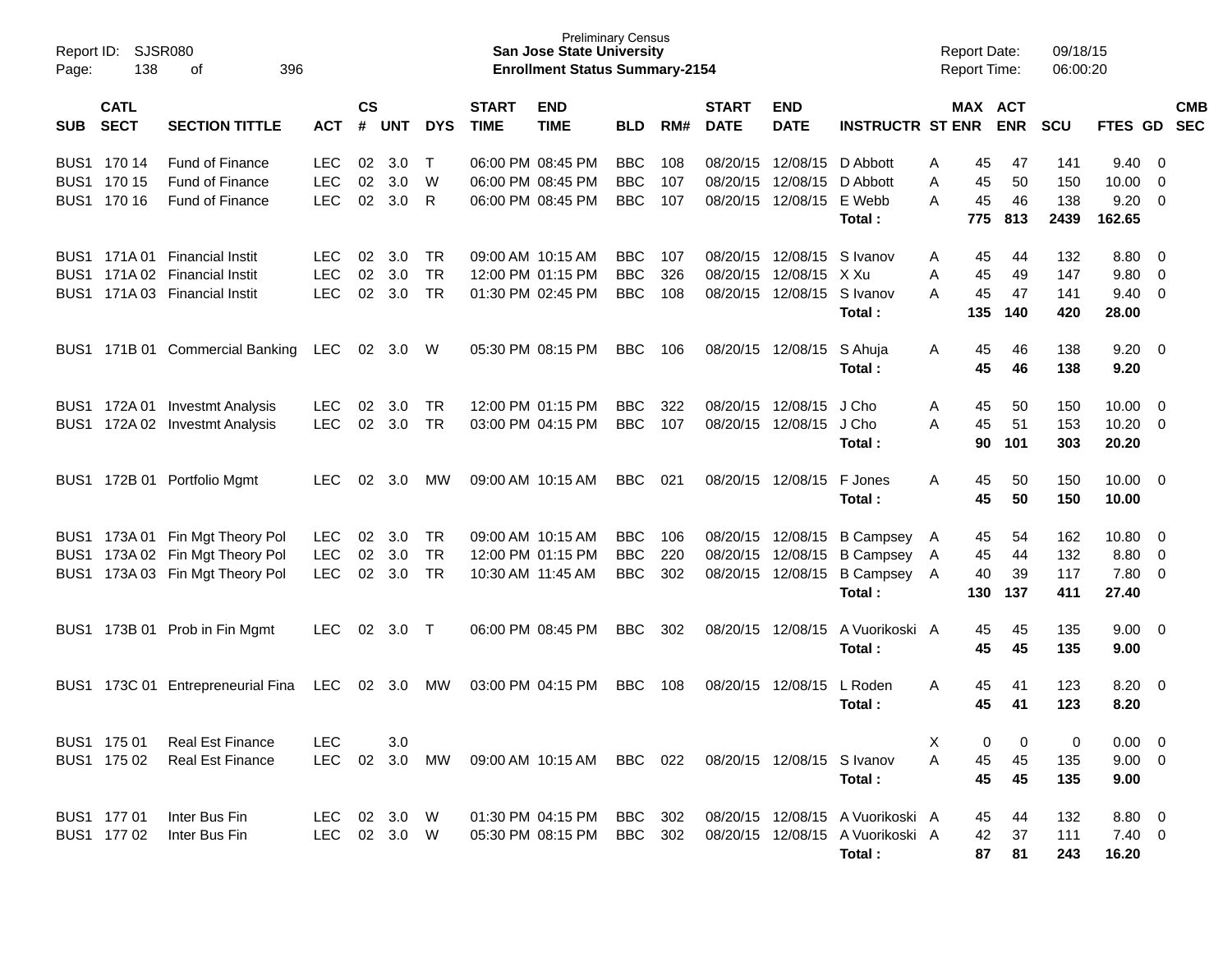| Report ID:<br>Page:                                                          | <b>SJSR080</b><br>139                | 396                                                                              |                                                      |                      |                          |                                                      | <b>Preliminary Census</b><br>San Jose State University<br><b>Enrollment Status Summary-2154</b> |                                        |                          |            |                                              |                                                  |                                                    | <b>Report Date:</b><br><b>Report Time:</b> |                         | 09/18/15<br>06:00:20         |                            |                                      |                          |
|------------------------------------------------------------------------------|--------------------------------------|----------------------------------------------------------------------------------|------------------------------------------------------|----------------------|--------------------------|------------------------------------------------------|-------------------------------------------------------------------------------------------------|----------------------------------------|--------------------------|------------|----------------------------------------------|--------------------------------------------------|----------------------------------------------------|--------------------------------------------|-------------------------|------------------------------|----------------------------|--------------------------------------|--------------------------|
| <b>SUB</b>                                                                   | <b>CATL</b><br><b>SECT</b>           | <b>SECTION TITTLE</b>                                                            | <b>ACT</b>                                           | $\mathsf{cs}$<br>#   | <b>UNT</b>               | <b>DYS</b>                                           | <b>START</b><br><b>TIME</b>                                                                     | <b>END</b><br><b>TIME</b>              | <b>BLD</b>               | RM#        | <b>START</b><br><b>DATE</b>                  | <b>END</b><br><b>DATE</b>                        | <b>INSTRUCTR ST ENR</b>                            |                                            | <b>MAX</b>              | <b>ACT</b><br><b>ENR</b>     | <b>SCU</b>                 | FTES GD                              | <b>CMB</b><br><b>SEC</b> |
| BUS <sub>1</sub><br>BUS <sub>1</sub>                                         | 179B 01                              | Selec Top Bus Fin<br>179B 02 Selec Top Bus Fin                                   | <b>LEC</b><br><b>LEC</b>                             | 02<br>02             | 3.0<br>3.0               | МW<br><b>MW</b>                                      |                                                                                                 | 10:30 AM 11:45 AM<br>03:00 PM 04:15 PM | <b>BBC</b><br><b>BBC</b> | 021<br>107 | 08/20/15<br>08/20/15                         | 12/08/15<br>12/08/15                             | F Jones<br>F Jones<br>Total:                       | A<br>A                                     | 45<br>45<br>90          | 46<br>19<br>65               | 138<br>57<br>195           | 9.20<br>3.80<br>13.00                | 0<br>$\Omega$            |
| BUS <sub>1</sub><br>BUS <sub>1</sub><br>BUS <sub>1</sub><br>BUS <sub>1</sub> | 180A01<br>180A02<br>180A03<br>180A04 | Indiv Study Acctg<br>Indiv Study Acctg<br>Indiv Study Acctg<br>Indiv Study Acctg | <b>SUP</b><br><b>SUP</b><br><b>SUP</b><br><b>SUP</b> | 36<br>36<br>36<br>36 | 1.0<br>1.0<br>1.0<br>1.0 | <b>TBA</b><br><b>TBA</b><br><b>TBA</b><br><b>TBA</b> |                                                                                                 |                                        |                          |            | 08/20/15<br>08/20/15<br>08/20/15<br>08/20/15 | 12/08/15<br>12/08/15<br>12/08/15<br>12/08/15     | E Grace<br>E Grace<br>E Grace<br>E Grace<br>Total: | A<br>A<br>A<br>A                           | 5<br>1<br>-1<br>5<br>12 | 0<br>4<br>$\Omega$<br>0<br>4 | 0<br>4<br>0<br>0<br>4      | 0.00<br>0.27<br>0.00<br>0.00<br>0.27 | 0<br>0<br>0<br>0         |
| BUS <sub>1</sub>                                                             | 180C 01                              | Indiv Study Finan                                                                | <b>SUP</b>                                           | 36                   | 1.0                      | <b>TBA</b>                                           |                                                                                                 |                                        |                          |            | 08/20/15                                     | 12/08/15                                         | Total:                                             | A                                          | 10<br>10                | 0<br>0                       | 0<br>0                     | 0.00<br>0.00                         | - 0                      |
| BUS <sub>1</sub>                                                             | 196D 01                              | Stud Managed Fund                                                                | LEC.                                                 | 03                   | 3.0                      | TR                                                   |                                                                                                 | 10:30 AM 11:45 AM                      |                          |            | 08/20/15                                     | 12/08/15                                         | S Ivanov<br>Total:                                 | A                                          | 20<br>20                | 14<br>14                     | 42<br>42                   | 2.80<br>2.80                         | - 0                      |
|                                                                              | Department :                         | <b>Accounting &amp; Finance</b>                                                  |                                                      |                      |                          |                                                      |                                                                                                 |                                        |                          |            |                                              | <b>Lower Division:</b><br><b>Upper Division:</b> | Department Total:                                  |                                            | 4137<br>860<br>3277     | 840<br>3150                  | 3990 11962<br>2520<br>9442 | 797.52<br>168.00<br>629.52           |                          |

**Graduate Division : 0 0 0 0.00**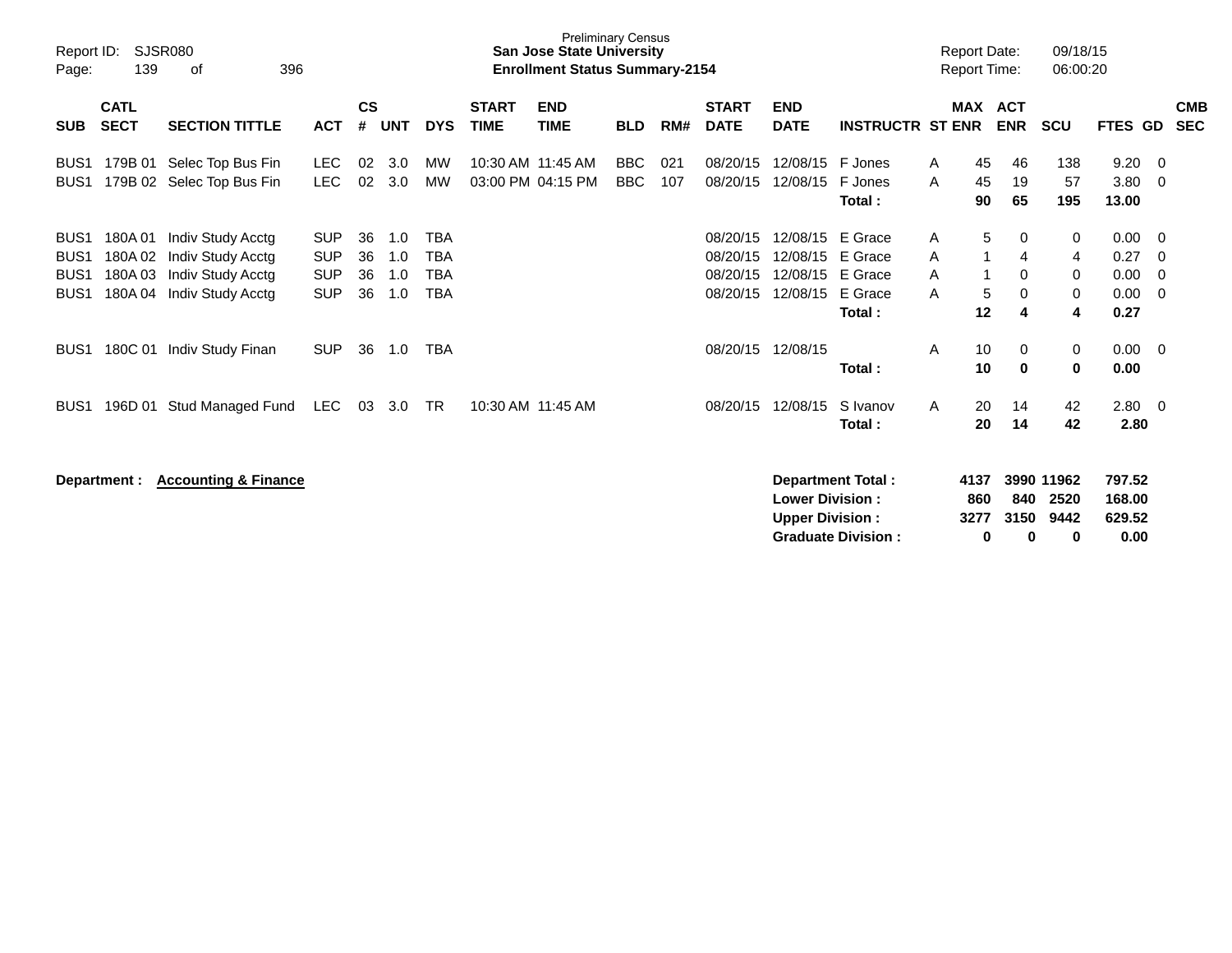| Report ID:<br>Page: | <b>SJSR080</b><br>140      | 396<br>οf                                                     |                |                    |            |            |                             | <b>Preliminary Census</b><br><b>San Jose State University</b><br><b>Enrollment Status Summary-2154</b> |            |     |                             |                           |                         | <b>Report Date:</b><br>Report Time: |            | 09/18/15<br>06:00:20 |            |                          |
|---------------------|----------------------------|---------------------------------------------------------------|----------------|--------------------|------------|------------|-----------------------------|--------------------------------------------------------------------------------------------------------|------------|-----|-----------------------------|---------------------------|-------------------------|-------------------------------------|------------|----------------------|------------|--------------------------|
| <b>SUB</b>          | <b>CATL</b><br><b>SECT</b> | <b>SECTION TITTLE</b>                                         | ACT            | $\mathsf{cs}$<br># | <b>UNT</b> | <b>DYS</b> | <b>START</b><br><b>TIME</b> | <b>END</b><br><b>TIME</b>                                                                              | <b>BLD</b> | RM# | <b>START</b><br><b>DATE</b> | <b>END</b><br><b>DATE</b> | <b>INSTRUCTR ST ENR</b> | MAX ACT                             | <b>ENR</b> | <b>SCU</b>           | FTES GD    | <b>CMB</b><br><b>SEC</b> |
| College             |                            | <b>Business</b>                                               |                |                    |            |            |                             |                                                                                                        |            |     |                             |                           |                         |                                     |            |                      |            |                          |
| <b>BUS</b>          | Department :               | <b>Business Graduate Programs</b><br>200W 01 Bus Res and Comm | <b>LEC</b>     | 02                 | 3.0        | <b>TBA</b> |                             |                                                                                                        |            |     | 08/20/15 10/10/15           |                           |                         | Α<br>40                             | 30         | 90                   | 7.50 30    |                          |
| <b>BUS</b>          |                            | 200W 02 Bus Res and Comm                                      | <b>LEC</b>     |                    | 02 3.0     | <b>TBA</b> |                             |                                                                                                        |            |     | 08/20/15 10/10/15           |                           |                         | 40<br>Α                             | 28         | 84                   | 7.00 28    |                          |
|                     |                            |                                                               |                |                    |            |            |                             |                                                                                                        |            |     |                             |                           | Total:                  | 80                                  | 58         | 174                  | 14.50      |                          |
| <b>BUS</b>          | 220 01                     | Fin & Mgnrl Accounti                                          | LEC            | 02                 | 3.0        | <b>TBA</b> |                             |                                                                                                        |            |     | 08/20/15 10/10/15           |                           |                         | Α<br>40                             | 22         | 66                   | 5.50 22    |                          |
| <b>BUS</b>          | 220 02                     | Fin & Mgnrl Accounti                                          | <b>LEC</b>     |                    | 02 3.0     | <b>TBA</b> |                             |                                                                                                        |            |     | 08/20/15 10/10/15           |                           |                         | 40<br>A                             | 19         | 57                   | 4.75 19    |                          |
|                     |                            |                                                               |                |                    |            |            |                             |                                                                                                        |            |     |                             |                           | Total:                  | 80                                  | 41         | 123                  | 10.25      |                          |
| <b>BUS</b>          | 220A 01                    | Fin Stmt Anal for Ac                                          | <b>LEC</b>     | 02                 | 3.0        | <b>TR</b>  |                             | 01:30 PM 05:30 PM                                                                                      | <b>BBC</b> | 003 | 11/03/15                    | 12/08/15                  | M McWilliams A          | 40                                  | 32         | 96                   | 8.00 32    |                          |
|                     |                            |                                                               |                |                    |            |            |                             |                                                                                                        |            |     |                             |                           | Total :                 | 40                                  | 32         | 96                   | 8.00       |                          |
| <b>BUS</b>          |                            | 220D 01 Fin Analysis & Mkt                                    | <b>LEC</b>     | 02                 | 3.0        | <b>TR</b>  |                             | 01:30 PM 05:30 PM                                                                                      | <b>BBC</b> | 003 |                             | 09/24/15 10/27/15         | M Pagani                | 40<br>A                             | 32         | 96                   | 8.00 32    |                          |
|                     |                            |                                                               |                |                    |            |            |                             |                                                                                                        |            |     |                             |                           | Total:                  | 40                                  | 32         | 96                   | 8.00       |                          |
| <b>BUS</b>          |                            | 220H 01 Audit Cncpt/Pract                                     | <b>LEC</b>     | 02                 | 3.0        | MW         |                             | 01:30 PM 05:30 PM                                                                                      | <b>BBC</b> | 003 |                             | 10/28/15 12/02/15         | J Zhang                 | 40<br>A                             | 26         | 78                   | 6.50 26    |                          |
|                     |                            |                                                               |                |                    |            |            |                             |                                                                                                        |            |     |                             |                           | Total :                 | 40                                  | 26         | 78                   | 6.50       |                          |
| <b>BUS</b>          | 220J 01                    | <b>Bus Comm &amp; Ethics</b>                                  | <b>LEC</b>     |                    | 02 3.0     | МW         |                             | 01:30 PM 05:30 PM                                                                                      | <b>BBC</b> | 003 |                             | 08/24/15 09/28/15         | E Grace                 | 40<br>A                             | 31         | 93                   | 7.75 31    |                          |
|                     |                            |                                                               |                |                    |            |            |                             |                                                                                                        |            |     |                             |                           | Total :                 | 40                                  | 31         | 93                   | 7.75       |                          |
| <b>BUS</b>          | 220P 01                    | Tax Indiv Flow Thru                                           | <b>LEC</b>     |                    | 02 3.0     | <b>TR</b>  |                             | 01:30 PM 05:30 PM                                                                                      | <b>BBC</b> | 003 | 08/20/15 09/22/15           |                           | T Moschetti             | 40<br>A                             | 27         | 81                   | 6.75 27    |                          |
|                     |                            |                                                               |                |                    |            |            |                             |                                                                                                        |            |     |                             |                           | Total:                  | 40                                  | 27         | 81                   | 6.75       |                          |
| <b>BUS</b>          | 220R 01                    | Software Application                                          | LEC            |                    | 3.0        |            |                             |                                                                                                        |            |     |                             |                           |                         | X<br>0                              | 0          | 0                    | $0.00 \ 0$ |                          |
| <b>BUS</b>          |                            | 220R 02 Software Application                                  | <b>LEC</b>     | 03                 | 3.0        | F          |                             | 09:00 AM 01:00 PM                                                                                      | <b>BBC</b> | 321 |                             | 08/21/15 10/23/15         | E Huerta                | 50<br>A                             | 25         | 75                   | 6.25 25    |                          |
|                     |                            |                                                               |                |                    |            |            |                             |                                                                                                        |            |     |                             |                           | Total:                  | 50                                  | 25         | 75                   | 6.25       |                          |
| <b>BUS</b>          | 260 01                     | Mgrl Dec Analysis                                             | <b>LEC</b>     | 02 <sub>o</sub>    | 3.0        | <b>TBA</b> |                             |                                                                                                        |            |     | 08/20/15 10/10/15           |                           |                         | 40<br>A                             | 25         | 75                   | 6.25 25    |                          |
| <b>BUS</b>          |                            | 260 03 Mgrl Dec Analysis                                      | LEC 02 3.0 TBA |                    |            |            |                             |                                                                                                        |            |     | 10/12/15 12/08/15           |                           |                         | A                                   | 45<br>43   | 129                  | 10.75 43   |                          |
|                     |                            |                                                               |                |                    |            |            |                             |                                                                                                        |            |     |                             |                           | Total:                  | 85                                  | 68         | 204                  | 17.00      |                          |
| BUS                 | 270 01                     | <b>Financial Mgmt</b>                                         | LEC 02 3.0     |                    |            | TBA        |                             |                                                                                                        |            |     | 10/12/15 12/08/15           |                           |                         | A<br>40                             | 22         | 66                   | 5.50 22    |                          |
| <b>BUS</b>          | 270 02                     | <b>Financial Mgmt</b>                                         | LEC            |                    | 02 3.0     | <b>TBA</b> |                             |                                                                                                        |            |     | 10/12/15 12/08/15           |                           |                         | 40<br>Α                             | 19         | 57                   | 4.75 19    |                          |
| BUS                 | 270 03                     | <b>Financial Mgmt</b>                                         | LEC            |                    | 02 3.0 TBA |            |                             |                                                                                                        |            |     | 08/20/15 10/10/15           |                           |                         | 45<br>A                             | 42         | 126                  | 10.50 42   |                          |
|                     |                            |                                                               |                |                    |            |            |                             |                                                                                                        |            |     |                             |                           | Total:                  | 125                                 | 83         | 249                  | 20.75      |                          |
| <b>BUS</b>          | 280 01                     | Op & Supply Chain Mg LEC 02 3.0 TBA                           |                |                    |            |            |                             |                                                                                                        |            |     | 10/12/15 12/08/15           |                           |                         | 40<br>A                             | 30         | 90                   | 7.50 30    |                          |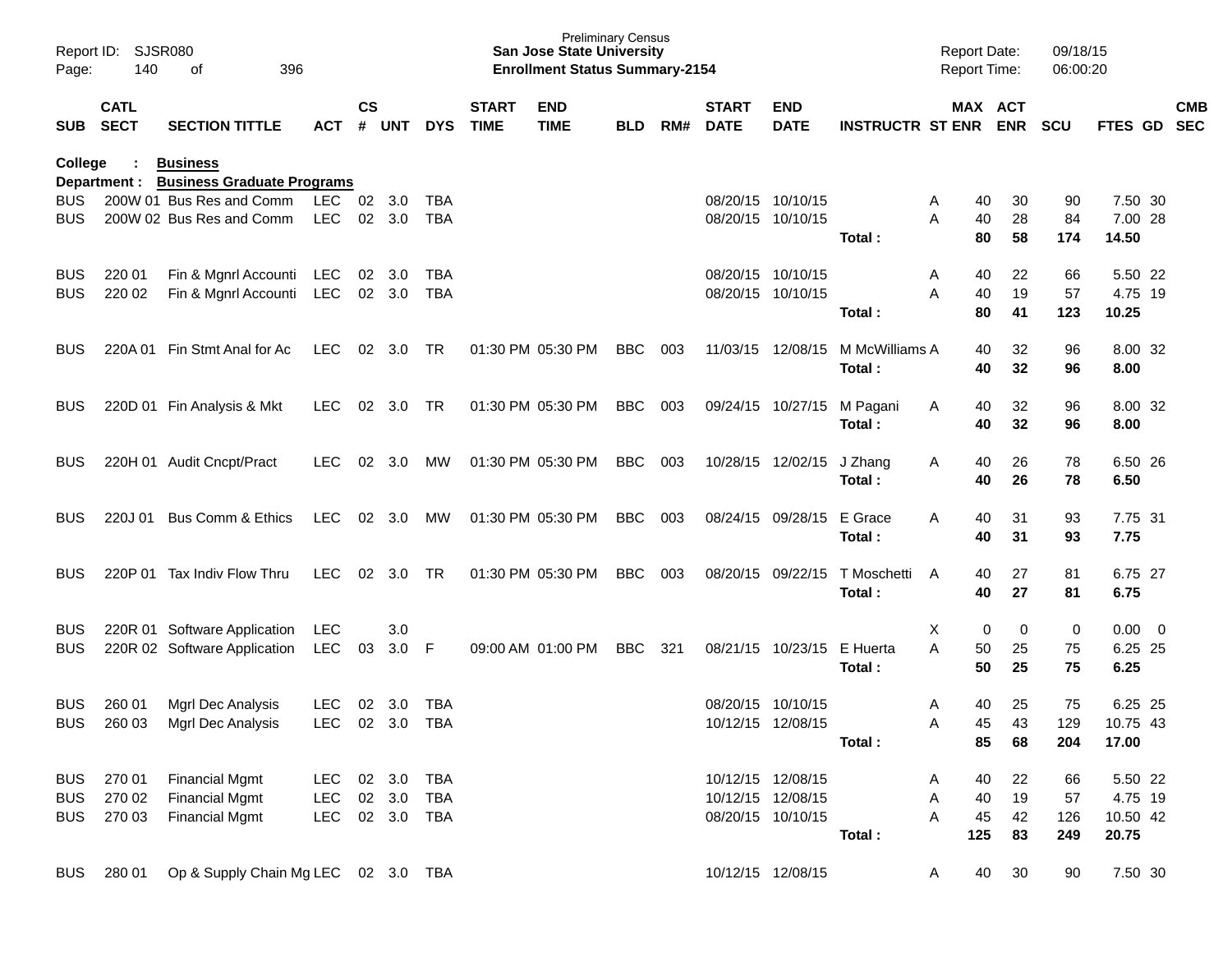| Page:                                                                            | Report ID: SJSR080<br>141<br>396<br>οf |                                                                                                                                                                                                                |                                        |                |                                        |                                 |                             | San Jose State University<br><b>Enrollment Status Summary-2154</b> | <b>Preliminary Census</b> |     |                                        |                                                  |                          | <b>Report Date:</b><br>Report Time: |                             |                                      | 09/18/15<br>06:00:20        |                                              |                                                                                    |                          |
|----------------------------------------------------------------------------------|----------------------------------------|----------------------------------------------------------------------------------------------------------------------------------------------------------------------------------------------------------------|----------------------------------------|----------------|----------------------------------------|---------------------------------|-----------------------------|--------------------------------------------------------------------|---------------------------|-----|----------------------------------------|--------------------------------------------------|--------------------------|-------------------------------------|-----------------------------|--------------------------------------|-----------------------------|----------------------------------------------|------------------------------------------------------------------------------------|--------------------------|
| <b>SUB</b>                                                                       | <b>CATL</b><br><b>SECT</b>             | <b>SECTION TITTLE</b>                                                                                                                                                                                          | <b>ACT</b>                             | <b>CS</b><br># | <b>UNT</b>                             | <b>DYS</b>                      | <b>START</b><br><b>TIME</b> | <b>END</b><br><b>TIME</b>                                          | <b>BLD</b>                | RM# | <b>START</b><br><b>DATE</b>            | <b>END</b><br><b>DATE</b>                        | <b>INSTRUCTR ST ENR</b>  |                                     |                             | MAX ACT<br><b>ENR</b>                | SCU                         | FTES GD                                      |                                                                                    | <b>CMB</b><br><b>SEC</b> |
| <b>BUS</b>                                                                       | 280 03                                 | Op & Supply Chain Mg LEC                                                                                                                                                                                       |                                        |                | 02 3.0                                 | TBA                             |                             |                                                                    |                           |     |                                        | 08/20/15 10/10/15                                | Total:                   | Α                                   | 45<br>85                    | 39<br>69                             | 117<br>207                  | 9.75 39<br>17.25                             |                                                                                    |                          |
| <b>BUS</b>                                                                       | 282 04                                 | Sicn Val: Bus/Tech                                                                                                                                                                                             | LEC.                                   |                | 02 3.0 TBA                             |                                 |                             |                                                                    |                           |     | 10/12/15 12/08/15                      |                                                  | Total:                   | A                                   | 40<br>40                    | 36<br>36                             | 108<br>108                  | 9.00 36<br>9.00                              |                                                                                    |                          |
| <b>BUS</b>                                                                       | 283 04                                 | Entrepreneurship                                                                                                                                                                                               | LEC.                                   |                | 02 3.0                                 | TBA                             |                             |                                                                    |                           |     |                                        | 08/20/15 10/10/15                                | Total:                   | Α                                   | 40<br>40                    | 16<br>16                             | 48<br>48                    | 4.00 16<br>4.00                              |                                                                                    |                          |
| <b>BUS</b><br><b>BUS</b><br><b>BUS</b><br><b>BUS</b><br><b>BUS</b><br><b>BUS</b> |                                        | 297D 04 Spec Topics Bus Adm LEC<br>297D 05 Spec Topics Bus Adm LEC<br>297D 06 Spec Topics Bus Adm LEC<br>297D 07 Spec Topics Bus Adm LEC<br>297D 08 Spec Topics Bus Adm LEC<br>297D 09 Spec Topics Bus Adm LEC |                                        | 02             | 3.0<br>3.0<br>3.0<br>3.0<br>3.0<br>3.0 | <b>TBA</b>                      |                             |                                                                    |                           |     |                                        | 10/12/15 12/08/15                                |                          | Α<br>X<br>X<br>X<br>X<br>X          | 40<br>0<br>0<br>0<br>0<br>0 | 8<br>$\mathbf 0$<br>0<br>0<br>0<br>0 | 24<br>0<br>0<br>0<br>0<br>0 | 2.00<br>0.00<br>0.00<br>0.00<br>0.00<br>0.00 | 8<br>$\overline{0}$<br>$\overline{0}$<br>$\mathbf 0$<br>$\mathbf 0$<br>$\mathbf 0$ |                          |
| <b>BUS</b><br><b>BUS</b><br><b>BUS</b>                                           |                                        | 297D 10 Spec Topics Bus Adm LEC<br>297D 11 Spec Topics Bus Adm LEC<br>297D 12 Spec Topics Bus Adm LEC                                                                                                          |                                        |                | 3.0<br>3.0<br>3.0                      |                                 |                             |                                                                    |                           |     |                                        |                                                  | Total:                   | X<br>X<br>X                         | 0<br>0<br>0<br>40           | 0<br>0<br>0<br>8                     | 0<br>$\mathbf 0$<br>0<br>24 | 0.00<br>0.00<br>0.00<br>2.00                 | $\mathbf 0$<br>0<br>$\overline{0}$                                                 |                          |
| <b>BUS</b><br><b>BUS</b><br><b>BUS</b>                                           | 298 01<br>298 02<br>298 03             | Ind Study Prob<br>Ind Study Prob<br>Ind Study Prob                                                                                                                                                             | <b>SUP</b><br><b>SUP</b><br><b>SUP</b> | 24<br>24       | 3.0<br>3.0<br>24 1.0                   | <b>TBA</b><br><b>TBA</b><br>TBA |                             |                                                                    |                           |     | 08/20/15 12/08/15<br>08/20/15 12/08/15 | 08/20/15 12/08/15                                | Total:                   | A<br>A<br>Α                         | 1<br>$\mathbf{1}$<br>2<br>4 | 0<br>0<br>0<br>$\mathbf 0$           | 0<br>0<br>0<br>$\bf{0}$     | 0.00<br>0.00<br>0.00<br>0.00                 | - 0<br>$\overline{0}$<br>$\overline{0}$                                            |                          |
| <b>BUS</b>                                                                       |                                        | 298C 01 CMBA Internship                                                                                                                                                                                        | <b>SUP</b>                             | 48             | 3.0                                    | TBA                             |                             |                                                                    |                           |     |                                        | 08/20/15 12/08/15                                | M Pagani<br>Total:       | Α                                   | 5<br>5                      | 4<br>4                               | 12<br>12                    | 1.00<br>1.00                                 | - 4                                                                                |                          |
| <b>BUS</b>                                                                       | 298101                                 | Applied Bus Intern                                                                                                                                                                                             | <b>SUP</b>                             |                | 48 1.0                                 | TBA                             |                             |                                                                    |                           |     |                                        | 08/20/15 12/08/15                                | M Pagani<br>Total:       | Α                                   | 5<br>5                      | 3<br>3                               | 3<br>3                      | $0.25 \quad 3$<br>0.25                       |                                                                                    |                          |
|                                                                                  | Department :                           | <b>Business Graduate Programs</b>                                                                                                                                                                              |                                        |                |                                        |                                 |                             |                                                                    |                           |     |                                        | <b>Lower Division:</b><br><b>Upper Division:</b> | <b>Department Total:</b> |                                     | 839<br>0<br>80              | 559<br>0<br>58                       | 1671<br>0<br>174            | 139.25<br>0.00<br>14.50                      |                                                                                    |                          |

**Graduate Division : 759 501 1497 124.75**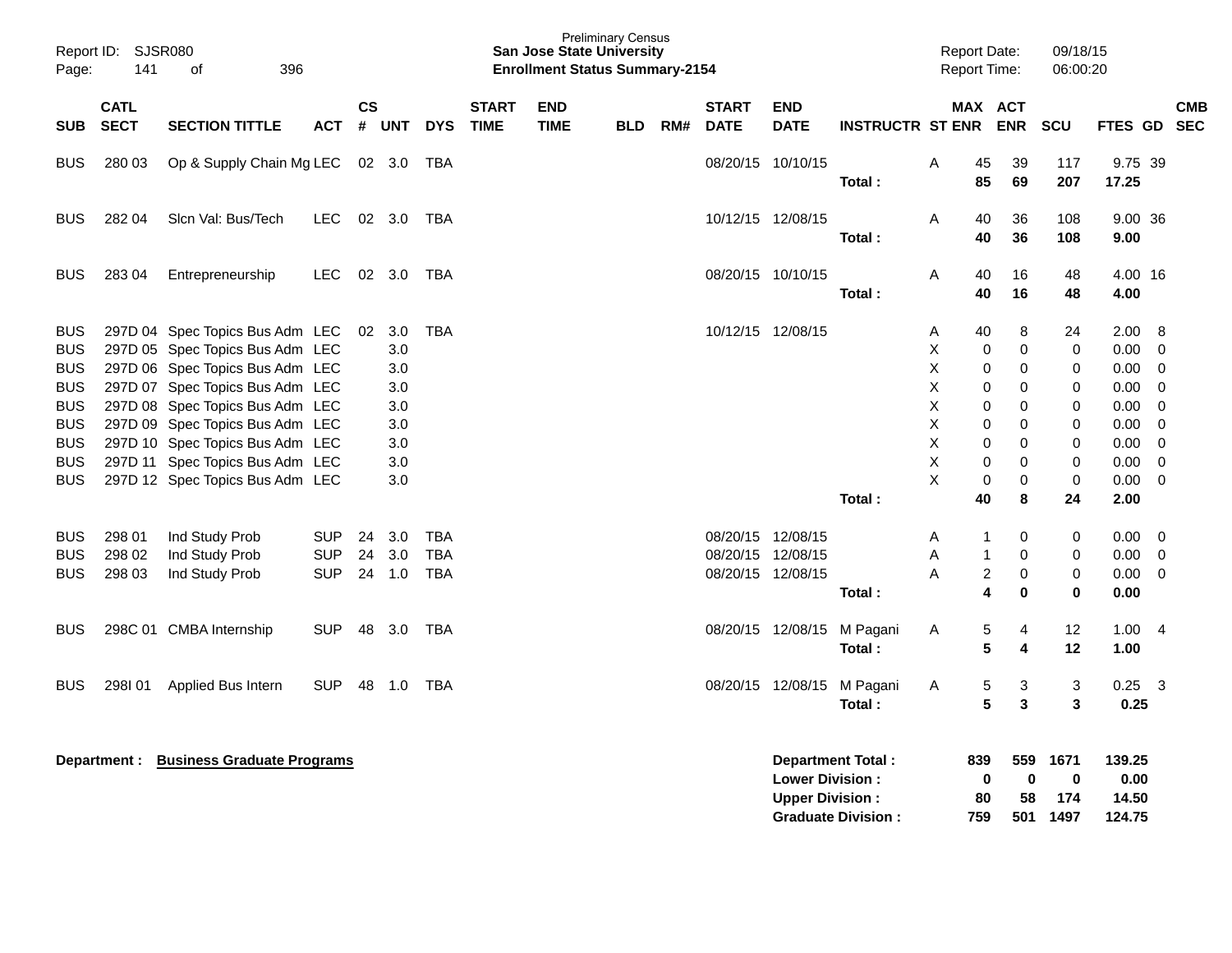| Page:            | SJSR080<br>Report ID:<br>142<br>396<br>οf |                                           |            |                |            |            |                             | <b>San Jose State University</b><br><b>Enrollment Status Summary-2154</b> | <b>Preliminary Census</b> |     |                             |                           |                         |   | <b>Report Date:</b><br><b>Report Time:</b> |            | 09/18/15<br>06:00:20 |         |                          |                          |
|------------------|-------------------------------------------|-------------------------------------------|------------|----------------|------------|------------|-----------------------------|---------------------------------------------------------------------------|---------------------------|-----|-----------------------------|---------------------------|-------------------------|---|--------------------------------------------|------------|----------------------|---------|--------------------------|--------------------------|
| <b>SUB</b>       | <b>CATL</b><br><b>SECT</b>                | <b>SECTION TITTLE</b>                     | <b>ACT</b> | <b>CS</b><br># | <b>UNT</b> | <b>DYS</b> | <b>START</b><br><b>TIME</b> | <b>END</b><br><b>TIME</b>                                                 | <b>BLD</b>                | RM# | <b>START</b><br><b>DATE</b> | <b>END</b><br><b>DATE</b> | <b>INSTRUCTR ST ENR</b> |   | MAX ACT                                    | <b>ENR</b> | <b>SCU</b>           | FTES GD |                          | <b>CMB</b><br><b>SEC</b> |
| College          |                                           | <b>Business</b>                           |            |                |            |            |                             |                                                                           |                           |     |                             |                           |                         |   |                                            |            |                      |         |                          |                          |
|                  | Department :                              | <b>Global Innovation &amp; Leadership</b> |            |                |            |            |                             |                                                                           |                           |     |                             |                           |                         |   |                                            |            |                      |         |                          |                          |
| BUS <sub>5</sub> | 16 01                                     | Intro Lrdshp & Innov                      | LEC        | 02             | 3.0        | м          |                             | 06:00 PM 08:45 PM                                                         | <b>BBC</b>                | 323 | 08/20/15                    | 12/08/15                  | R Pollard               | A | 45                                         | 40         | 120                  | 8.00    | -0                       |                          |
| BUS <sub>5</sub> | 16 02                                     | Intro Lrdshp & Innov                      | <b>LEC</b> | 02             | 3.0        | R          |                             | 03:00 PM 05:45 PM                                                         | <b>WSQ</b>                | 109 | 08/20/15                    | 12/08/15                  | L Dunn-Jense A          |   | 120                                        | 119        | 357                  | 23.80   | 0                        |                          |
|                  |                                           |                                           |            |                |            |            |                             |                                                                           |                           |     |                             |                           | Total:                  |   | 165                                        | 159        | 477                  | 31.80   |                          |                          |
| BUS <sub>5</sub> | 140 01                                    | Fund of Oper Mgmt                         | <b>LEC</b> | 02             | 3.0        | <b>TR</b>  |                             | 10:30 AM 11:45 AM                                                         | <b>BBC</b>                | 004 | 08/20/15                    | 12/08/15                  | S Zhou                  | Α | 110                                        | 108        | 324                  | 21.60   | 0                        |                          |
| BUS <sub>5</sub> | 140 02                                    | Fund of Oper Mgmt                         | <b>LEC</b> | 02             | 3.0        | <b>TBA</b> |                             |                                                                           |                           |     | 08/20/15                    | 12/08/15                  | A Loomba                | Α | 45                                         | 44         | 132                  | 8.80    | 0                        |                          |
| BUS <sub>5</sub> | 140 03                                    | Fund of Oper Mgmt                         | <b>LEC</b> | 02             | 3.0        | <b>TBA</b> |                             |                                                                           |                           |     | 08/20/15                    | 12/08/15                  | A Loomba                | Α | 45                                         | 45         | 135                  | 9.00    | 0                        |                          |
| BUS <sub>5</sub> | 140 04                                    | Fund of Oper Mgmt                         | LEC        | 02             | 3.0        | T          |                             | 06:00 PM 08:45 PM                                                         | <b>BBC</b>                | 220 | 08/20/15                    | 12/08/15                  | D Gilliss               | Α | 45                                         | 44         | 132                  | 8.80    | 0                        |                          |
| BUS <sub>5</sub> | 140 05                                    | Fund of Oper Mgmt                         | <b>LEC</b> | 02             | 3.0        | <b>TR</b>  |                             | 01:30 PM 02:45 PM                                                         | <b>BBC</b>                | 102 | 08/20/15                    | 12/08/15                  | D Gilliss               | Α | 45                                         | 44         | 132                  | 8.80    | 0                        |                          |
| BUS <sub>5</sub> | 140 06                                    | Fund of Oper Mgmt                         | <b>LEC</b> | 02             | 3.0        | <b>TR</b>  |                             | 12:00 PM 01:15 PM                                                         | <b>BBC</b>                | 102 | 08/20/15                    | 12/08/15                  | D Gilliss               | Α | 45                                         | 42         | 126                  | 8.40    | 0                        |                          |
| BUS <sub>5</sub> | 140 07                                    | Fund of Oper Mgmt                         | <b>LEC</b> | 02             | 3.0        | R          |                             | 06:00 PM 08:45 PM                                                         | <b>BBC</b>                | 102 | 08/20/15                    | 12/08/15                  | D Gilliss               | Α | 45                                         | 42         | 126                  | 8.40    | 0                        |                          |
| BUS <sub>5</sub> | 140 08                                    | Fund of Oper Mgmt                         | <b>LEC</b> | 02             | 3.0        | <b>TR</b>  |                             | 01:30 PM 02:45 PM                                                         | <b>BBC</b>                | 324 | 08/20/15                    | 12/08/15                  | <b>G</b> Mathur         | Α | 45                                         | 47         | 141                  | 9.40    | 0                        |                          |
| BUS <sub>5</sub> | 140 09                                    | Fund of Oper Mgmt                         | <b>LEC</b> | 02             | 3.0        | <b>TR</b>  |                             | 12:00 PM 01:15 PM                                                         | <b>BBC</b>                | 324 | 08/20/15                    | 12/08/15                  | G Mathur                | Α | 45                                         | 46         | 138                  | 9.20    | 0                        |                          |
| BUS <sub>5</sub> | 140 10                                    | Fund of Oper Mgmt                         | <b>LEC</b> | 02             | 3.0        | <b>MW</b>  |                             | 07:30 AM 08:45 AM                                                         | <b>BBC</b>                | 102 | 08/20/15                    | 12/08/15                  | J Marino                | Α | 45                                         | 48         | 144                  | 9.60    | 0                        |                          |
| BUS <sub>5</sub> | 140 11                                    | Fund of Oper Mgmt                         | <b>LEC</b> | 02             | 3.0        | <b>TR</b>  |                             | 07:30 AM 08:45 AM                                                         | <b>BBC</b>                | 102 | 08/20/15                    | 12/08/15                  | J Marino                | Α | 45                                         | 50         | 150                  | 10.00   | 0                        |                          |
| BUS <sub>5</sub> | 140 12                                    | Fund of Oper Mgmt                         | <b>LEC</b> | 02             | 3.0        | M          |                             | 06:00 PM 08:45 PM                                                         | <b>BBC</b>                | 222 | 08/20/15                    | 12/08/15                  | J Sung                  | Α | 45                                         | 46         | 138                  | 9.20    | 0                        |                          |
| BUS <sub>5</sub> | 140 13                                    | Fund of Oper Mgmt                         | <b>LEC</b> | 02             | 3.0        | <b>MW</b>  |                             | 01:30 PM 02:45 PM                                                         | <b>BBC</b>                | 324 | 08/20/15                    | 12/08/15                  | R Kepple                | Α | 45                                         | 47         | 141                  | 9.40    | 0                        |                          |
|                  | BUS5 140 14                               | Fund of Oper Mgmt                         | <b>LEC</b> | 02             | 3.0        | <b>TR</b>  |                             | 01:30 PM 02:45 PM                                                         | <b>BBC</b>                | 104 | 08/20/15                    | 12/08/15 X Qi             |                         | A | 45                                         | 52         | 156                  | 10.40   | 0                        |                          |
| BUS <sub>5</sub> | 140 15                                    | Fund of Oper Mgmt                         | <b>LEC</b> | 02             | 3.0        | <b>TR</b>  |                             | 12:00 PM 01:15 PM                                                         | <b>BBC</b>                | 103 | 08/20/15                    | 12/08/15                  | X Qi                    | A | 45                                         | 48         | 144                  | 9.60    | 0                        |                          |
| BUS <sub>5</sub> | 140 16                                    | Fund of Oper Mgmt                         | <b>LEC</b> | 02             | 3.0        | W          |                             | 06:00 PM 08:45 PM                                                         | <b>BBC</b>                | 224 | 08/20/15                    | 12/08/15                  | J Marino                | A | 45                                         | 49         | 147                  | 9.80    | 0                        |                          |
|                  |                                           |                                           |            |                |            |            |                             |                                                                           |                           |     |                             |                           | <b>Total :</b>          |   | 785                                        | 802        | 2406                 | 160.40  |                          |                          |
|                  | BUS5 141 01                               | <b>Materials Mgt</b>                      | <b>LEC</b> | 02             | 3.0        | TR         |                             | 09:00 AM 10:15 AM                                                         | <b>BBC</b>                | 324 | 08/20/15                    | 12/08/15                  | A Musgrave              | A | 45                                         | 44         | 132                  | 8.85    | $\overline{1}$           |                          |
|                  |                                           |                                           |            |                |            |            |                             |                                                                           |                           |     |                             |                           | Total:                  |   | 45                                         | 44         | 132                  | 8.85    |                          |                          |
|                  | BUS5 142 01                               | <b>Total Quality Mgmt</b>                 | <b>LEC</b> | 02             | 3.0        | W          |                             | 06:00 PM 08:45 PM                                                         | <b>BBC</b>                | 222 | 08/20/15                    | 12/08/15                  | S Javadi                | Α | 45                                         | 37         | 111                  | 7.40    | 0                        |                          |
|                  | BUS5 142 02                               | <b>Total Quality Mgmt</b>                 | <b>LEC</b> | 02             | 3.0        | <b>MW</b>  |                             | 09:00 AM 10:15 AM                                                         | <b>BBC</b>                | 102 | 08/20/15                    | 12/08/15                  | T Shi                   | Α | 45                                         | 43         | 129                  | 8.60    | 0                        |                          |
| BUS <sub>5</sub> | 142 03                                    | <b>Total Quality Mgmt</b>                 | <b>LEC</b> | 02             | 3.0        | <b>MW</b>  |                             | 01:30 PM 02:45 PM                                                         | <b>BBC</b>                | 102 | 08/20/15                    | 12/08/15                  | T Shi                   | A | 45                                         | 43         | 129                  | 8.60    | 0                        |                          |
|                  |                                           |                                           |            |                |            |            |                             |                                                                           |                           |     |                             |                           | Total :                 |   | 135                                        | 123        | 369                  | 24.60   |                          |                          |
|                  | BUS5 144 01                               | Supply Chain Mgmt                         | LEC        |                | 02 3.0     | TBA        |                             |                                                                           |                           |     |                             | 08/20/15 12/08/15 M Zhou  |                         | Α | 45                                         | 40         | 120                  | 8.00    | - 0                      |                          |
|                  | BUS5 144 02                               | Supply Chain Mgmt                         | LEC 02 3.0 |                |            | $\top$     |                             | 06:00 PM 08:45 PM                                                         | BBC 102                   |     |                             | 08/20/15 12/08/15 M Zhou  |                         | A | 45                                         | 40         | 120                  | 8.00    | - 0                      |                          |
|                  |                                           |                                           |            |                |            |            |                             |                                                                           |                           |     |                             |                           | Total:                  |   | 90                                         | 80         | 240                  | 16.00   |                          |                          |
|                  |                                           |                                           |            |                |            |            |                             |                                                                           |                           |     |                             |                           |                         |   |                                            |            |                      |         |                          |                          |
|                  | BUS5 146 01                               | Project Management LEC 02 3.0             |            |                |            | R          |                             | 06:00 PM 08:45 PM                                                         | BBC 222                   |     |                             | 08/20/15 12/08/15 X Qi    |                         | A | 45                                         | 47         | 141                  | 9.45    | $\overline{\phantom{1}}$ |                          |
|                  | BUS5 146 02                               | Project Management LEC 02 3.0             |            |                |            | TBA        |                             |                                                                           |                           |     |                             | 08/20/15 12/08/15 X Qi    |                         | Α | 45                                         | 44         | 132                  | 8.80 0  |                          |                          |
|                  |                                           |                                           |            |                |            |            |                             |                                                                           |                           |     |                             |                           | Total:                  |   | 90                                         | 91         | 273                  | 18.25   |                          |                          |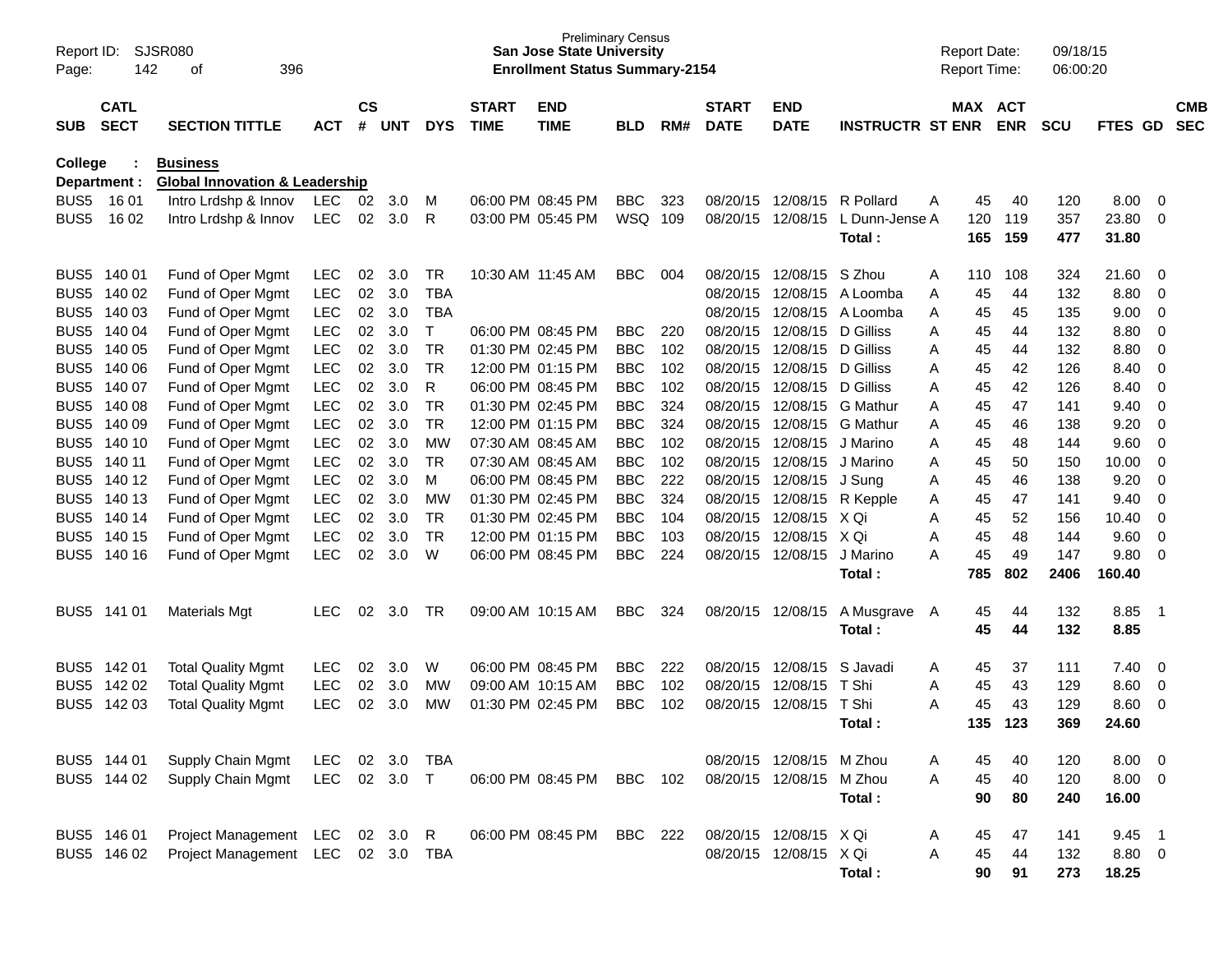| Page:                                                                                                            | <b>SJSR080</b><br>Report ID:<br>143<br>396<br>οf                   |                                                                                                                                                                                           |                                                                                                |                                        |                                               |                                                                                         |                             | <b>Preliminary Census</b><br><b>San Jose State University</b><br><b>Enrollment Status Summary-2154</b> |                                                                    |                                 |                                                                                  |                                                                                  |                                                                             | <b>Report Date:</b><br><b>Report Time:</b> |                                              |                                                 | 09/18/15<br>06:00:20                  |                                                              |                                                                                                                                               |                          |
|------------------------------------------------------------------------------------------------------------------|--------------------------------------------------------------------|-------------------------------------------------------------------------------------------------------------------------------------------------------------------------------------------|------------------------------------------------------------------------------------------------|----------------------------------------|-----------------------------------------------|-----------------------------------------------------------------------------------------|-----------------------------|--------------------------------------------------------------------------------------------------------|--------------------------------------------------------------------|---------------------------------|----------------------------------------------------------------------------------|----------------------------------------------------------------------------------|-----------------------------------------------------------------------------|--------------------------------------------|----------------------------------------------|-------------------------------------------------|---------------------------------------|--------------------------------------------------------------|-----------------------------------------------------------------------------------------------------------------------------------------------|--------------------------|
| SUB                                                                                                              | <b>CATL</b><br><b>SECT</b>                                         | <b>SECTION TITTLE</b>                                                                                                                                                                     | <b>ACT</b>                                                                                     | $\mathsf{cs}$<br>#                     | <b>UNT</b>                                    | <b>DYS</b>                                                                              | <b>START</b><br><b>TIME</b> | <b>END</b><br><b>TIME</b>                                                                              | <b>BLD</b>                                                         | RM#                             | <b>START</b><br><b>DATE</b>                                                      | <b>END</b><br><b>DATE</b>                                                        | <b>INSTRUCTR ST ENR</b>                                                     |                                            |                                              | MAX ACT<br><b>ENR</b>                           | <b>SCU</b>                            | <b>FTES GD</b>                                               |                                                                                                                                               | <b>CMB</b><br><b>SEC</b> |
|                                                                                                                  | BUS5 147 01                                                        | Servic Oper Mgmt                                                                                                                                                                          | <b>LEC</b>                                                                                     | 02                                     | 3.0                                           | TR                                                                                      |                             | 01:30 PM 02:45 PM                                                                                      | <b>BBC</b>                                                         | 320                             | 08/20/15                                                                         | 12/08/15                                                                         | S Zhou<br>Total:                                                            | Α                                          | 45<br>45                                     | 44<br>44                                        | 132<br>132                            | 8.80 0<br>8.80                                               |                                                                                                                                               |                          |
| BUS <sub>5</sub>                                                                                                 | BUS5 162 01<br>162 02<br>BUS5 162 03<br>BUS5 162 04<br>BUS5 162 05 | Intl & Compar Mgmt<br>Intl & Compar Mgmt<br>Intl & Compar Mgmt<br>Intl & Compar Mgmt<br>Intl & Compar Mgmt                                                                                | <b>LEC</b><br><b>LEC</b><br><b>LEC</b><br><b>LEC</b><br><b>LEC</b>                             | 02<br>02<br>02<br>02<br>02             | 3.0<br>3.0<br>3.0<br>3.0<br>3.0               | TR<br><b>TR</b><br>МW<br>MW<br>TR                                                       | 10:30 AM 11:45 AM           | 09:00 AM 10:15 AM<br>01:30 PM 02:45 PM<br>12:00 PM 01:15 PM<br>01:30 PM 02:45 PM                       | <b>BBC</b><br><b>BBC</b><br><b>BBC</b><br><b>BBC</b><br><b>BBC</b> | 102<br>102<br>103<br>324<br>106 | 08/20/15<br>08/20/15<br>08/20/15<br>08/20/15<br>08/20/15                         | 12/08/15<br>12/08/15<br>12/08/15<br>12/08/15<br>12/08/15                         | A Semenov<br>A Semenov<br>T Shirley<br>T Shirley<br>W Van Hooff A<br>Total: | A<br>A<br>Α<br>Α                           | 45<br>45<br>45<br>45<br>45<br>225            | 30<br>39<br>45<br>48<br>44<br>206               | 90<br>117<br>135<br>144<br>132<br>618 | 6.00<br>7.80<br>9.00<br>9.60<br>8.80 0<br>41.20              | $\overline{\phantom{0}}$<br>$\overline{0}$<br>$\overline{0}$<br>$\overline{0}$                                                                |                          |
| BUS5                                                                                                             | 165A 01                                                            | Global Leadership                                                                                                                                                                         | <b>LEC</b>                                                                                     | 02                                     | 3.0                                           | W                                                                                       |                             | 03:00 PM 05:45 PM                                                                                      | <b>BBC</b>                                                         | 323                             |                                                                                  | 08/20/15 12/08/15                                                                | <b>G</b> Lester<br>Total:                                                   | Α                                          | 45<br>45                                     | 28<br>28                                        | 84<br>84                              | $5.60 \quad 0$<br>5.60                                       |                                                                                                                                               |                          |
|                                                                                                                  | BUS5 167 01<br>ENVS 167 01                                         | <b>Managing Envir Iss</b><br><b>Managing Envir Iss</b>                                                                                                                                    | <b>LEC</b><br><b>LEC</b>                                                                       | 02<br>02                               | 3.0<br>3.0                                    | MW<br>MW                                                                                |                             | 09:00 AM 10:15 AM<br>09:00 AM 10:15 AM                                                                 | <b>BBC</b><br><b>BBC</b>                                           | 326<br>326                      | 08/20/15<br>08/20/15                                                             | 12/08/15<br>12/08/15                                                             | R Roman<br>R Roman<br>Total:                                                | Α<br>A                                     | 45<br>0<br>45                                | 37<br>$\overline{4}$<br>41                      | 111<br>12<br>123                      | 7.40<br>0.80<br>8.20                                         |                                                                                                                                               | $0\,C$<br>0 <sup>o</sup> |
| BUS5<br>BUS <sub>5</sub><br>BUS <sub>5</sub><br>BUS <sub>5</sub><br>BUS <sub>5</sub><br>BUS <sub>5</sub><br>BUS5 |                                                                    | 180D 01 Individ Studies<br>180D 02 Individ Studies<br>180D 03 Individ Studies<br>180D 04 Individ Studies<br>180D 05 Individ Studies<br>180D 06 Individ Studies<br>180D 07 Individ Studies | <b>SUP</b><br><b>SUP</b><br><b>SUP</b><br><b>SUP</b><br><b>SUP</b><br><b>SUP</b><br><b>SUP</b> | 36<br>36<br>36<br>36<br>36<br>36<br>36 | 3.0<br>1.0<br>1.0<br>1.0<br>3.0<br>3.0<br>3.0 | TBA<br><b>TBA</b><br><b>TBA</b><br><b>TBA</b><br><b>TBA</b><br><b>TBA</b><br><b>TBA</b> |                             |                                                                                                        |                                                                    |                                 | 08/20/15<br>08/20/15<br>08/20/15<br>08/20/15<br>08/20/15<br>08/20/15<br>08/20/15 | 12/08/15<br>12/08/15<br>12/08/15<br>12/08/15<br>12/08/15<br>12/08/15<br>12/08/15 | R Pollard<br>Total:                                                         | Α<br>Α<br>Α<br>Α<br>Α<br>A<br>Α            | 0<br>10<br>10<br>10<br>10<br>30<br>30<br>100 | 0<br>0<br>0<br>0<br>0<br>2<br>0<br>$\mathbf{2}$ | 0<br>0<br>0<br>0<br>0<br>6<br>0<br>6  | 0.00<br>0.00<br>0.00<br>0.00<br>0.00<br>0.40<br>0.00<br>0.40 | $\overline{\phantom{0}}$<br>$\overline{0}$<br>$\overline{0}$<br>$\overline{0}$<br>$\overline{0}$<br>$\overline{0}$<br>$\overline{\mathbf{0}}$ |                          |
| BUS <sub>5</sub>                                                                                                 | BUS5 181 01<br>BUS5 181 02<br>181 03                               | Intro to Entrepreneu<br>Intro to Entrepreneu<br>Intro to Entrepreneu                                                                                                                      | <b>LEC</b><br><b>LEC</b><br><b>LEC</b>                                                         | 02<br>02<br>02                         | 3.0<br>3.0<br>3.0                             | M<br>MW<br>MW                                                                           | 10:30 AM 11:45 AM           | 03:00 PM 05:45 PM<br>12:00 PM 01:15 PM                                                                 | <b>BBC</b><br><b>BBC</b><br><b>BBC</b>                             | 324<br>326<br>326               | 08/20/15<br>08/20/15<br>08/20/15                                                 | 12/08/15<br>12/08/15<br>12/08/15                                                 | X Quan<br>S Pruthi<br>S Pruthi<br>Total:                                    | Α<br>Α<br>А                                | 45<br>45<br>45<br>135                        | 41<br>29<br>21<br>91                            | 123<br>87<br>63<br>273                | 8.20<br>5.80<br>4.20<br>18.20                                | $\overline{\mathbf{0}}$<br>$\overline{0}$<br>0                                                                                                |                          |
|                                                                                                                  | BUS5 183 01<br>BUS5 18302                                          | Global Entreneurship LEC<br>Global Entreneurship LEC 02 3.0 MW                                                                                                                            |                                                                                                | 02                                     | 3.0                                           | MW                                                                                      |                             | 10:30 AM 11:45 AM<br>12:00 PM 01:15 PM                                                                 | <b>BBC</b><br><b>BBC</b>                                           | 102<br>102                      |                                                                                  | 08/20/15 12/08/15 X Quan<br>08/20/15 12/08/15 X Quan                             | Total:                                                                      | Α<br>A                                     | 45<br>45<br>90                               | 15<br>23<br>38                                  | 45<br>69<br>114                       | $3.00 \ 0$<br>$4.60$ 0<br>7.60                               |                                                                                                                                               |                          |
|                                                                                                                  | BUS5 185 01                                                        | <b>Family Business</b>                                                                                                                                                                    | LEC                                                                                            |                                        | 02 3.0 TR                                     |                                                                                         |                             | 10:30 AM 11:45 AM                                                                                      | BBC 320                                                            |                                 |                                                                                  | 08/20/15 12/08/15                                                                | R Pollard<br>Total:                                                         | A                                          | 45<br>45                                     | 25<br>25                                        | 75<br>75                              | $5.00 \t 0$<br>5.00                                          |                                                                                                                                               |                          |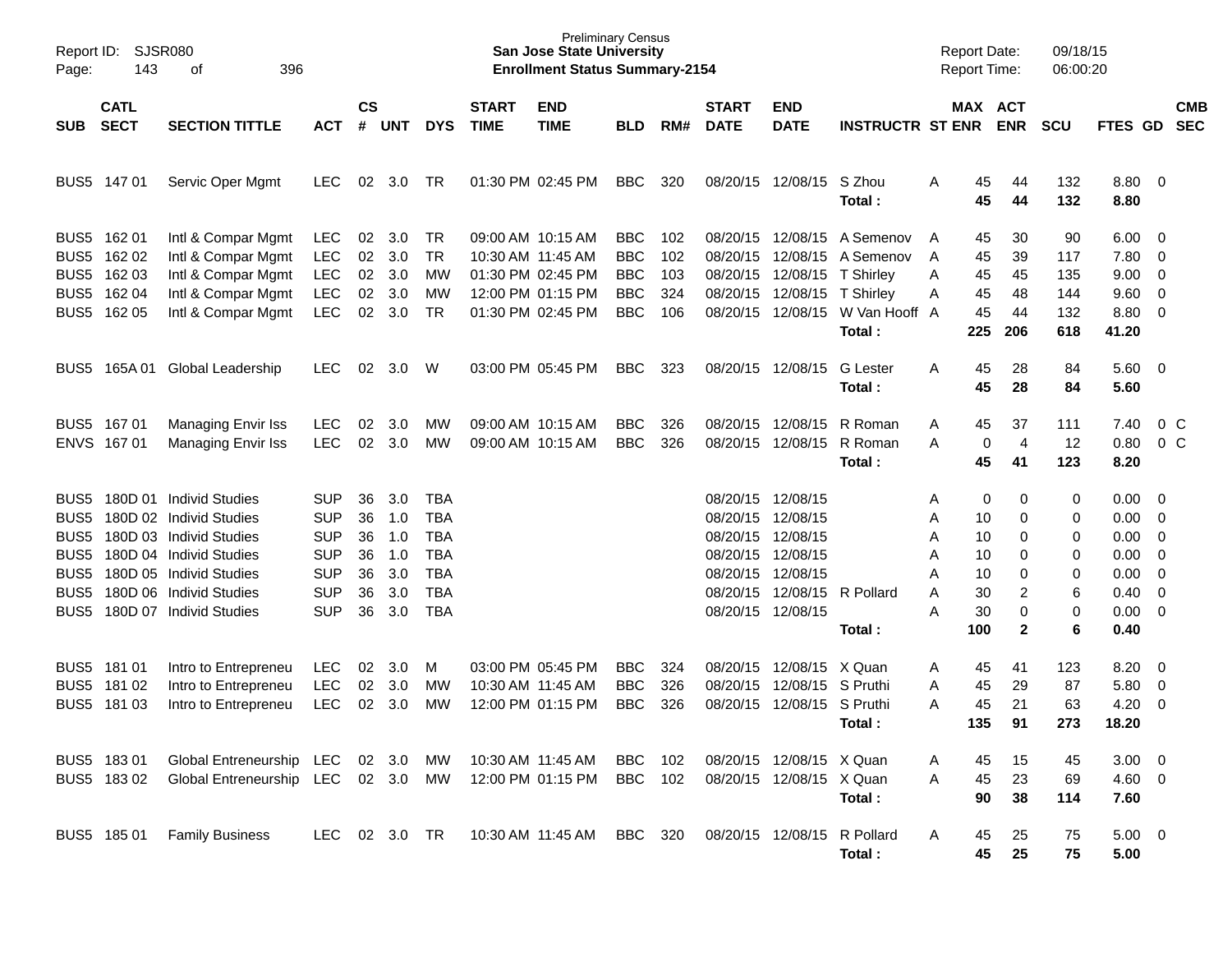| Report ID:<br>Page: | SJSR080<br>144             |                           |            |                    |            |            | <b>Preliminary Census</b><br><b>San Jose State University</b><br><b>Enrollment Status Summary-2154</b> |                           |            |     |                             |                           |                         | <b>Report Date:</b><br><b>Report Time:</b> |          | 09/18/15<br>06:00:20     |            |                   |                          |
|---------------------|----------------------------|---------------------------|------------|--------------------|------------|------------|--------------------------------------------------------------------------------------------------------|---------------------------|------------|-----|-----------------------------|---------------------------|-------------------------|--------------------------------------------|----------|--------------------------|------------|-------------------|--------------------------|
| <b>SUB</b>          | <b>CATL</b><br><b>SECT</b> | <b>SECTION TITTLE</b>     | <b>ACT</b> | $\mathsf{cs}$<br># | <b>UNT</b> | <b>DYS</b> | <b>START</b><br><b>TIME</b>                                                                            | <b>END</b><br><b>TIME</b> | <b>BLD</b> | RM# | <b>START</b><br><b>DATE</b> | <b>END</b><br><b>DATE</b> | <b>INSTRUCTR ST ENR</b> |                                            | MAX      | <b>ACT</b><br><b>ENR</b> | <b>SCU</b> | <b>FTES</b><br>GD | <b>CMB</b><br><b>SEC</b> |
| BUS <sub>5</sub>    | 186S 01                    | Current Issues in En      | <b>LEC</b> | 02                 | 3.0        | м          | 04:30 PM 07:15 PM                                                                                      |                           | BBC        | 102 | 08/20/15                    | 12/08/15                  | A Basu<br>Total:        | A                                          | 45<br>45 | 9<br>9                   | 27<br>27   | 1.80<br>1.80      | $\Omega$                 |
| BUS <sub>5</sub>    | 18701                      | Global Dimensn Bus        | <b>LEC</b> | 02                 | 3.0        | TR         | 09:00 AM 10:15 AM                                                                                      |                           | <b>BBC</b> | 204 | 08/20/15                    | 12/08/15                  | S Francis               | A                                          | 120      | 119                      | 357        | 23.80             | 0                        |
| BUS <sub>5</sub>    | 18702                      | <b>Global Dimensn Bus</b> | <b>LEC</b> | 02                 | 3.0        | TR         | 01:30 PM 02:45 PM                                                                                      |                           | <b>BBC</b> | 021 | 08/20/15                    | 12/08/15                  | A Musgrave              | A                                          | 45       | 49                       | 147        | 9.80              | 0                        |
| BUS <sub>5</sub>    | 18703                      | Global Dimensn Bus        | <b>LEC</b> | 02                 | 3.0        | т          | 06:00 PM 08:45 PM                                                                                      |                           | <b>BBC</b> | 222 | 08/20/15                    | 12/08/15                  | A Osland                | A                                          | 45       | 58                       | 174        | 11.60             | 0                        |
| BUS <sub>5</sub>    | 18704                      | Global Dimensn Bus        | <b>LEC</b> | 02                 | 3.0        | W          | 06:00 PM 08:45 PM                                                                                      |                           | <b>BBC</b> | 102 | 08/20/15                    | 12/08/15                  | A Osland                | A                                          | 45       | 55                       | 165        | 11.00             | 0                        |
| BUS <sub>5</sub>    | 18705                      | Global Dimensn Bus        | <b>LEC</b> | 02                 | 3.0        | <b>TBA</b> |                                                                                                        |                           |            |     | 08/20/15                    | 12/08/15                  | A Rao                   | A                                          | 45       | 44                       | 132        | 8.80              | 0                        |
| BUS <sub>5</sub>    | 18706                      | Global Dimensn Bus        | <b>LEC</b> | 02                 | 3.0        | TBA        |                                                                                                        |                           |            |     | 08/20/15                    | 12/08/15                  | A Rao                   | A                                          | 45       | 45                       | 135        | 9.00              | 0                        |
| BUS <sub>5</sub>    | 18707                      | Global Dimensn Bus        | <b>LEC</b> | 02                 | 3.0        | TBA        |                                                                                                        |                           |            |     | 08/20/15                    | 12/08/15                  | A Rao                   | A                                          | 45       | 44                       | 132        | 8.80              | 0                        |
| BUS <sub>5</sub>    | 18708                      | Global Dimensn Bus        | <b>LEC</b> | 02                 | 3.0        | MW         |                                                                                                        | 12:00 PM 01:15 PM         | <b>BBC</b> | 226 | 08/20/15                    | 12/08/15                  | I Yang                  | A                                          | 45       | 47                       | 141        | 9.40              | 0                        |
| BUS <sub>5</sub>    | 18709                      | Global Dimensn Bus        | <b>LEC</b> | 02                 | 3.0        | <b>MW</b>  | 03:00 PM 04:15 PM                                                                                      |                           | <b>BBC</b> | 102 | 08/20/15                    | 12/08/15                  | I Yang                  | A                                          | 45       | 47                       | 141        | 9.40              | $\Omega$                 |
| BUS <sub>5</sub>    | 187 10                     | Global Dimensn Bus        | <b>LEC</b> |                    | 3.0        |            |                                                                                                        |                           |            |     |                             |                           |                         | X                                          | 0        | 0                        | 0          | 0.00              | 0                        |
| BUS <sub>5</sub>    | 187 11                     | Global Dimensn Bus        | <b>LEC</b> | 02                 | 3.0        | TR         | 07:30 AM 08:45 AM                                                                                      |                           | <b>BBC</b> | 320 | 08/20/15                    | 12/08/15                  | S Francis               | A                                          | 45       | 54                       | 162        | 10.80             | 0                        |
| BUS <sub>5</sub>    | 187 12                     | <b>Global Dimensn Bus</b> | <b>LEC</b> | 02                 | 3.0        | R          |                                                                                                        | 12:00 PM 02:45 PM         | <b>BBC</b> | 302 | 08/20/15                    | 12/08/15                  | T Kothari               | A                                          | 45       | 42                       | 126        | 8.40              | 0                        |
| BUS <sub>5</sub>    | 187 13                     | <b>Global Dimensn Bus</b> | <b>LEC</b> | 02                 | 3.0        | R          | 03:00 PM 05:45 PM                                                                                      |                           | <b>BBC</b> | 302 | 08/20/15                    | 12/08/15                  | T Kothari               | Α                                          | 45       | 45                       | 135        | 9.00              | 0                        |
| BUS <sub>5</sub>    | 187 14                     | <b>Global Dimensn Bus</b> | <b>LEC</b> | 02                 | 3.0        | TR         | 03:00 PM 04:15 PM                                                                                      |                           | <b>BBC</b> | 102 | 08/20/15                    | 12/08/15                  | W Van Hooff A           |                                            | 45       | 44                       | 132        | 8.80              | 0                        |
| BUS <sub>5</sub>    | 187 15                     | Global Dimensn Bus        | <b>LEC</b> | 02                 | 3.0        | <b>TBA</b> |                                                                                                        |                           |            |     | 08/20/15                    | 12/08/15                  | I Yang                  | A                                          | 45       | 47                       | 141        | 9.40              | 0                        |
|                     |                            |                           |            |                    |            |            |                                                                                                        |                           |            |     |                             |                           | Total:                  |                                            | 705      | 740                      | 2220       | 148.00            |                          |

**Department : Global Innovation & Leadership** 

| Department Total:         |     | 2790 2523 7569 |     | 504.70 |
|---------------------------|-----|----------------|-----|--------|
| <b>Lower Division:</b>    | 165 | 159            | 477 | 31.80  |
| Upper Division:           |     | 2625 2364 7092 |     | 472.90 |
| <b>Graduate Division:</b> | o   | n              | 0   | 0.00   |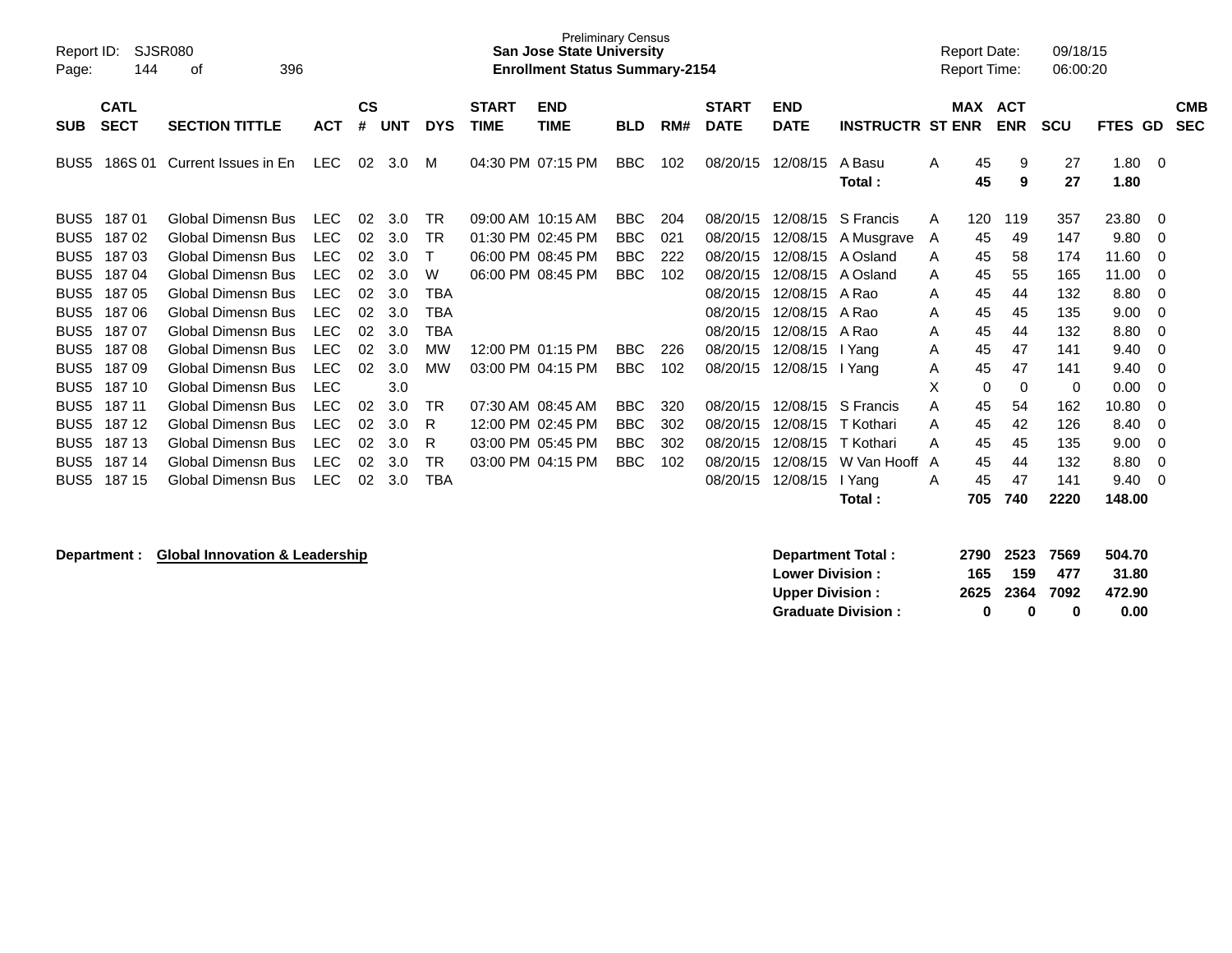| Report ID:<br>Page: | <b>SJSR080</b><br>145<br>396<br>οf<br><b>CATL</b> |                                      |              |                    |            |              |                             | <b>Preliminary Census</b><br><b>San Jose State University</b><br><b>Enrollment Status Summary-2154</b> |            |     |                             |                            |                               |   | <b>Report Date:</b><br><b>Report Time:</b> |            | 09/18/15<br>06:00:20 |                       |                          |                          |
|---------------------|---------------------------------------------------|--------------------------------------|--------------|--------------------|------------|--------------|-----------------------------|--------------------------------------------------------------------------------------------------------|------------|-----|-----------------------------|----------------------------|-------------------------------|---|--------------------------------------------|------------|----------------------|-----------------------|--------------------------|--------------------------|
| <b>SUB</b>          | <b>SECT</b>                                       | <b>SECTION TITTLE</b>                | <b>ACT</b>   | $\mathsf{cs}$<br># | <b>UNT</b> | <b>DYS</b>   | <b>START</b><br><b>TIME</b> | <b>END</b><br><b>TIME</b>                                                                              | <b>BLD</b> | RM# | <b>START</b><br><b>DATE</b> | <b>END</b><br><b>DATE</b>  | <b>INSTRUCTR ST ENR</b>       |   | MAX ACT                                    | <b>ENR</b> | <b>SCU</b>           | FTES GD               |                          | <b>CMB</b><br><b>SEC</b> |
| College             |                                                   | <b>Business</b>                      |              |                    |            |              |                             |                                                                                                        |            |     |                             |                            |                               |   |                                            |            |                      |                       |                          |                          |
|                     | Department :                                      | <b>Organization &amp; Management</b> |              |                    |            |              |                             |                                                                                                        |            |     |                             |                            |                               |   |                                            |            |                      |                       |                          |                          |
|                     | BUS3 1001                                         | <b>Discover Business</b>             | <b>LEC</b>   | 02                 | 3.0        | <b>MW</b>    |                             | 09:00 AM 10:15 AM                                                                                      | <b>BBC</b> | 204 |                             | 08/20/15 12/08/15          | R Kepple<br>Total:            | A | 120<br>120                                 | 111<br>111 | 333<br>333           | $22.20 \t 0$<br>22.20 |                          |                          |
| BUS3                | 12 01                                             | <b>Money Matters</b>                 | <b>LEC</b>   | 01                 | 3.0        | TBA          |                             |                                                                                                        |            |     |                             | 08/20/15 12/08/15          | R Okumoto                     | A | 240                                        | 236        | 708                  | 47.20 0               |                          |                          |
| BUS3                | 12 02                                             | <b>Money Matters</b>                 | <b>LEC</b>   | 01                 | 3.0        | <b>TBA</b>   |                             |                                                                                                        |            |     |                             | 08/20/15 12/08/15          | J Snell                       | A | 120                                        | 119        | 357                  | 23.80                 | $\overline{\mathbf{0}}$  |                          |
| BUS3                | 12 03                                             | <b>Money Matters</b>                 | <b>LEC</b>   | 01                 | 3.0        | <b>TBA</b>   |                             |                                                                                                        |            |     |                             | 08/20/15 12/08/15 M Hill   |                               | A | 120                                        | 118        | 354                  | 23.60 0               |                          |                          |
|                     |                                                   |                                      |              |                    |            |              |                             |                                                                                                        |            |     |                             |                            | Total:                        |   | 480                                        | 473        | 1419                 | 94.60                 |                          |                          |
| BUS3                | 80 01                                             | Legal Environment of LEC             |              | 03                 | 3.0        | R            |                             | 06:00 PM 08:45 PM                                                                                      | <b>BBC</b> | 003 |                             | 08/20/15 12/08/15          | J Dworak                      | A | 45                                         | 44         | 132                  | 8.80 0                |                          |                          |
| BUS3                | 80 02                                             | Legal Environment of LEC             |              | 03                 | 3.0        | МW           | 10:30 AM 11:45 AM           |                                                                                                        | <b>BBC</b> | 104 |                             | 08/20/15 12/08/15 N Clinch |                               | A | 45                                         | 44         | 132                  | $8.80\ 0$             |                          |                          |
| BUS3                | 80 03                                             | Legal Environment of LEC             |              | 03                 | 3.0        | MW           |                             | 01:30 PM 02:45 PM                                                                                      | <b>BBC</b> | 204 |                             | 08/20/15 12/08/15 N Clinch |                               | Α | 120                                        | 117        | 351                  | 23.40 0               |                          |                          |
| BUS3                | 80 04                                             | Legal Environment of LEC             |              | 03                 | 3.0        | MW           |                             | 09:00 AM 10:15 AM                                                                                      | <b>BBC</b> | 104 |                             | 08/20/15 12/08/15 N Clinch |                               | Α | 45                                         | 44         | 132                  | 8.80                  | $\overline{\phantom{0}}$ |                          |
| BUS3                | 80 05                                             | Legal Environment of LEC             |              | 03                 | 3.0        | <b>TR</b>    |                             | 07:30 AM 08:45 AM                                                                                      | <b>BBC</b> | 104 |                             | 08/20/15 12/08/15 J Dworak |                               | A | 45                                         | 44         | 132                  | $8.80\ 0$             |                          |                          |
| BUS3                | 80 06                                             | Legal Environment of LEC             |              | 03                 | 3.0        | м            |                             | 06:00 PM 08:45 PM                                                                                      | <b>BBC</b> | 104 |                             | 08/20/15 12/08/15 A Casey  |                               | A | 45                                         | 49         | 147                  | 9.80 0                |                          |                          |
| BUS3                | 80 07                                             | Legal Environment of LEC             |              | 03                 | 3.0        | W            |                             | 06:00 PM 08:45 PM                                                                                      | <b>BBC</b> | 220 |                             | 08/20/15 12/08/15          | C Silberman                   | A | 45                                         | 48         | 144                  | 9.60 0                |                          |                          |
| BUS3                | 80 08                                             | Legal Environment of LEC             |              | 03                 | 3.0        | <b>TR</b>    | 10:30 AM 11:45 AM           |                                                                                                        | <b>BBC</b> | 107 |                             | 08/20/15 12/08/15 l Yang   |                               | A | 45                                         | 41         | 123                  | 8.20                  | $\overline{\phantom{0}}$ |                          |
|                     |                                                   |                                      |              |                    |            |              |                             |                                                                                                        |            |     |                             |                            | Total:                        |   | 435                                        | 431        | 1293                 | 86.20                 |                          |                          |
| BUS3                | 149 01                                            | Negotn & Cnflct Reso LEC             |              |                    | 02 3.0 F   |              |                             | 09:30 AM 12:15 PM                                                                                      | <b>BBC</b> | 103 |                             | 08/20/15 12/08/15          | Y No                          | A | 45                                         | 39         | 117                  | 7.80 0                |                          |                          |
|                     |                                                   |                                      |              |                    |            |              |                             |                                                                                                        |            |     |                             |                            | Total :                       |   | 45                                         | 39         | 117                  | 7.80                  |                          |                          |
|                     | BUS3 150 01                                       | Fund of HR Mgmt                      | LEC.         | 02                 | 3.0        | МW           |                             | 01:30 PM 02:45 PM                                                                                      | <b>BBC</b> | 220 |                             | 08/20/15 12/08/15          | R Partridge                   | A | 45                                         | 45         | 135                  | $9.00 \t 0$           |                          |                          |
|                     | BUS3 150 02                                       | Fund of HR Mgmt                      | <b>LEC</b>   | 02                 | 3.0        | <b>TR</b>    |                             | 09:00 AM 10:15 AM                                                                                      | <b>BBC</b> | 104 |                             | 08/20/15 12/08/15          | M Virick                      | A | 45                                         | 46         | 138                  | 9.20                  | $\overline{\phantom{0}}$ |                          |
|                     | BUS3 150 03                                       | Fund of HR Mgmt                      | <b>LEC</b>   | 02                 | 3.0        | $\mathsf{T}$ |                             | 06:00 PM 08:45 PM                                                                                      | <b>BBC</b> | 104 |                             | 08/20/15 12/08/15          | D Fairchild                   | A | 45                                         | 46         | 138                  | 9.20                  | $\overline{\phantom{0}}$ |                          |
|                     | BUS3 150 04                                       | Fund of HR Mgmt                      | <b>LEC</b>   | 02                 | 3.0        | <b>TR</b>    | 10:30 AM 11:45 AM           |                                                                                                        | <b>BBC</b> | 104 |                             | 08/20/15 12/08/15 M Virick |                               | A | 45                                         | 45         | 135                  | 9.00                  | $\overline{\phantom{0}}$ |                          |
|                     | BUS3 150 05                                       | Fund of HR Mgmt                      | <b>LEC</b>   | 02                 | 3.0        | R            |                             | 03:00 PM 05:45 PM                                                                                      | <b>BBC</b> | 104 |                             | 08/20/15 12/08/15 N Long   |                               | A | 45                                         | 48         | 144                  | 9.65                  | - 1                      |                          |
|                     |                                                   |                                      |              |                    |            |              |                             |                                                                                                        |            |     |                             |                            | Total:                        |   | 225                                        | 230        | 690                  | 46.05                 |                          |                          |
|                     | BUS3 154 01                                       | Wkfrce Plan Staff &                  | <b>LEC</b>   | 02                 | 3.0        | TR           |                             | 12:00 PM 01:15 PM                                                                                      | <b>BBC</b> | 104 |                             | 08/20/15 12/08/15 M Virick |                               | A | 45                                         | 45         | 135                  | 9.00                  | $\overline{\phantom{0}}$ |                          |
|                     |                                                   |                                      |              |                    |            |              |                             |                                                                                                        |            |     |                             |                            | Total:                        |   | 45                                         | 45         | 135                  | 9.00                  |                          |                          |
|                     | BUS3 155 01                                       | Performance Mgmnt & LEC 02 3.0 MW    |              |                    |            |              |                             | 03:00 PM 04:15 PM BBC 220                                                                              |            |     |                             |                            | 08/20/15 12/08/15 R Partridge | A | 45                                         | 15         | 45                   | $3.00 \ 0$            |                          |                          |
|                     |                                                   |                                      |              |                    |            |              |                             |                                                                                                        |            |     |                             |                            | Total:                        |   | 45                                         | 15         | 45                   | 3.00                  |                          |                          |
|                     | BUS3 156 01                                       | Intl Issues in HRM                   | LEC 02 3.0 R |                    |            |              |                             | 06:00 PM 08:45 PM                                                                                      | BBC 104    |     |                             | 08/20/15 12/08/15 N Long   |                               | A | 45                                         | 34         | 102                  | 6.80 0                |                          |                          |
|                     |                                                   |                                      |              |                    |            |              |                             |                                                                                                        |            |     |                             |                            | Total:                        |   | 45                                         | 34         | 102                  | 6.80                  |                          |                          |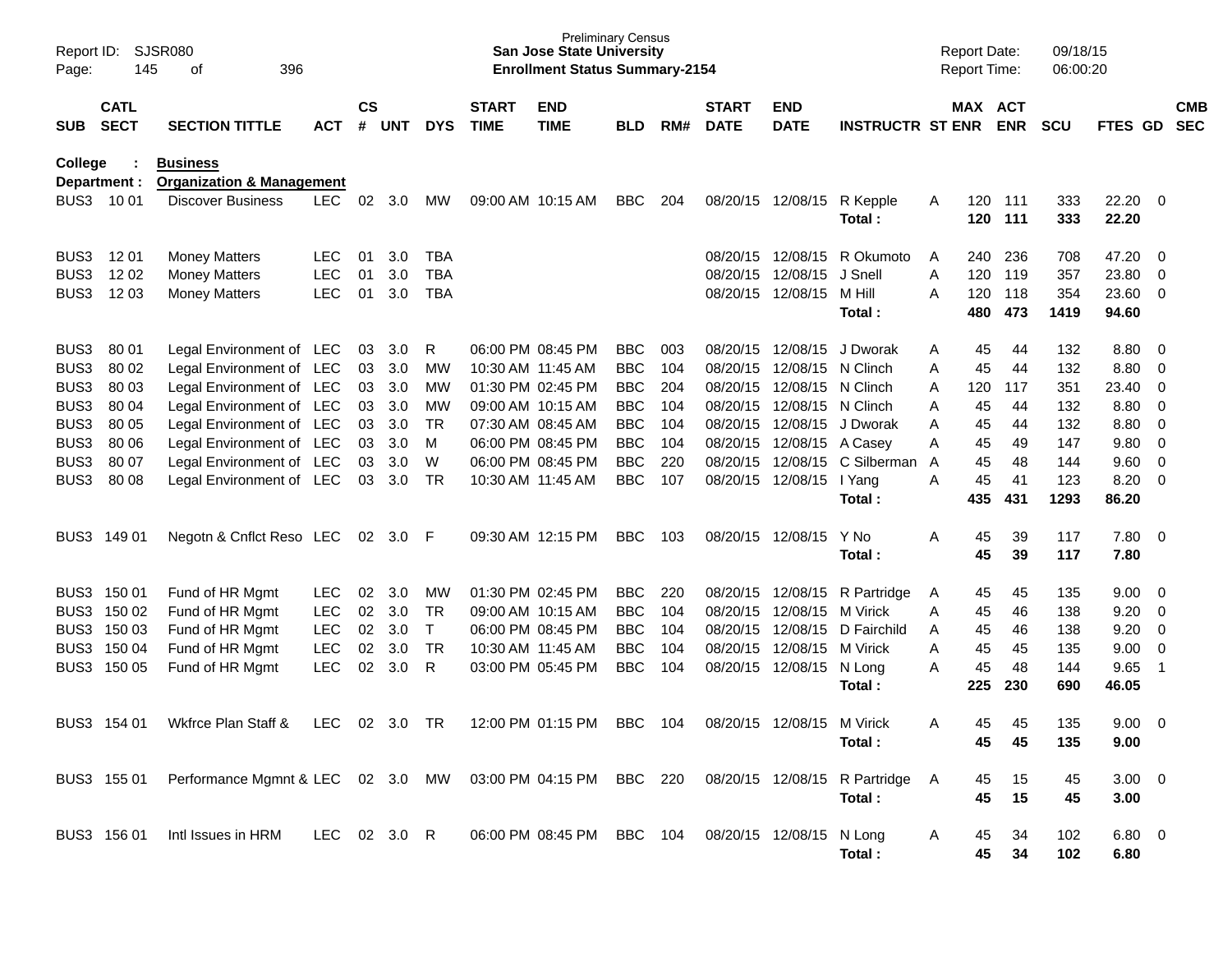| Report ID:<br>Page: | <b>SJSR080</b><br>146      | 396<br>of                                       |               |                    |            |              |                             | <b>Preliminary Census</b><br><b>San Jose State University</b><br><b>Enrollment Status Summary-2154</b> |                |     |                             |                            |                                |   | <b>Report Date:</b> | Report Time:          | 09/18/15<br>06:00:20 |                |                            |            |
|---------------------|----------------------------|-------------------------------------------------|---------------|--------------------|------------|--------------|-----------------------------|--------------------------------------------------------------------------------------------------------|----------------|-----|-----------------------------|----------------------------|--------------------------------|---|---------------------|-----------------------|----------------------|----------------|----------------------------|------------|
| SUB                 | <b>CATL</b><br><b>SECT</b> | <b>SECTION TITTLE</b>                           | <b>ACT</b>    | $\mathsf{cs}$<br># | <b>UNT</b> | <b>DYS</b>   | <b>START</b><br><b>TIME</b> | <b>END</b><br><b>TIME</b>                                                                              | <b>BLD</b>     | RM# | <b>START</b><br><b>DATE</b> | <b>END</b><br><b>DATE</b>  | <b>INSTRUCTR ST ENR</b>        |   |                     | MAX ACT<br><b>ENR</b> | <b>SCU</b>           | FTES GD SEC    |                            | <b>CMB</b> |
|                     | BUS3 157 01                | Legal Issues in Hrm                             | <b>LEC</b>    | 02                 | 3.0        | м            |                             | 06:00 PM 08:45 PM                                                                                      | <b>BBC</b>     | 226 |                             | 08/20/15 12/08/15 S Malos  |                                | Α | 45                  | 36                    | 108                  | 7.20           | $\overline{\mathbf{0}}$    |            |
|                     | BUS3 157 02                | Legal Issues in Hrm                             | <b>LEC</b>    | 02                 | 3.0        | W            |                             | 06:00 PM 08:45 PM                                                                                      | <b>BBC</b>     | 226 |                             | 08/20/15 12/08/15          | S Malos<br>Total:              | A | 45<br>90            | 19<br>55              | 57<br>165            | 3.80<br>11.00  | $\overline{0}$             |            |
|                     | BUS3 158 01                | Compensatn & Rewd St/EC                         |               |                    | 02 3.0     | - R          |                             | 03:00 PM 05:45 PM                                                                                      | <b>BBC</b>     | 021 |                             | 08/20/15 12/08/15          | T Brown<br>Total:              | Α | 45<br>45            | 49<br>49              | 147<br>147           | 10.00<br>10.00 | $\overline{4}$             |            |
|                     | BUS3 159 01                | Senior Sem in HRM                               | <b>SEM</b>    |                    | 3.0        |              |                             |                                                                                                        |                |     |                             |                            |                                | X | 0                   | 0                     | 0                    | 0.00           | $\overline{\mathbf{0}}$    |            |
|                     | BUS3 159 02                | Senior Sem in HRM                               | <b>SEM</b>    | 05                 | 3.0        | $\top$       |                             | 06:00 PM 08:45 PM                                                                                      | <b>BBC</b>     | 226 |                             | 08/20/15 12/08/15          | S Malos                        | A | 30                  | 33                    | 99                   | 6.60           | $\overline{0}$             |            |
|                     |                            |                                                 |               |                    |            |              |                             |                                                                                                        |                |     |                             |                            | Total:                         |   | 30                  | 33                    | 99                   | 6.60           |                            |            |
|                     | BUS3 160 01                | Fund Mgmt & Org Beh LEC                         |               |                    | 3.0        |              |                             |                                                                                                        |                |     |                             |                            |                                | Χ | 0                   | 0                     | 0                    | 0.00           | $\overline{0}$             |            |
|                     | BUS3 160 02                | Fund Mgmt & Org Beh LEC                         |               | 02                 | 3.0        | W            |                             | 06:00 PM 08:45 PM                                                                                      | <b>BBC</b>     | 104 |                             | 08/20/15 12/08/15          | P Wells                        | A | 45                  | 50                    | 150                  | 10.00          | $\overline{0}$             |            |
| BUS3                | 160 03                     | Fund Mgmt & Org Beh LEC                         |               | 02                 | 3.0        | <b>TR</b>    | 10:30 AM 11:45 AM           |                                                                                                        | <b>BBC</b>     | 202 |                             | 08/20/15 12/08/15          | N Da Silva                     | A | 120                 | 118                   | 354                  | 23.65          | $\overline{\phantom{0}}$ 1 |            |
| BUS3                | 160 04                     | Fund Mgmt & Org Beh LEC                         |               | 02                 | 3.0        | R            |                             | 06:00 PM 08:45 PM                                                                                      | <b>BBC</b>     | 202 |                             | 08/20/15 12/08/15          | R Pollard                      | Α | 120                 | 118                   | 354                  | 23.60          | $\overline{0}$             |            |
| BUS3                | 160 05                     | Fund Mgmt & Org Beh LEC                         |               | 02                 | 3.0        | F            |                             | 09:30 AM 12:15 PM                                                                                      | <b>BBC</b>     | 202 |                             | 08/20/15 12/08/15          | P Wells                        | Α | 120                 | 120                   | 360                  | 24.00          | $\overline{0}$             |            |
| BUS3                | 160 06                     | Fund Mgmt & Org Beh LEC                         |               | 02                 | 3.0        | $\mathsf{T}$ |                             | 06:00 PM 08:45 PM                                                                                      | <b>BBC</b>     | 323 |                             | 08/20/15 12/08/15          | P Wells                        | Α | 40                  | 40                    | 120                  | 8.00           | $\overline{0}$             |            |
| BUS3                | 160 07                     | Fund Mgmt & Org Beh LEC                         |               | 02                 | 3.0        | <b>TR</b>    |                             | 12:00 PM 01:15 PM                                                                                      | <b>BBC</b>     | 202 |                             | 08/20/15 12/08/15 E Mullen |                                | Α | 120                 | 119                   | 357                  | 23.80          | $\overline{0}$             |            |
| BUS3                | 160 08                     | Fund Mgmt & Org Beh LEC                         |               |                    | 3.0        |              |                             |                                                                                                        |                |     |                             |                            |                                | X | $\mathbf 0$         | $\mathbf 0$           | 0                    | 0.00           | 0                          |            |
| BUS3                | 160 09                     | Fund Mgmt & Org Beh LEC                         |               | 02                 | 3.0        | W            |                             | 06:00 PM 08:45 PM                                                                                      | <b>BBC</b>     | 003 |                             | 08/20/15 12/08/15          | R Blitzer                      | A | 45                  | 47                    | 141                  | 9.40           | $\overline{0}$             |            |
| BUS3                | 160 10                     | Fund Mgmt & Org Beh LEC                         |               | 02                 | 3.0        | <b>MW</b>    |                             | 12:00 PM 01:15 PM                                                                                      | <b>BBC</b>     | 104 |                             |                            | 08/20/15 12/08/15 A Musgrave   | A | 45                  | 49                    | 147                  | 9.80           | 0                          |            |
| BUS3                | 160 11                     | Fund Mgmt & Org Beh LEC                         |               | 02                 | 3.0        | M            |                             | 06:00 PM 08:45 PM                                                                                      | WSQ 109        |     |                             | 08/20/15 12/08/15          | N Bussani                      | Α | 120                 | 121                   | 363                  | 24.20          | $\mathbf 0$                |            |
| BUS3                | 160 12                     | Fund Mgmt & Org Beh LEC                         |               | 02                 | 3.0        | <b>MW</b>    |                             | 01:30 PM 02:45 PM                                                                                      | <b>BBC</b>     | 104 |                             | 08/20/15 12/08/15          | A Musgrave                     | A | 45                  | 46                    | 138                  | 9.20           | $\overline{0}$             |            |
| BUS3                | 160 13                     | Fund Mgmt & Org Beh LEC                         |               | 02                 | 3.0        | <b>MW</b>    |                             | 07:30 AM 08:45 AM                                                                                      | <b>BBC</b>     | 104 |                             | 08/20/15 12/08/15 R Kepple |                                | Α | 45                  | 47                    | 141                  | 9.40           | $\overline{0}$             |            |
|                     | BUS3 160 14                | Fund Mgmt & Org Beh LEC                         |               | 02                 | 3.0        | T            |                             | 06:00 PM 08:45 PM                                                                                      | <b>BBC</b>     | 203 |                             | 08/20/15 12/08/15          | R Blitzer                      | Α | 45                  | 46                    | 138                  | 9.20           | $\overline{0}$             |            |
| BUS3                | 160 15                     | Fund Mgmt & Org Beh LEC                         |               | 02                 | 3.0        | TR           |                             | 09:00 AM 10:15 AM                                                                                      | <b>BBC</b>     | 103 |                             | 08/20/15 12/08/15 R Kepple |                                | A | 45                  | 48                    | 144                  | 9.60           | $\overline{\mathbf{0}}$    |            |
|                     |                            |                                                 |               |                    |            |              |                             |                                                                                                        |                |     |                             |                            | Total:                         |   | 955                 | 969                   | 2907                 | 193.85         |                            |            |
|                     | BUS3 161A01                | <b>Applied Org Behavr</b>                       | <b>SEM</b>    | 05                 | 3.0        | MW           |                             | 01:30 PM 02:45 PM                                                                                      | <b>BBC</b>     | 021 |                             | 08/20/15 12/08/15          | C Phipps                       | A | 45                  | 43                    | 129                  | 8.60           | $\overline{0}$             |            |
| BUS3                |                            | 161A 02 Applied Org Behavr                      | <b>SEM</b>    | 05                 | 3.0        | TR           |                             | 12:00 PM 01:15 PM                                                                                      | <b>BBC</b>     | 021 | 08/20/15                    | 12/08/15                   | N Da Silva                     | Α | 45                  | 42                    | 126                  | 8.40           | $\overline{0}$             |            |
|                     |                            | BUS3 161A 03 Applied Org Behavr                 | <b>SEM</b>    | 05                 | 3.0        | MW           |                             | 12:00 PM 01:15 PM                                                                                      | <b>BBC</b>     | 021 |                             | 08/20/15 12/08/15 C Phipps |                                | Α | 45                  | 45                    | 135                  | 9.00           | $\overline{0}$             |            |
|                     |                            | BUS3 161A 04 Applied Org Behavr SEM 05 3.0 R    |               |                    |            |              |                             | 06:00 PM 08:45 PM                                                                                      | BBC 220        |     |                             | 08/20/15 12/08/15 A Walton |                                | A | 45                  | 29                    | 87                   | 5.80 0         |                            |            |
|                     |                            |                                                 |               |                    |            |              |                             |                                                                                                        |                |     |                             |                            | Total:                         |   |                     | 180 159               | 477                  | 31.80          |                            |            |
|                     |                            | BUS3 161B 01 Org Theory, Design & LEC 02 3.0 MW |               |                    |            |              | 10:30 AM 11:45 AM           |                                                                                                        | BBC 226        |     |                             | 08/20/15 12/08/15 T Altura |                                | A | 45                  | 50                    | 150                  | $10.00 \t 0$   |                            |            |
|                     |                            | BUS3 161B 02 Org Theory, Design & LEC 02 3.0 MW |               |                    |            |              |                             | 01:30 PM 02:45 PM                                                                                      | <b>BBC</b> 226 |     |                             | 08/20/15 12/08/15 T Altura |                                | A | 45                  | 50                    | 150                  | $10.00 \t 0$   |                            |            |
|                     |                            |                                                 |               |                    |            |              |                             |                                                                                                        |                |     |                             |                            | Total:                         |   |                     | 90 100                | 300                  | 20.00          |                            |            |
|                     | BUS3 166 01                | Bus, Govt, Society                              | LEC 02 3.0 TR |                    |            |              |                             | 01:30 PM 02:45 PM                                                                                      | BBC 226        |     |                             |                            | 08/20/15 12/08/15 A Lawrence A |   | 45                  | 44                    | 132                  | 8.80 0         |                            |            |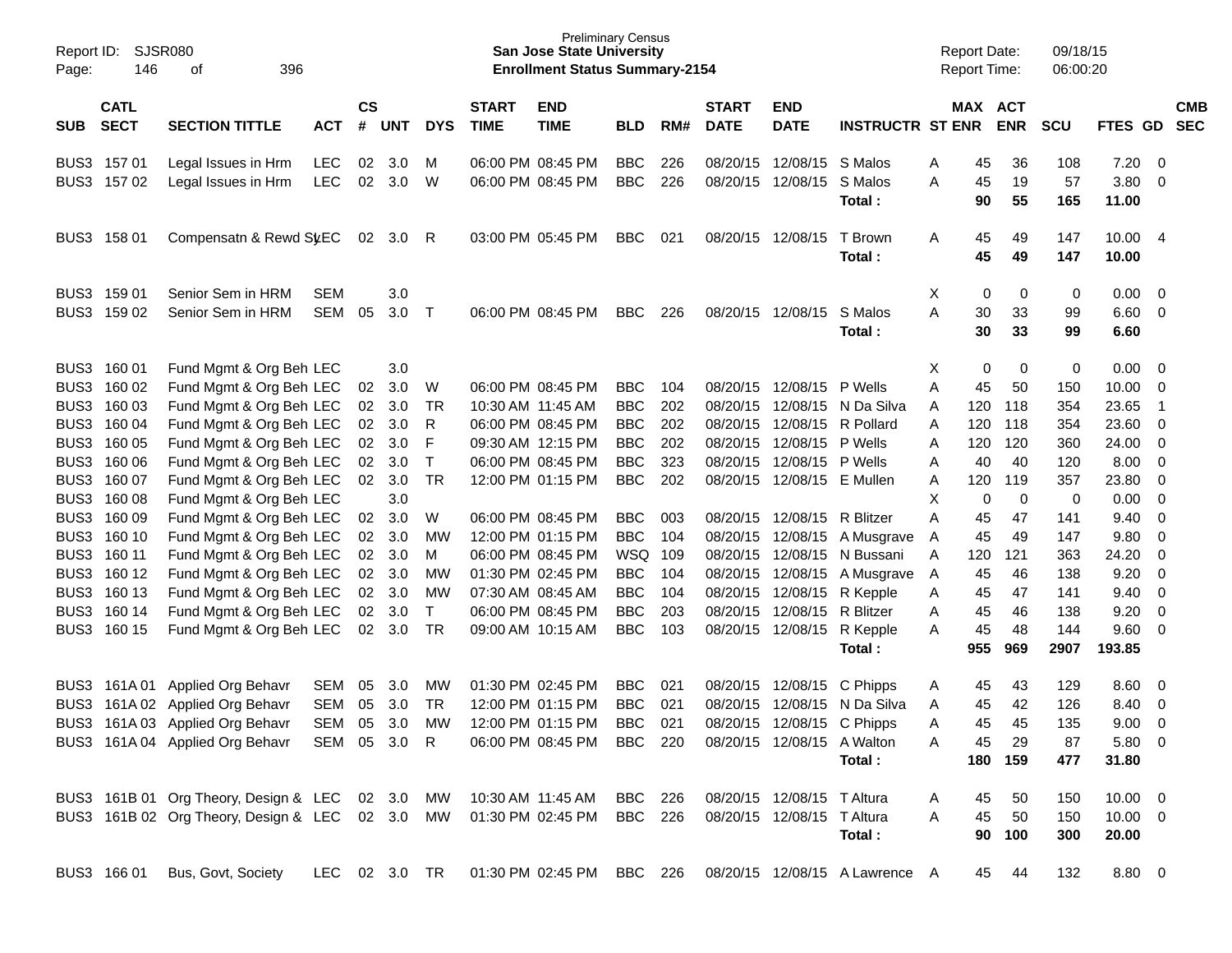| Report ID:       | <b>SJSR080</b>             |                                                        |                          |               |              |                          | <b>Preliminary Census</b><br><b>San Jose State University</b> |                                        |                          |     |              |                                                         |                                                          | <b>Report Date:</b> |                     | 09/18/15          |            |                |                            |            |
|------------------|----------------------------|--------------------------------------------------------|--------------------------|---------------|--------------|--------------------------|---------------------------------------------------------------|----------------------------------------|--------------------------|-----|--------------|---------------------------------------------------------|----------------------------------------------------------|---------------------|---------------------|-------------------|------------|----------------|----------------------------|------------|
| Page:            | 147                        | 396<br>оf                                              |                          |               |              |                          |                                                               | <b>Enrollment Status Summary-2154</b>  |                          |     |              |                                                         |                                                          |                     | <b>Report Time:</b> |                   | 06:00:20   |                |                            |            |
|                  |                            |                                                        |                          |               |              |                          |                                                               |                                        |                          |     |              |                                                         |                                                          |                     |                     |                   |            |                |                            |            |
|                  | <b>CATL</b>                |                                                        |                          | $\mathsf{cs}$ |              |                          | <b>START</b>                                                  | <b>END</b>                             |                          |     | <b>START</b> | <b>END</b>                                              |                                                          |                     | MAX ACT             |                   |            |                |                            | <b>CMB</b> |
| <b>SUB</b>       | <b>SECT</b>                | <b>SECTION TITTLE</b>                                  | <b>ACT</b>               | #             | <b>UNT</b>   | <b>DYS</b>               | <b>TIME</b>                                                   | <b>TIME</b>                            | <b>BLD</b>               | RM# | <b>DATE</b>  | <b>DATE</b>                                             | <b>INSTRUCTR ST ENR</b>                                  |                     |                     | <b>ENR</b>        | <b>SCU</b> | <b>FTES GD</b> |                            | <b>SEC</b> |
|                  | BUS3 166 02                | Bus, Govt, Society                                     | <b>LEC</b>               | 02            | 3.0          | W                        |                                                               | 06:00 PM 08:45 PM                      | <b>BBC</b>               | 323 |              | 08/20/15 12/08/15                                       | R Pollard                                                |                     | 40                  | 38                | 114        | 7.60           | 0                          |            |
|                  | BUS3 166 03                | Bus, Govt, Society                                     | <b>LEC</b>               | 02            | 3.0          | MW                       |                                                               | 03:00 PM 04:15 PM                      | <b>BBC</b>               | 104 | 08/20/15     | 12/08/15                                                | R Roman                                                  | A<br>A              | 45                  | 46                | 138        | 9.20           | $\mathbf 0$                |            |
|                  | BUS3 166 04                | Bus, Govt, Society                                     | <b>LEC</b>               | 02            | 3.0          | <b>MW</b>                |                                                               | 12:00 PM 01:15 PM                      | <b>BBC</b>               | 220 | 08/20/15     | 12/08/15                                                | R Roman                                                  | A                   | 45                  | 44                | 132        | 8.80           | 0                          |            |
|                  |                            |                                                        |                          |               |              |                          |                                                               |                                        |                          |     |              |                                                         | Total:                                                   |                     | 175                 | 172               | 516        | 34.40          |                            |            |
|                  |                            |                                                        |                          |               |              |                          |                                                               |                                        |                          |     |              |                                                         |                                                          |                     |                     |                   |            |                |                            |            |
| BUS3             |                            | 169A 01 Honors Seminar                                 | <b>LEC</b>               |               | 3.0          |                          |                                                               |                                        |                          |     |              |                                                         |                                                          | X                   | 0                   | 0                 | 0          | 0.00           | 0                          |            |
| BUS <sub>3</sub> |                            | 169A 02 Honors Seminar                                 | <b>LEC</b>               | 02            | 3.0          | $\top$                   |                                                               | 12:00 PM 02:45 PM                      | <b>BBC</b>               | 302 |              | 08/20/15 12/08/15                                       | C Johnson                                                | A                   | 40                  | 15                | 45         | 3.00           | 0                          |            |
|                  |                            |                                                        |                          |               |              |                          |                                                               |                                        |                          |     |              |                                                         | Total:                                                   |                     | 40                  | 15                | 45         | 3.00           |                            |            |
|                  |                            |                                                        |                          |               |              |                          |                                                               |                                        |                          |     |              |                                                         |                                                          |                     |                     |                   |            |                |                            |            |
|                  |                            | BUS3 180D 01 Indiv St Org Mgmt                         | <b>SUP</b>               | 36            | 6.0          | <b>TBA</b>               |                                                               |                                        |                          |     |              | 08/20/15 12/08/15                                       |                                                          | A                   | 0                   | 0                 | 0          | 0.00           | 0                          |            |
| BUS3             |                            | 180D 02 Indiv St Org Mgmt                              | <b>SUP</b>               | 36            | 1.0          | <b>TBA</b>               |                                                               |                                        |                          |     |              | 08/20/15 12/08/15<br>08/20/15 12/08/15 J Marino         | S Rodan                                                  | Α                   | 10                  | $\mathbf{1}$      | 1          | 0.07           | $\mathbf 0$                |            |
| BUS3             |                            | 180D 03 Indiv St Org Mgmt                              | <b>SUP</b>               | 36            | 1.0          | <b>TBA</b>               |                                                               |                                        |                          |     |              |                                                         |                                                          | Α                   | 10                  | $\mathbf{1}$      | 1          | 0.07           | $\mathbf 0$<br>$\mathbf 0$ |            |
| BUS3<br>BUS3     |                            | 180D 04 Indiv St Org Mgmt<br>180D 05 Indiv St Org Mgmt | <b>SUP</b><br><b>SUP</b> | 36<br>36      | 1.0<br>1.0   | <b>TBA</b><br><b>TBA</b> |                                                               |                                        |                          |     |              | 08/20/15 12/08/15 M Virick<br>08/20/15 12/08/15 W Jiang |                                                          | Α                   | 10<br>10            | $\mathbf{1}$<br>0 | 1<br>0     | 0.07<br>0.00   | $\mathbf 0$                |            |
| BUS3             |                            | 180D 06 Indiv St Org Mgmt                              | <b>SUP</b>               | 36            | 3.0          | <b>TBA</b>               |                                                               |                                        |                          |     |              | 08/20/15 12/08/15 S Rodan                               |                                                          | Α<br>Α              | 10                  | 0                 | 0          | 0.00           | $\mathbf 0$                |            |
| BUS3             |                            | 180D 07 Indiv St Org Mgmt                              | <b>SUP</b>               | 36            | 3.0          | <b>TBA</b>               |                                                               |                                        |                          |     |              | 08/20/15 12/08/15 W Jiang                               |                                                          | Α                   | 10                  | 0                 | 0          | 0.00           | $\mathbf 0$                |            |
| BUS3             |                            | 180D 08 Indiv St Org Mgmt                              | <b>SUP</b>               | 36            | 3.0          | <b>TBA</b>               |                                                               |                                        |                          |     |              | 08/20/15 12/08/15 W Jiang                               |                                                          | Α                   | 10                  | 0                 | 0          | 0.00           | $\mathbf 0$                |            |
| BUS3             |                            | 180D 09 Indiv St Org Mgmt                              | <b>SUP</b>               | 36            | 1.0          | <b>TBA</b>               |                                                               |                                        |                          |     |              | 08/20/15 12/08/15 C Wang                                |                                                          | Α                   | 10                  | $\mathbf{1}$      | 1          | 0.07           | $\mathbf 0$                |            |
| BUS3             |                            | 180D 10 Indiv St Org Mgmt                              | <b>SUP</b>               | 36            | 1.0          | <b>TBA</b>               |                                                               |                                        |                          |     |              | 08/20/15 12/08/15 W Jiang                               |                                                          | Α                   | 10                  | 0                 | 0          | 0.00           | $\mathbf 0$                |            |
| BUS3             |                            | 180D 11 Indiv St Org Mgmt                              | <b>SUP</b>               | 36            | 1.0          | <b>TBA</b>               |                                                               |                                        |                          |     |              | 08/20/15 12/08/15 W Jiang                               |                                                          | A                   | 10                  | 0                 | 0          | 0.00           | $\mathbf 0$                |            |
|                  |                            |                                                        |                          |               |              |                          |                                                               |                                        |                          |     |              |                                                         | Total:                                                   |                     | 100                 | 4                 | 4          | 0.27           |                            |            |
|                  |                            |                                                        |                          |               |              |                          |                                                               |                                        |                          |     |              |                                                         |                                                          |                     |                     |                   |            |                |                            |            |
|                  | BUS3 189 01                | <b>Strategic Mgmt</b>                                  | <b>SEM</b>               | 05            | 3.0          | TR                       | 07:30 AM 08:45 AM                                             |                                        | <b>BBC</b>               | 226 |              | 08/20/15 12/08/15 C Wang                                |                                                          | A                   | 30                  | 31                | 93         | 6.20           | 0                          |            |
| BUS3             | 18902                      | <b>Strategic Mgmt</b>                                  | <b>SEM</b>               | 05            | 3.0          | <b>MW</b>                | 10:30 AM 11:45 AM                                             |                                        | <b>BBC</b>               | 302 |              | 08/20/15 12/08/15 G Lester                              |                                                          | Α                   | 30                  | 29                | 87         | 5.80           | 0                          |            |
| BUS3             | 18903                      | <b>Strategic Mgmt</b>                                  | <b>SEM</b>               | 05            | 3.0          | <b>TR</b>                | 09:00 AM 10:15 AM                                             |                                        | <b>BBC</b>               | 302 |              | 08/20/15 12/08/15 G Mathur                              |                                                          | Α                   | 30                  | 31                | 93         | 6.20           | $\mathbf 0$                |            |
| BUS3             | 18904                      | <b>Strategic Mgmt</b>                                  | <b>SEM</b>               |               | 3.0          |                          |                                                               |                                        |                          |     |              |                                                         |                                                          | X                   | 0                   | 0                 | 0          | 0.00           | $\mathbf 0$                |            |
| BUS3             | 18905                      | <b>Strategic Mgmt</b>                                  | <b>SEM</b>               | 05            | 3.0          | TR                       | 09:00 AM 10:15 AM                                             |                                        | <b>BBC</b>               | 226 |              | 08/20/15 12/08/15 C Wang                                |                                                          | Α                   | 30                  | 31                | 93         | 6.20           | $\mathbf 0$                |            |
| BUS3             | 18906                      | <b>Strategic Mgmt</b>                                  | <b>SEM</b>               | 05            | 3.0          | R                        |                                                               | 06:00 PM 08:45 PM                      | <b>BBC</b>               | 130 | 08/20/15     | 12/08/15                                                | L Gee                                                    | Α                   | 30                  | 35                | 105        | 7.00           | $\mathbf 0$                |            |
| BUS3             | 18907                      | <b>Strategic Mgmt</b>                                  | SEM                      | 05            | 3.0          | TR                       |                                                               | 12:00 PM 01:15 PM                      | <b>BBC</b>               | 226 |              | 08/20/15 12/08/15 C Wang                                |                                                          | Α                   | 30                  | 32                | 96         | 6.40           | $\mathbf 0$                |            |
| BUS3             | 18908                      | <b>Strategic Mgmt</b>                                  | <b>SEM</b>               | 05            | 3.0          | W                        |                                                               | 06:00 PM 08:45 PM                      | <b>BBC</b>               | 130 | 08/20/15     | 12/08/15                                                | R Wood                                                   | Α                   | 30                  | 31                | 93         | 6.20           | $\mathbf 0$                |            |
|                  | BUS3 189 09                | <b>Strategic Mgmt</b>                                  | <b>SEM</b>               | 05            | 3.0          | F                        |                                                               | 12:30 PM 03:15 PM                      | <b>BBC</b>               | 302 |              | 08/20/15 12/08/15 L Gee                                 |                                                          | A                   | 30                  | 28                | 84         | 5.60           | $\mathbf 0$                |            |
|                  | BUS3 189 10                | Strategic Mgmt                                         | SEM 05                   |               | 3.0          | $\top$                   |                                                               | 06:00 PM 08:45 PM                      | BBC                      | 130 |              | 08/20/15 12/08/15 R Wood                                |                                                          | Α                   | 30                  | 31                | 93         | 6.20           | $\mathbf 0$                |            |
|                  | BUS3 189 11                | <b>Strategic Mgmt</b>                                  | SEM                      | 05            | 3.0          | <b>MW</b>                |                                                               | 03:00 PM 04:15 PM                      | <b>BBC</b>               | 226 |              | 08/20/15 12/08/15 T Shirley                             |                                                          | A                   | 30                  | 33                | 99         | 6.60           | 0                          |            |
|                  | BUS3 189 12                | <b>Strategic Mgmt</b>                                  | SEM                      | 05            | 3.0          | R                        |                                                               | 06:00 PM 08:45 PM                      | <b>BBC</b>               | 226 |              |                                                         | 08/20/15 12/08/15 M Kayhan                               | A                   | 30                  | 28                | 84         | 5.60           | 0                          |            |
|                  | BUS3 189 13                | <b>Strategic Mgmt</b>                                  | SEM                      | 05            | 3.0          | $\top$                   |                                                               | 06:00 PM 08:45 PM                      | <b>BBC</b>               | 003 |              | 08/20/15 12/08/15 Y No                                  |                                                          | Α                   | 30                  | 25                | 75         | 5.00           | 0                          |            |
|                  | BUS3 189 14                | <b>Strategic Mgmt</b>                                  | SEM                      | 05            | 3.0          | МW                       | 10:30 AM 11:45 AM                                             |                                        | <b>BBC</b>               | 220 |              | 08/20/15 12/08/15 T Shirley                             |                                                          | A                   | 30                  | 35                | 105        | 7.00           | 0                          |            |
|                  | BUS3 189 15<br>BUS3 189 16 | <b>Strategic Mgmt</b>                                  | SEM                      | 05<br>05      | 3.0<br>3.0   | M                        |                                                               | 06:00 PM 08:45 PM<br>09:30 AM 12:15 PM | <b>BBC</b><br><b>BBC</b> | 130 |              | 08/20/15 12/08/15 R Wood                                |                                                          | Α                   | 30                  | 28<br>26          | 84         | 5.60           | 0                          |            |
|                  | BUS3 189 17                | <b>Strategic Mgmt</b><br><b>Strategic Mgmt</b>         | SEM                      |               | SEM 05 3.0 W | F                        |                                                               | 06:00 PM 08:45 PM                      | BBC 324                  | 126 |              |                                                         | 08/20/15 12/08/15 M Kayhan<br>08/20/15 12/08/15 K Chandy | A                   | 30<br>30            | 24                | 78<br>72   | 5.20<br>4.80 0 | 0                          |            |
|                  |                            |                                                        |                          |               |              |                          |                                                               |                                        |                          |     |              |                                                         |                                                          | A                   |                     |                   |            |                |                            |            |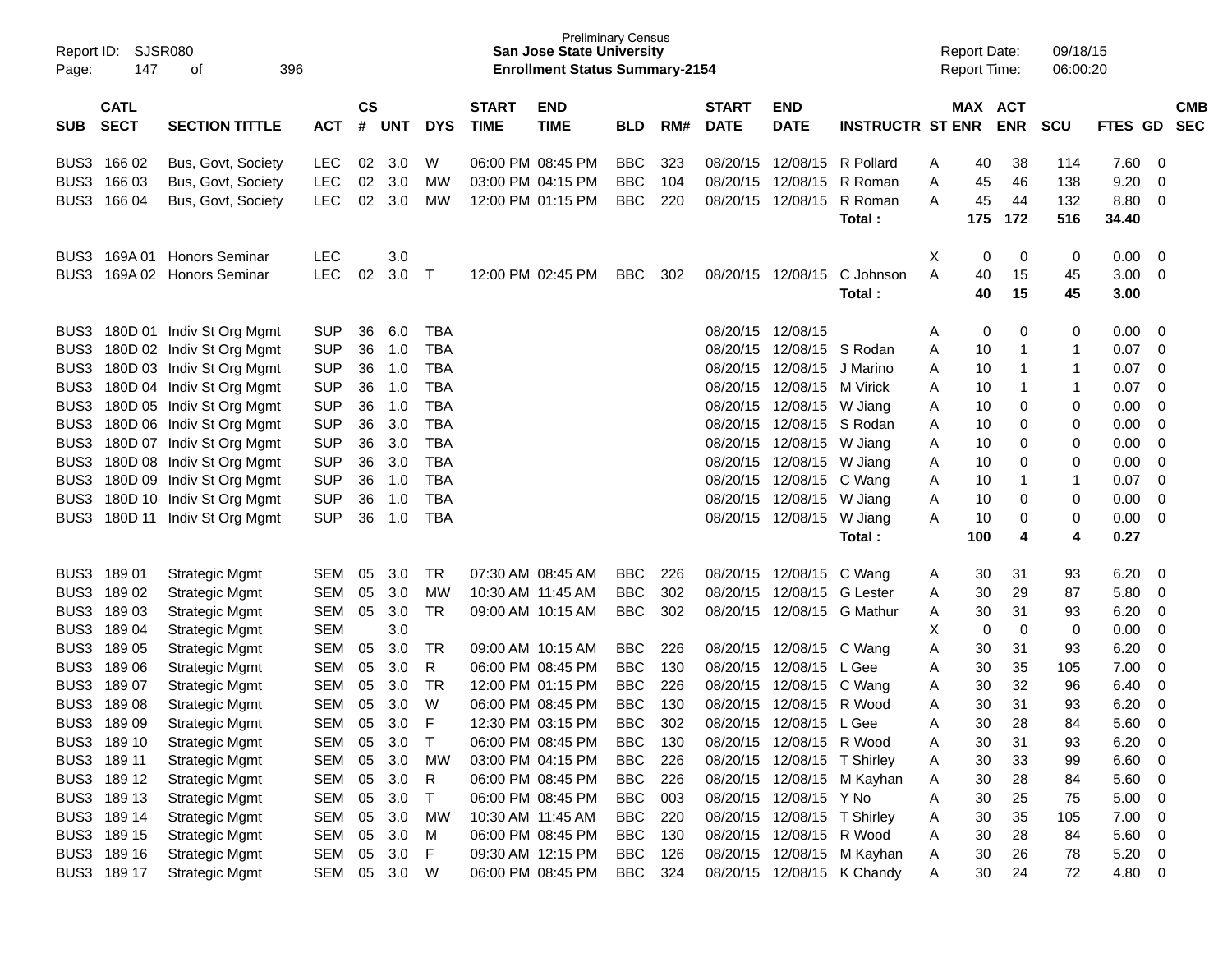| Report ID:<br>Page: | 148                        | <b>SJSR080</b><br>396<br>оf          |            |         |     |            |                             | <b>Preliminary Census</b><br><b>San Jose State University</b><br><b>Enrollment Status Summary-2154</b> |            |     |                             |                                                   |                          |   | Report Date:         | <b>Report Time:</b>      | 09/18/15<br>06:00:20       |                                            |                   |
|---------------------|----------------------------|--------------------------------------|------------|---------|-----|------------|-----------------------------|--------------------------------------------------------------------------------------------------------|------------|-----|-----------------------------|---------------------------------------------------|--------------------------|---|----------------------|--------------------------|----------------------------|--------------------------------------------|-------------------|
| <b>SUB</b>          | <b>CATL</b><br><b>SECT</b> | <b>SECTION TITTLE</b>                | ACT        | CS<br># | UNT | <b>DYS</b> | <b>START</b><br><b>TIME</b> | <b>END</b><br>TIME                                                                                     | <b>BLD</b> | RM# | <b>START</b><br><b>DATE</b> | <b>END</b><br><b>DATE</b>                         | <b>INSTRUCTR ST ENR</b>  |   | <b>MAX</b>           | <b>ACT</b><br><b>ENR</b> | <b>SCU</b>                 | <b>FTES GD</b>                             | <b>CMB</b><br>SEC |
| BUS3                | 189 18                     | <b>Strategic Mgmt</b>                | <b>SEM</b> | 05      | 3.0 | М          | 06:00 PM 08:45 PM           |                                                                                                        | BBC        | 128 | 08/20/15                    | 12/08/15                                          | K Chandy<br>Total:       | A | 30<br>510            | 23<br>501                | 69<br>1503                 | 4.60<br>$\overline{\phantom{0}}$<br>100.20 |                   |
|                     | Department :               | <b>Organization &amp; Management</b> |            |         |     |            |                             |                                                                                                        |            |     |                             | <b>Lower Division :</b><br><b>Upper Division:</b> | <b>Department Total:</b> |   | 3655<br>1035<br>2620 | 1015<br>2420             | 3435 10297<br>3045<br>7252 | 686.77<br>203.00<br>483.77                 |                   |

**Graduate Division : 0 0 0 0.00**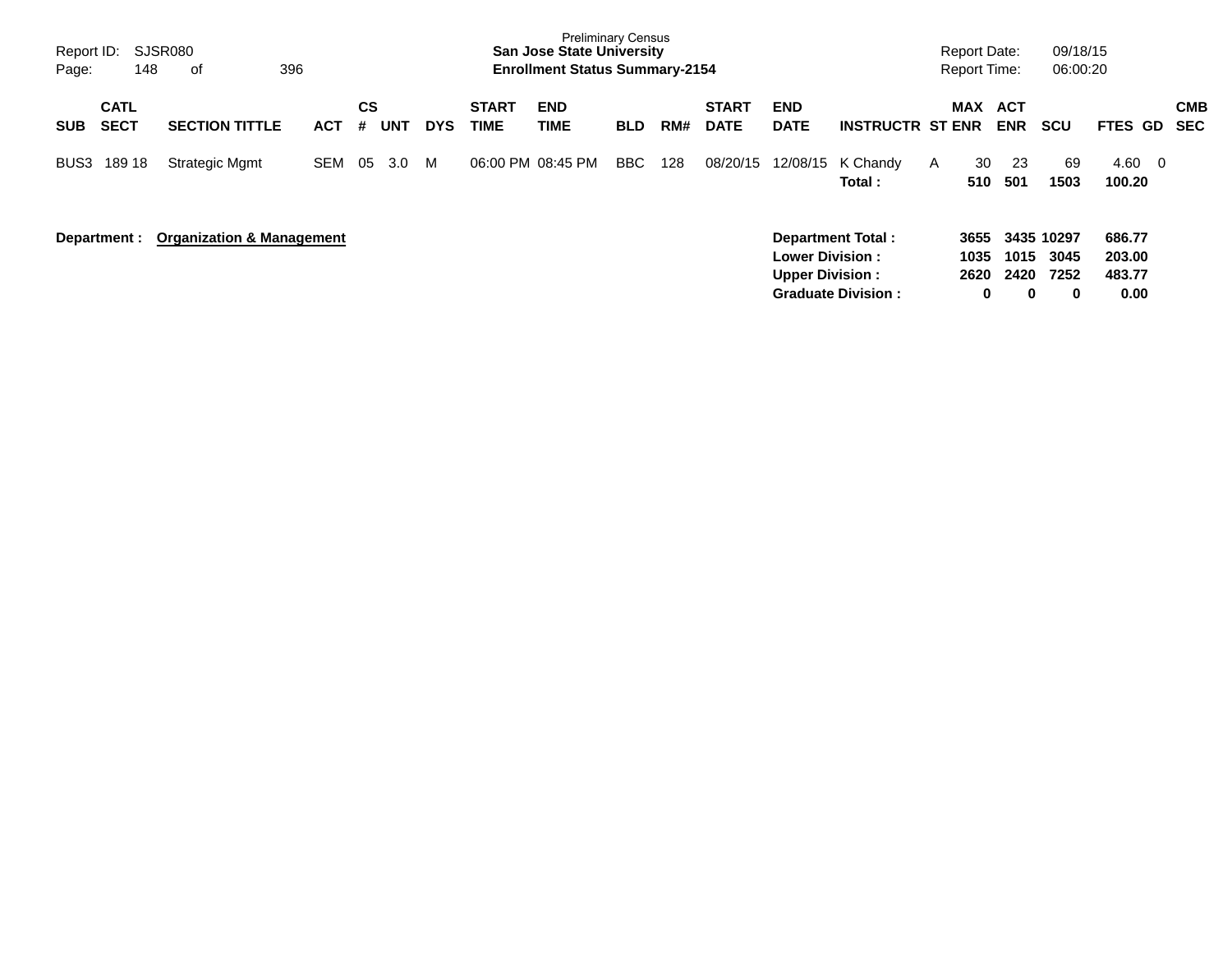| Report ID:<br>Page: | 149          | SJSR080<br>396<br>of                  |            |           |            |              |              | <b>Preliminary Census</b><br><b>San Jose State University</b><br><b>Enrollment Status Summary-2154</b> |            |     |              |                             |                                  | <b>Report Date:</b><br><b>Report Time:</b> |     |            | 09/18/15<br>06:00:20 |                |                         |            |
|---------------------|--------------|---------------------------------------|------------|-----------|------------|--------------|--------------|--------------------------------------------------------------------------------------------------------|------------|-----|--------------|-----------------------------|----------------------------------|--------------------------------------------|-----|------------|----------------------|----------------|-------------------------|------------|
|                     | <b>CATL</b>  |                                       |            | <b>CS</b> |            |              | <b>START</b> | <b>END</b>                                                                                             |            |     | <b>START</b> | <b>END</b>                  |                                  |                                            |     | MAX ACT    |                      |                |                         | <b>CMB</b> |
| <b>SUB</b>          | <b>SECT</b>  | <b>SECTION TITTLE</b>                 | <b>ACT</b> | #         | <b>UNT</b> | <b>DYS</b>   | <b>TIME</b>  | <b>TIME</b>                                                                                            | <b>BLD</b> | RM# | <b>DATE</b>  | <b>DATE</b>                 | <b>INSTRUCTR ST ENR</b>          |                                            |     | <b>ENR</b> | <b>SCU</b>           | <b>FTES GD</b> |                         | <b>SEC</b> |
| College             |              | <b>Business</b>                       |            |           |            |              |              |                                                                                                        |            |     |              |                             |                                  |                                            |     |            |                      |                |                         |            |
|                     | Department : | <b>Management Information Systems</b> |            |           |            |              |              |                                                                                                        |            |     |              |                             |                                  |                                            |     |            |                      |                |                         |            |
| BUS4                | 91L01        | Comp Tools for Bus                    | <b>LEC</b> | 01        | 1.0        | $\mathsf{T}$ |              | 06:00 PM 07:15 PM                                                                                      | <b>BBC</b> | 305 |              | 09/08/15 11/10/15           | P Kwan                           | A                                          | 45  | 45         | 45                   | 3.00           | $\overline{\mathbf{0}}$ |            |
| BUS4                | 91L02        | Comp Tools for Bus                    | <b>LEC</b> | 01        | 1.0        | $\mathsf{T}$ |              | 07:30 PM 08:45 PM                                                                                      | <b>BBC</b> | 305 |              | 09/08/15 11/10/15           | P Kwan                           | Α                                          | 45  | 45         | 45                   | 3.00           | 0                       |            |
| BUS4                | 91L03        | Comp Tools for Bus                    | <b>LEC</b> | 01        | 1.0        | M            |              | 01:30 PM 02:45 PM                                                                                      | <b>BBC</b> | 304 |              | 09/14/15 11/16/15           | M Splane                         | A                                          | 45  | 45         | 45                   | 3.02           | - 1                     |            |
| BUS4                | 91L04        | Comp Tools for Bus                    | <b>LEC</b> | 01        | 1.0        | м            |              | 03:00 PM 04:15 PM                                                                                      | <b>BBC</b> | 304 |              | 09/14/15 11/16/15           | M Splane                         | Α                                          | 45  | 45         | 45                   | 3.00           | 0                       |            |
| BUS4                | 91L05        | Comp Tools for Bus                    | <b>LEC</b> | 01        | 1.0        | $\mathsf{T}$ |              | 01:30 PM 02:45 PM                                                                                      | <b>BBC</b> | 304 |              | 09/08/15 11/10/15           | M Splane                         | Α                                          | 45  | 47         | 47                   | 3.13           | 0                       |            |
| BUS4                | 91L06        | Comp Tools for Bus                    | <b>LEC</b> | 01        | 1.0        | $\top$       |              | 03:00 PM 04:15 PM                                                                                      | <b>BBC</b> | 304 |              | 09/08/15 11/10/15           | M Splane                         | Α                                          | 45  | 44         | 44                   | 2.93           | 0                       |            |
| BUS4                | 91L07        | Comp Tools for Bus                    | <b>LEC</b> | 01        | 1.0        | W            |              | 01:30 PM 02:45 PM                                                                                      | <b>BBC</b> | 304 |              | 09/09/15 11/18/15           | M Splane                         | Α                                          | 45  | 46         | 46                   | 3.07           | 0                       |            |
| BUS4                | 91L08        | Comp Tools for Bus                    | <b>LEC</b> | 01        | 1.0        | W            |              | 03:00 PM 04:15 PM                                                                                      | <b>BBC</b> | 304 |              | 09/09/15 11/18/15           | M Splane                         | Α                                          | 45  | 45         | 45                   | 3.00           | 0                       |            |
| BUS4                | 91L09        | Comp Tools for Bus                    | <b>LEC</b> | 01        | 1.0        | R            |              | 01:30 PM 02:45 PM                                                                                      | <b>BBC</b> | 304 |              | 09/10/15 11/12/15           | M Splane                         | Α                                          | 45  | 45         | 45                   | 3.00           | 0                       |            |
| BUS4                | 91L10        | Comp Tools for Bus                    | <b>LEC</b> | 01        | 1.0        | R            |              | 03:00 PM 04:15 PM                                                                                      | <b>BBC</b> | 304 |              | 09/10/15 11/12/15           | M Splane                         | Α                                          | 45  | 46         | 46                   | 3.07           | $\overline{\mathbf{0}}$ |            |
|                     |              |                                       |            |           |            |              |              |                                                                                                        |            |     |              |                             | Total:                           |                                            | 450 | 453        | 453                  | 30.22          |                         |            |
| BUS4                | 92 01        | Intro Bus Prog                        | <b>SEM</b> | 04        | 3.0        | TR           |              | 12:00 PM 01:15 PM                                                                                      | <b>BBC</b> | 305 |              | 08/20/15 12/08/15           | N Aggarwal                       | A                                          | 45  | 44         | 132                  | 8.80           | 0                       |            |
| BUS4                | 92 02        | Intro Bus Prog                        | <b>SEM</b> | 04        | 3.0        | <b>TR</b>    |              | 01:30 PM 02:45 PM                                                                                      | <b>BBC</b> | 305 |              | 08/20/15 12/08/15           | N Aggarwal                       | A                                          | 45  | 46         | 138                  | 9.20           | 0                       |            |
| BUS4                | 92 03        | Intro Bus Prog                        | <b>SEM</b> | 04        | 3.0        | <b>TR</b>    |              | 03:00 PM 04:15 PM                                                                                      | <b>BBC</b> | 305 |              | 08/20/15 12/08/15           | N Aggarwal                       | A                                          | 45  | 42         | 126                  | 8.40           | 0                       |            |
|                     |              |                                       |            |           |            |              |              |                                                                                                        |            |     |              |                             | Total:                           |                                            | 135 | 132        | 396                  | 26.40          |                         |            |
|                     | BUS4 110A 01 | Fund Mgmt Info Sys                    | <b>SEM</b> | 04        | 3.0        | TR           |              | 09:00 AM 10:15 AM                                                                                      | <b>BBC</b> | 304 |              | 08/20/15 12/08/15           | R Sessions                       | A                                          | 45  | 40         | 120                  | 8.00           | $\overline{\mathbf{0}}$ |            |
| BUS4                | 110A 02      | Fund Mgmt Info Sys                    | <b>SEM</b> | 04        | 3.0        | <b>TR</b>    |              | 10:30 AM 11:45 AM                                                                                      | <b>BBC</b> | 304 |              | 08/20/15 12/08/15           | R Sessions                       | $\overline{A}$                             | 45  | 46         | 138                  | 9.20           | $\overline{\mathbf{0}}$ |            |
|                     |              |                                       |            |           |            |              |              |                                                                                                        |            |     |              |                             | Total:                           |                                            | 90  | 86         | 258                  | 17.20          |                         |            |
|                     |              | BUS4 110B 01 Sys Analysis & Desig     | SEM        | 04        | 3.0        | МW           |              | 09:00 AM 10:15 AM                                                                                      | <b>BBC</b> | 103 |              | 08/20/15 12/08/15           | R Burkhard                       | A                                          | 45  | 46         | 138                  | 9.20           | $\overline{\mathbf{0}}$ |            |
|                     |              | BUS4 110B 02 Sys Analysis & Desig     | SEM        | 04        | 3.0        | МW           |              | 10:30 AM 11:45 AM                                                                                      | <b>BBC</b> | 103 |              | 08/20/15 12/08/15           | R Burkhard                       | A                                          | 45  | 46         | 138                  | 9.20           | 0                       |            |
| BUS4                |              | 110B 03 Sys Analysis & Desig          | SEM        | 04        | 3.0        | $\mathsf{T}$ |              | 03:00 PM 05:45 PM                                                                                      | <b>BBC</b> | 103 |              | 08/20/15 12/08/15           | R Burkhard                       | A                                          | 45  | 44         | 132                  | 8.80           | 0                       |            |
|                     |              |                                       |            |           |            |              |              |                                                                                                        |            |     |              |                             | Total:                           |                                            | 135 | 136        | 408                  | 27.20          |                         |            |
|                     | BUS4 111 01  | Networking & Data Co SEM              |            | 04        | 3.0        | <b>MW</b>    |              | 12:00 PM 01:15 PM                                                                                      | <b>BBC</b> | 103 | 08/20/15     | 12/08/15                    | S Dhar                           | A                                          | 45  | 44         | 132                  | 8.80           | 0                       |            |
|                     | BUS4 111 02  | Networking & Data Co SEM              |            | 04        | 3.0        | М            |              | 03:00 PM 05:45 PM                                                                                      | <b>BBC</b> | 320 | 08/20/15     | 12/08/15                    | S Dhar                           | Α                                          | 45  | 35         | 105                  | 7.00           | 0                       |            |
|                     | BUS4 111 03  | Networking & Data Co SEM              |            | 04        | 3.0        | $\mathsf{T}$ |              | 03:00 PM 05:45 PM                                                                                      | <b>BBC</b> | 021 |              | 08/20/15 12/08/15 R Sridar  |                                  | Α                                          | 45  | 40         | 120                  | 8.00           | 0                       |            |
|                     |              |                                       |            |           |            |              |              |                                                                                                        |            |     |              |                             | Total:                           |                                            |     | 135 119    | 357                  | 23.80          |                         |            |
|                     | BUS4 112 01  | Database ManagementSEM                |            |           | 04 3.0     | МW           |              | 12:00 PM 01:15 PM                                                                                      | <b>BBC</b> | 305 |              |                             | 08/20/15 12/08/15 S Venkatsubr A |                                            | 45  | 43         | 129                  | $8.60 \quad 0$ |                         |            |
|                     | BUS4 112 02  | Database ManagementSEM                |            |           | 04 3.0     | TR           |              | 03:00 PM 04:15 PM                                                                                      | <b>BBC</b> | 320 |              | 08/20/15 12/08/15 A Shirani |                                  | A                                          | 45  | 36         | 108                  | $7.20 \t 0$    |                         |            |
|                     | BUS4 112 03  | Database ManagementSEM                |            |           | 04 3.0 T   |              |              | 06:00 PM 08:45 PM                                                                                      | <b>BBC</b> | 320 |              | 08/20/15 12/08/15 A Shirani |                                  | Α                                          | 45  | 22         | 66                   | 4.40 0         |                         |            |
|                     |              |                                       |            |           |            |              |              |                                                                                                        |            |     |              |                             | Total:                           |                                            | 135 | 101        | 303                  | 20.20          |                         |            |
|                     | BUS4 115 01  | Advanced Ntwrkng & DSEM               |            |           | 04 3.0 W   |              |              | 03:00 PM 05:45 PM                                                                                      | BBC 320    |     |              | 08/20/15 12/08/15 S Dhar    |                                  | A                                          | 45  | 42         | 126                  | 8.40 0         |                         |            |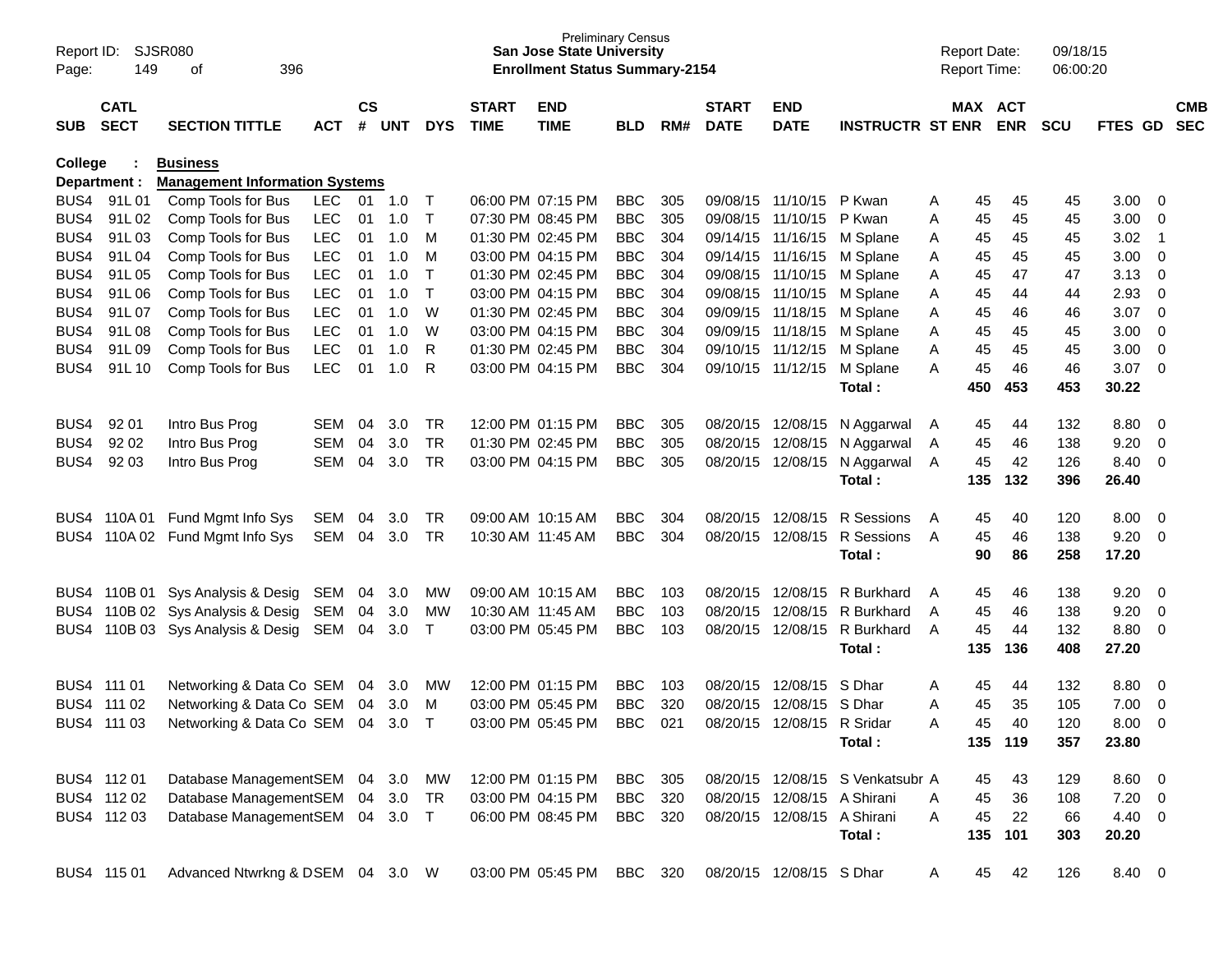| Report ID:<br>Page:                          | <b>SJSR080</b><br>150                              | 396<br>οf                                                                                                                                                      |                                                                    |                                  |                                        |                                                           |                             | <b>Preliminary Census</b><br><b>San Jose State University</b><br><b>Enrollment Status Summary-2154</b>                     |                                                                    |                                        |                                                                      |                                                                    |                                                                | Report Date:<br>Report Time:                                   |                                                 | 09/18/15<br>06:00:20                   |                                              |                                                                        |                          |
|----------------------------------------------|----------------------------------------------------|----------------------------------------------------------------------------------------------------------------------------------------------------------------|--------------------------------------------------------------------|----------------------------------|----------------------------------------|-----------------------------------------------------------|-----------------------------|----------------------------------------------------------------------------------------------------------------------------|--------------------------------------------------------------------|----------------------------------------|----------------------------------------------------------------------|--------------------------------------------------------------------|----------------------------------------------------------------|----------------------------------------------------------------|-------------------------------------------------|----------------------------------------|----------------------------------------------|------------------------------------------------------------------------|--------------------------|
| <b>SUB</b>                                   | <b>CATL</b><br><b>SECT</b>                         | <b>SECTION TITTLE</b>                                                                                                                                          | <b>ACT</b>                                                         | $\mathsf{cs}$<br>#               | <b>UNT</b>                             | <b>DYS</b>                                                | <b>START</b><br><b>TIME</b> | <b>END</b><br><b>TIME</b>                                                                                                  | <b>BLD</b>                                                         | RM#                                    | <b>START</b><br><b>DATE</b>                                          | <b>END</b><br><b>DATE</b>                                          | <b>INSTRUCTR ST ENR</b>                                        |                                                                | MAX ACT<br><b>ENR</b>                           | SCU                                    | <b>FTES GD</b>                               |                                                                        | <b>CMB</b><br><b>SEC</b> |
|                                              |                                                    |                                                                                                                                                                |                                                                    |                                  |                                        |                                                           |                             |                                                                                                                            |                                                                    |                                        |                                                                      |                                                                    | Total:                                                         | 45                                                             | 42                                              | 126                                    | 8.40                                         |                                                                        |                          |
| BUS4                                         | 118S 01                                            | <b>Special Topics MIS</b>                                                                                                                                      | SEM                                                                |                                  | 02 3.0                                 | R                                                         |                             | 06:00 PM 08:45 PM                                                                                                          | <b>BBC</b>                                                         | 305                                    |                                                                      | 08/20/15 12/08/15                                                  | A Shirani<br>Total:                                            | A<br>45<br>45                                                  | 45<br>45                                        | 135<br>135                             | 9.00<br>9.00                                 | - 0                                                                    |                          |
| BUS4<br>BUS4                                 |                                                    | 118W 01 Web Based Computing SEM<br>118W 02 Web Based Computing SEM                                                                                             |                                                                    | 04<br>04                         | 3.0<br>3.0                             | МW<br>МW                                                  |                             | 09:00 AM 10:15 AM<br>10:30 AM 11:45 AM                                                                                     | BBC<br>BBC                                                         | 305<br>305                             | 08/20/15                                                             | 12/08/15                                                           | S Venkatsubr A<br>08/20/15 12/08/15 S Venkatsubr A<br>Total:   | 45<br>45<br>90                                                 | 46<br>47<br>93                                  | 138<br>141<br>279                      | 9.20<br>9.40<br>18.60                        | $\mathbf 0$<br>$\overline{0}$                                          |                          |
|                                              | BUS4 119A01                                        | Practicum in MIS<br>BUS4 119A 02 Practicum in MIS                                                                                                              | <b>SEM</b><br>SEM                                                  | 05<br>05                         | 3.0<br>3.0                             | M<br>W                                                    |                             | 06:00 PM 08:45 PM<br>03:00 PM 05:45 PM                                                                                     | BBC<br>BBC                                                         | 103<br>326                             |                                                                      | 08/20/15 12/08/15<br>08/20/15 12/08/15 R Sridar                    | L Gee<br>Total:                                                | A<br>45<br>A<br>45<br>90                                       | 48<br>49<br>97                                  | 144<br>147<br>291                      | 9.60<br>9.80<br>19.40                        | $\overline{0}$<br>$\overline{0}$                                       |                          |
| BUS4                                         | BUS4 119B 01<br>119B 02                            | <b>Bus Strat Info Sys</b><br><b>Bus Strat Info Sys</b>                                                                                                         | <b>SEM</b><br>SEM                                                  | 05<br>05                         | 3.0<br>3.0                             | TR<br>W                                                   |                             | 01:30 PM 02:45 PM<br>06:00 PM 08:45 PM                                                                                     | BBC<br><b>BBC</b>                                                  | 103<br>320                             |                                                                      | 08/20/15 12/08/15<br>08/20/15 12/08/15 L Gee                       | R Sessions<br>Total :                                          | A<br>45<br>45<br>Α<br>90                                       | 46<br>32<br>78                                  | 138<br>96<br>234                       | 9.20<br>6.40<br>15.60                        | - 0<br>$\overline{0}$                                                  |                          |
|                                              |                                                    | BUS4 119H 01 Honors Practicum in                                                                                                                               | SEM                                                                |                                  | 05 3.0                                 | M                                                         |                             | 03:00 PM 05:45 PM                                                                                                          | <b>BBC</b>                                                         | 103                                    |                                                                      | 08/20/15 12/08/15                                                  | J Sawyer<br>Total:                                             | 20<br>Α<br>20                                                  | 15<br>15                                        | 45<br>45                               | 3.00 <sub>1</sub><br>3.00                    | $\overline{\phantom{0}}$                                               |                          |
| BUS4<br>BUS4<br>BUS4<br>BUS4                 | 180101<br>180102<br>180103<br>180I 04              | Ind Studies MIS<br>Ind Studies MIS<br>Ind Studies MIS<br>Ind Studies MIS                                                                                       | <b>SUP</b><br><b>SUP</b><br><b>SUP</b><br><b>SUP</b>               | 36<br>36<br>36<br>36             | 4.0<br>1.0<br>2.0<br>3.0               | <b>TBA</b><br><b>TBA</b><br><b>TBA</b><br><b>TBA</b>      |                             |                                                                                                                            |                                                                    |                                        | 08/20/15<br>08/20/15<br>08/20/15                                     | 12/08/15<br>12/08/15 T Hill<br>12/08/15<br>08/20/15 12/08/15       | <b>T</b> Hill<br>T Hill<br>T Hill<br>Total :                   | Α<br>A<br>10<br>A<br>10<br>Α<br>10<br>30                       | 0<br>0<br>2<br>0<br>$\mathbf 0$<br>$\mathbf{2}$ | 0<br>2<br>0<br>0<br>$\overline{2}$     | 0.00<br>0.13<br>0.00<br>0.00<br>0.13         | - 0<br>- 0<br>$\mathbf 0$<br>$\overline{0}$                            |                          |
| BUS4<br>BUS4<br>BUS4<br>BUS4<br>BUS4<br>BUS4 | 18801<br>18802<br>18803<br>18804<br>18805<br>18806 | <b>Business Systems</b><br><b>Business Systems</b><br><b>Business Systems</b><br><b>Business Systems</b><br><b>Business Systems</b><br><b>Business Systems</b> | <b>LEC</b><br><b>LEC</b><br>LEC<br><b>LEC</b><br><b>LEC</b><br>LEC | 02<br>02<br>02<br>02<br>02<br>02 | 3.0<br>3.0<br>3.0<br>3.0<br>3.0<br>3.0 | MW<br><b>MW</b><br>M<br>$\mathsf{T}$<br>$\mathsf{T}$<br>W |                             | 10:30 AM 11:45 AM<br>12:00 PM 01:15 PM<br>03:00 PM 05:45 PM<br>03:00 PM 05:45 PM<br>06:00 PM 08:45 PM<br>03:00 PM 05:45 PM | BBC<br>BBC<br><b>BBC</b><br><b>BBC</b><br><b>BBC</b><br><b>BBC</b> | 320<br>320<br>105<br>104<br>103<br>103 | 08/20/15<br>08/20/15<br>08/20/15<br>08/20/15<br>08/20/15<br>08/20/15 | 12/08/15<br>12/08/15<br>12/08/15 R Sridar<br>12/08/15<br>12/08/15  | W Nance<br>W Nance<br>R Sessions<br>L Gee<br>12/08/15 S Jensen | 45<br>Α<br>Α<br>45<br>Α<br>45<br>A<br>45<br>A<br>45<br>45<br>A | 47<br>46<br>44<br>44<br>48<br>44                | 141<br>138<br>132<br>132<br>144<br>132 | 9.40<br>9.20<br>8.80<br>8.80<br>9.60<br>8.80 | $\overline{0}$<br>$\mathbf 0$<br>-0<br>$\mathbf 0$<br>$\mathbf 0$<br>0 |                          |
| BUS4<br>BUS4                                 | 18807<br>BUS4 188 08<br>18809<br>BUS4 188 10       | <b>Business Systems</b><br><b>Business Systems</b><br><b>Business Systems</b><br><b>Business Systems</b>                                                       | LEC<br><b>LEC</b><br><b>LEC</b><br><b>LEC</b>                      | 02<br>02<br>02<br>02             | 3.0<br>3.0<br>3.0<br>3.0               | W<br>W<br>R<br>W                                          |                             | 03:00 PM 05:45 PM<br>06:00 PM 08:45 PM<br>03:00 PM 05:45 PM<br>03:00 PM 05:45 PM                                           | BBC<br><b>BBC</b><br>BBC<br><b>HB</b>                              | 204<br>103<br>103<br>407               | 08/20/15                                                             | 12/08/15 G Webb<br>08/20/15 12/08/15 S Jensen<br>08/20/15 12/08/15 | G Webb<br>08/20/15 12/08/15 K Soohoo<br>Total :                | Α<br>119<br>45<br>A<br>A<br>45<br>45<br>А<br>524               | 119<br>44<br>45<br>46<br>527                    | 357<br>132<br>135<br>138<br>1581       | 23.80<br>8.80<br>9.00<br>9.20<br>105.40      | $\overline{0}$<br>$\mathbf 0$<br>$\mathbf 0$<br>0                      |                          |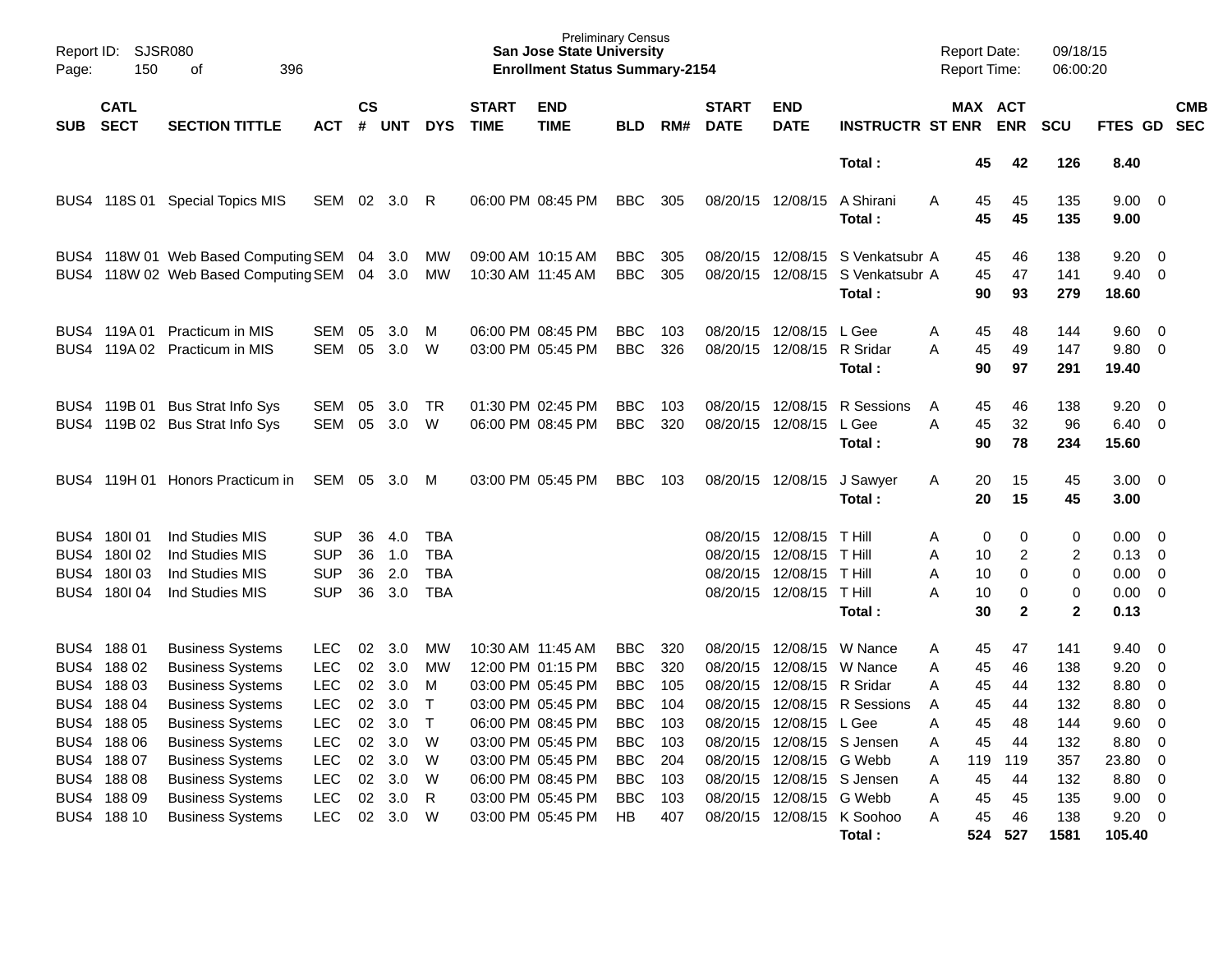| Report ID: SJSR080<br>Page: | 151                        | of                                    | 396        |         |     |            |                             | <b>San Jose State University</b><br><b>Enrollment Status Summary-2154</b> | <b>Preliminary Census</b> |     |                             |                           |                                                                               | <b>Report Date:</b><br><b>Report Time:</b> |                          | 09/18/15<br>06:00:20 |                           |            |
|-----------------------------|----------------------------|---------------------------------------|------------|---------|-----|------------|-----------------------------|---------------------------------------------------------------------------|---------------------------|-----|-----------------------------|---------------------------|-------------------------------------------------------------------------------|--------------------------------------------|--------------------------|----------------------|---------------------------|------------|
| <b>SUB</b>                  | <b>CATL</b><br><b>SECT</b> | <b>SECTION TITTLE</b>                 | <b>ACT</b> | СS<br># | UNT | <b>DYS</b> | <b>START</b><br><b>TIME</b> | <b>END</b><br>TIME                                                        | <b>BLD</b>                | RM# | <b>START</b><br><b>DATE</b> | <b>END</b><br><b>DATE</b> | <b>INSTRUCTR ST ENR</b>                                                       | <b>MAX</b>                                 | <b>ACT</b><br><b>ENR</b> | <b>SCU</b>           | <b>FTES GD SEC</b>        | <b>CMB</b> |
| Department :                |                            | <b>Management Information Systems</b> |            |         |     |            |                             |                                                                           |                           |     |                             |                           | <b>Department Total:</b><br><b>Lower Division:</b><br><b>Upper Division :</b> | 2014<br>585<br>1429                        | 1926<br>585<br>1341      | 4868<br>849<br>4019  | 324.55<br>56.62<br>267.93 |            |

**Graduate Division : 0 0 0 0.00**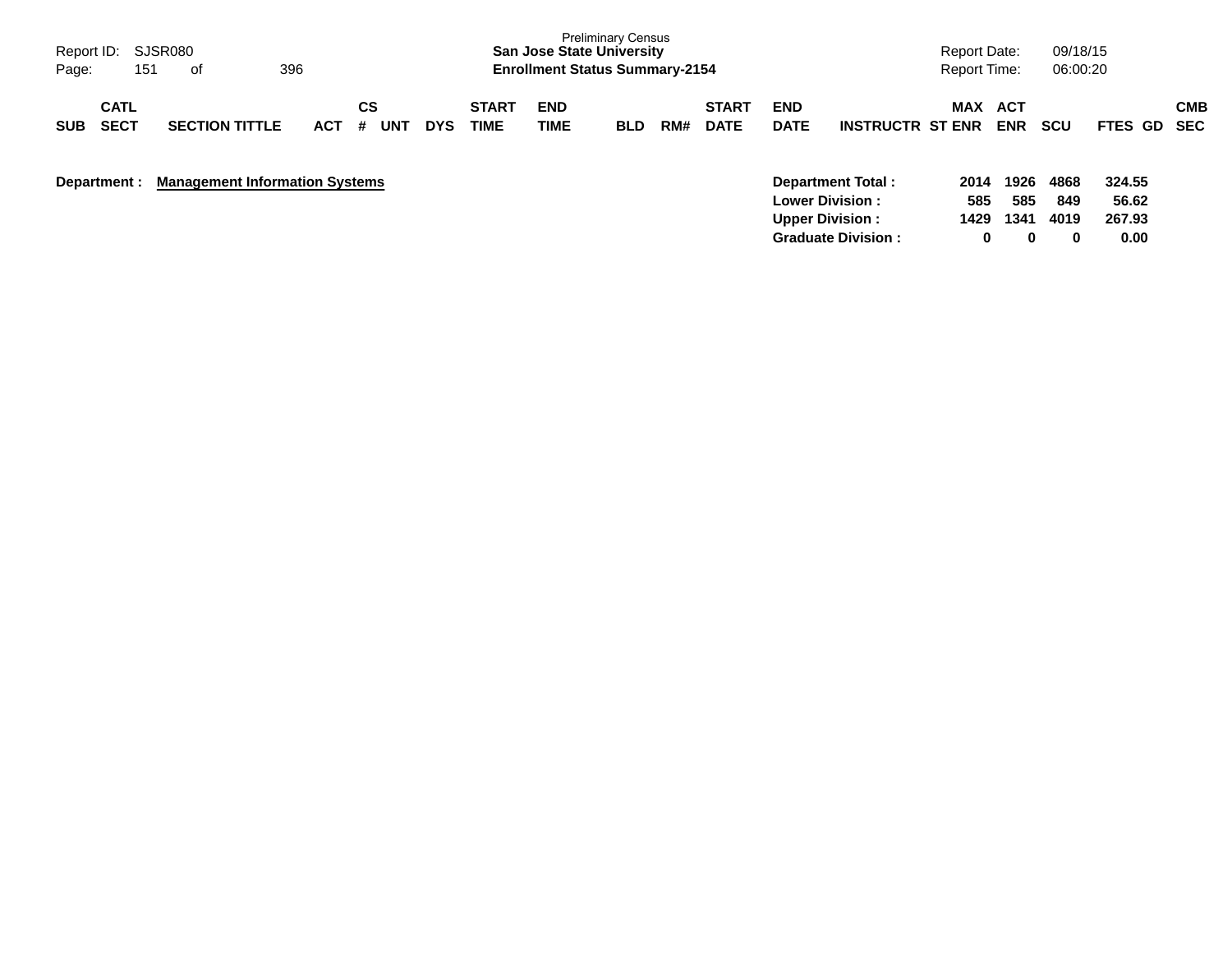| Report ID:<br>Page: | 152                        | SJSR080<br>οf                 | 396        |     |                |                |            |                             | <b>Preliminary Census</b><br><b>San Jose State University</b><br><b>Enrollment Status Summary-2154</b> |            |     |                             |                            |                         |   | <b>Report Date:</b><br><b>Report Time:</b> |            | 09/18/15<br>06:00:20 |                |                         |                          |
|---------------------|----------------------------|-------------------------------|------------|-----|----------------|----------------|------------|-----------------------------|--------------------------------------------------------------------------------------------------------|------------|-----|-----------------------------|----------------------------|-------------------------|---|--------------------------------------------|------------|----------------------|----------------|-------------------------|--------------------------|
| <b>SUB</b>          | <b>CATL</b><br><b>SECT</b> | <b>SECTION TITTLE</b>         |            | ACT | <b>CS</b><br># | <b>UNT</b>     | <b>DYS</b> | <b>START</b><br><b>TIME</b> | <b>END</b><br><b>TIME</b>                                                                              | BLD        | RM# | <b>START</b><br><b>DATE</b> | <b>END</b><br><b>DATE</b>  | <b>INSTRUCTR ST ENR</b> |   | MAX ACT                                    | <b>ENR</b> | <b>SCU</b>           | <b>FTES GD</b> |                         | <b>CMB</b><br><b>SEC</b> |
| College             |                            | <b>Business</b>               |            |     |                |                |            |                             |                                                                                                        |            |     |                             |                            |                         |   |                                            |            |                      |                |                         |                          |
|                     | Department :               | <b>Marketing</b>              |            |     |                |                |            |                             |                                                                                                        |            |     |                             |                            |                         |   |                                            |            |                      |                |                         |                          |
| BUS <sub>2</sub>    | 90 01                      | <b>Bus Statistics</b>         |            | SEM | 04             | 3.0            | MW         | 10:30 AM 11:45 AM           |                                                                                                        | <b>BBC</b> | 224 | 08/20/15                    | 12/08/15 S Tian            |                         | A | 45                                         | 43         | 129                  | 8.60           | 0                       |                          |
| BUS <sub>2</sub>    | 90 02                      | <b>Bus Statistics</b>         |            | SEM | 04             | 3.0            | MW         |                             | 12:00 PM 01:15 PM                                                                                      | <b>BBC</b> | 224 | 08/20/15                    | 12/08/15                   | A Kalinowski A          |   | 45                                         | 50         | 150                  | 10.00          | 0                       |                          |
| BUS <sub>2</sub>    | 90 03                      | <b>Bus Statistics</b>         |            | SEM | 04             | 3.0            | MW         |                             | 01:30 PM 02:45 PM                                                                                      | <b>BBC</b> | 320 | 08/20/15                    | 12/08/15                   | A Kalinowski A          |   | 45                                         | 51         | 153                  | 10.20          | 0                       |                          |
| BUS <sub>2</sub>    | 90 04                      | <b>Bus Statistics</b>         |            | SEM | 04             | 3.0            | MW         |                             | 03:00 PM 04:15 PM                                                                                      | <b>BBC</b> | 224 | 08/20/15                    | 12/08/15                   | S Tian                  | Α | 45                                         | 42         | 126                  | 8.40           | 0                       |                          |
| BUS <sub>2</sub>    | 90 05                      | <b>Bus Statistics</b>         |            | SEM | 04             | 3.0            | <b>TR</b>  |                             | 09:00 AM 10:15 AM                                                                                      | <b>BBC</b> | 224 | 08/20/15                    | 12/08/15 Y Ahuja           |                         | A | 45                                         | 46         | 138                  | 9.20           | 0                       |                          |
| BUS <sub>2</sub>    | 90 06                      | <b>Bus Statistics</b>         |            | SEM | 04             | 3.0            | <b>TR</b>  | 10:30 AM 11:45 AM           |                                                                                                        | <b>BBC</b> | 204 | 08/20/15                    | 12/08/15 Y Ahuja           | Total:                  | A | 120<br>345                                 | 117<br>349 | 351<br>1047          | 23.40<br>69.80 | 0                       |                          |
|                     | BUS2 130 01                | Intro to Marketing            | <b>LEC</b> |     | 02             | 3.0            | МW         |                             | 01:30 PM 02:45 PM                                                                                      | <b>BBC</b> | 022 | 08/20/15                    |                            | 12/08/15 S Onkvisit     | A | 45                                         | 46         | 138                  | 9.25           | -1                      |                          |
| BUS <sub>2</sub>    | 130 02                     | Intro to Marketing            | <b>LEC</b> |     | 02             | 3.0            | MW         |                             | 03:00 PM 04:15 PM                                                                                      | <b>BBC</b> | 022 | 08/20/15                    | 12/08/15                   | S Onkvisit              | Α | 45                                         | 39         | 117                  | 7.80           | 0                       |                          |
| BUS <sub>2</sub>    | 130 03                     | Intro to Marketing            | <b>LEC</b> |     | 02             | 3.0            | <b>TR</b>  |                             | 09:00 AM 10:15 AM                                                                                      | <b>BBC</b> | 202 | 08/20/15                    | 12/08/15                   | R Murray                | A | 120                                        | 120        | 360                  | 24.00          | 0                       |                          |
| BUS <sub>2</sub>    | 130 04                     | Intro to Marketing            | <b>LEC</b> |     | 02             | 3.0            | <b>TR</b>  | 10:30 AM 11:45 AM           |                                                                                                        | <b>BBC</b> | 226 | 08/20/15                    | 12/08/15 M Rajan           |                         | Α | 45                                         | 45         | 135                  | 9.00           | 0                       |                          |
| BUS <sub>2</sub>    | 130 06                     | Intro to Marketing            | <b>LEC</b> |     | 02             | 3.0            | <b>TR</b>  | 10:30 AM 11:45 AM           |                                                                                                        | <b>BBC</b> | 224 | 08/20/15                    | 12/08/15                   | R Murray                | Α | 45                                         | 48         | 144                  | 9.60           | 0                       |                          |
| BUS <sub>2</sub>    | 130 07                     | Intro to Marketing            | <b>LEC</b> |     | 02             | 3.0            | <b>TR</b>  | 10:30 AM 11:45 AM           |                                                                                                        | <b>BBC</b> | 324 | 08/20/15                    |                            | 12/08/15 J Giglierano   | A | 45                                         | 50         | 150                  | 10.00          | 0                       |                          |
| BUS <sub>2</sub>    | 130 08                     | Intro to Marketing            | <b>LEC</b> |     | 02             | 3.0            | <b>TR</b>  |                             | 12:00 PM 01:15 PM                                                                                      | <b>BBC</b> | 320 | 08/20/15                    |                            | 12/08/15 J Giglierano   | A | 45                                         | 51         | 153                  | 10.20          | 0                       |                          |
| BUS <sub>2</sub>    | 130 09                     | Intro to Marketing            | <b>LEC</b> |     | 02             | 3.0            | <b>TR</b>  |                             | 01:30 PM 02:45 PM                                                                                      | <b>BBC</b> | 202 | 08/20/15                    | 12/08/15                   | <b>B</b> Boveda         | Α | 120                                        | 117        | 351                  | 23.40          | 0                       |                          |
| BUS <sub>2</sub>    | 130 10                     | Intro to Marketing            | <b>LEC</b> |     | 02             | 3.0            | <b>TR</b>  |                             | 01:30 PM 02:45 PM                                                                                      | <b>BBC</b> | 204 | 08/20/15                    | 12/08/15 M Rajan           |                         | Α | 120                                        | 113        | 339                  | 22.60          | 0                       |                          |
| BUS <sub>2</sub>    | 130 11                     | Intro to Marketing            | <b>LEC</b> |     | 02             | 3.0            | $\top$     |                             | 06:00 PM 08:45 PM                                                                                      | <b>BBC</b> | 224 | 08/20/15                    |                            | 12/08/15 H Combs        | Α | 45                                         | 43         | 129                  | 8.60           | 0                       |                          |
| BUS <sub>2</sub>    | 130 12                     | Intro to Marketing            | <b>LEC</b> |     | 02             | 3.0            | W          |                             | 03:00 PM 05:45 PM                                                                                      | <b>BBC</b> | 105 | 08/20/15                    |                            | 12/08/15 B Boveda       | A | 45                                         | 48         | 144                  | 9.60           | 0                       |                          |
| BUS <sub>2</sub>    | 130 13                     | Intro to Marketing            | <b>LEC</b> |     |                | 3.0            |            |                             |                                                                                                        |            |     |                             |                            |                         | X | 0                                          | 0          | 0                    | 0.00           | 0                       |                          |
| BUS <sub>2</sub>    | 130 14                     | Intro to Marketing            | <b>LEC</b> |     | 02             | 3.0            | м          |                             | 06:00 PM 08:45 PM                                                                                      | <b>BBC</b> | 202 | 08/20/15                    | 12/08/15                   | <b>G</b> Castro         | Α | 120                                        | 122        | 366                  | 24.40          | 0                       |                          |
| BUS <sub>2</sub>    | 130 15                     | Intro to Marketing            | <b>LEC</b> |     | 02             | 3.0            | R          |                             | 06:00 PM 08:45 PM                                                                                      | <b>BBC</b> | 224 | 08/20/15                    | 12/08/15 M Easter          |                         | Α | 45                                         | 40         | 120                  | 8.00           | 0                       |                          |
| BUS <sub>2</sub>    | 130 16                     | Intro to Marketing            | <b>LEC</b> |     | 02             | 3.0            | MW         |                             | 07:30 AM 08:45 AM                                                                                      | <b>BBC</b> | 022 | 08/20/15                    |                            | 12/08/15 D McCabe       | A | 45                                         | 42         | 126                  | 8.40           | 0                       |                          |
| BUS <sub>2</sub>    | 130 17                     | Intro to Marketing            | <b>LEC</b> |     |                | 3.0            |            |                             |                                                                                                        |            |     |                             |                            |                         | X | 0                                          | 0          | 0                    | 0.00           | 0                       |                          |
| BUS <sub>2</sub>    | 130 18                     | Intro to Marketing            | <b>LEC</b> |     | 02             | 3.0            | TR         |                             | 12:00 PM 01:15 PM                                                                                      | <b>BBC</b> | 022 | 08/20/15                    | 12/08/15                   | R Murray                | Α | 45                                         | 44         | 132                  | 8.80           | 0                       |                          |
| BUS <sub>2</sub>    | 130 19                     | Intro to Marketing            | <b>LEC</b> |     | $02\,$         | 3.0            | MW         |                             | 09:00 AM 10:15 AM                                                                                      | <b>BBC</b> | 320 | 08/20/15                    | 12/08/15                   | D McCabe                | Α | 45                                         | 43         | 129                  | 8.60           | 0                       |                          |
| BUS <sub>2</sub>    | 130 20                     | Intro to Marketing            | <b>LEC</b> |     |                | 3.0            |            |                             |                                                                                                        |            |     |                             |                            |                         | х | 0                                          | 0          | 0                    | 0.00           | 0                       |                          |
| BUS <sub>2</sub>    | 130 21                     | Intro to Marketing            | <b>LEC</b> |     | 02             | 3.0            | TR         | 10:30 AM 11:45 AM           |                                                                                                        | <b>BBC</b> | 022 | 08/20/15                    | 12/08/15                   | S Lilienthal            | A | 45                                         | 48         | 144                  | 9.60           | 0                       |                          |
|                     | BUS2 130 80                | Intro to Marketing            | <b>LEC</b> |     | 02             | 3.0            | <b>TBA</b> |                             |                                                                                                        |            |     | 08/20/15                    | 12/08/15 M Easter          |                         | Α | 45                                         | 44         | 132                  | 8.80           | 0                       |                          |
|                     | BUS2 130 81                | Intro to Marketing            |            |     |                | LEC 02 3.0     | TBA        |                             |                                                                                                        |            |     |                             | 08/20/15 12/08/15 M Easter |                         |   | 45                                         | 44         | 132                  | 8.80           | $\overline{\mathbf{0}}$ |                          |
|                     | BUS2 130 82                | Intro to Marketing            |            |     |                | LEC 02 3.0 TBA |            |                             |                                                                                                        |            |     |                             | 08/20/15 12/08/15 M Merz   |                         | A | 45                                         | 48         | 144                  | 9.60           | - 0                     |                          |
|                     |                            |                               |            |     |                |                |            |                             |                                                                                                        |            |     |                             |                            | Total:                  |   | 1200 1195                                  |            | 3585                 | 239.05         |                         |                          |
|                     |                            | BUS2 131A 01 Bus-to-Bus Mktg  |            |     |                | LEC 02 3.0 TR  |            |                             | 09:00 AM 10:15 AM BBC 022                                                                              |            |     |                             | 08/20/15 12/08/15 R Vitale |                         | A | 45                                         | 39         | 117                  | 7.80 0         |                         |                          |
|                     |                            |                               |            |     |                |                |            |                             |                                                                                                        |            |     |                             |                            | Total:                  |   | 45                                         | 39         | 117                  | 7.80           |                         |                          |
|                     |                            | BUS2 131B 01 Retail Mktg Mgmt |            |     |                | LEC 02 3.0 W   |            |                             | 06:00 PM 08:45 PM BBC 105                                                                              |            |     |                             | 08/20/15 12/08/15 G Castro |                         | A | 45                                         | 47         | 141                  | $9.40 \quad 0$ |                         |                          |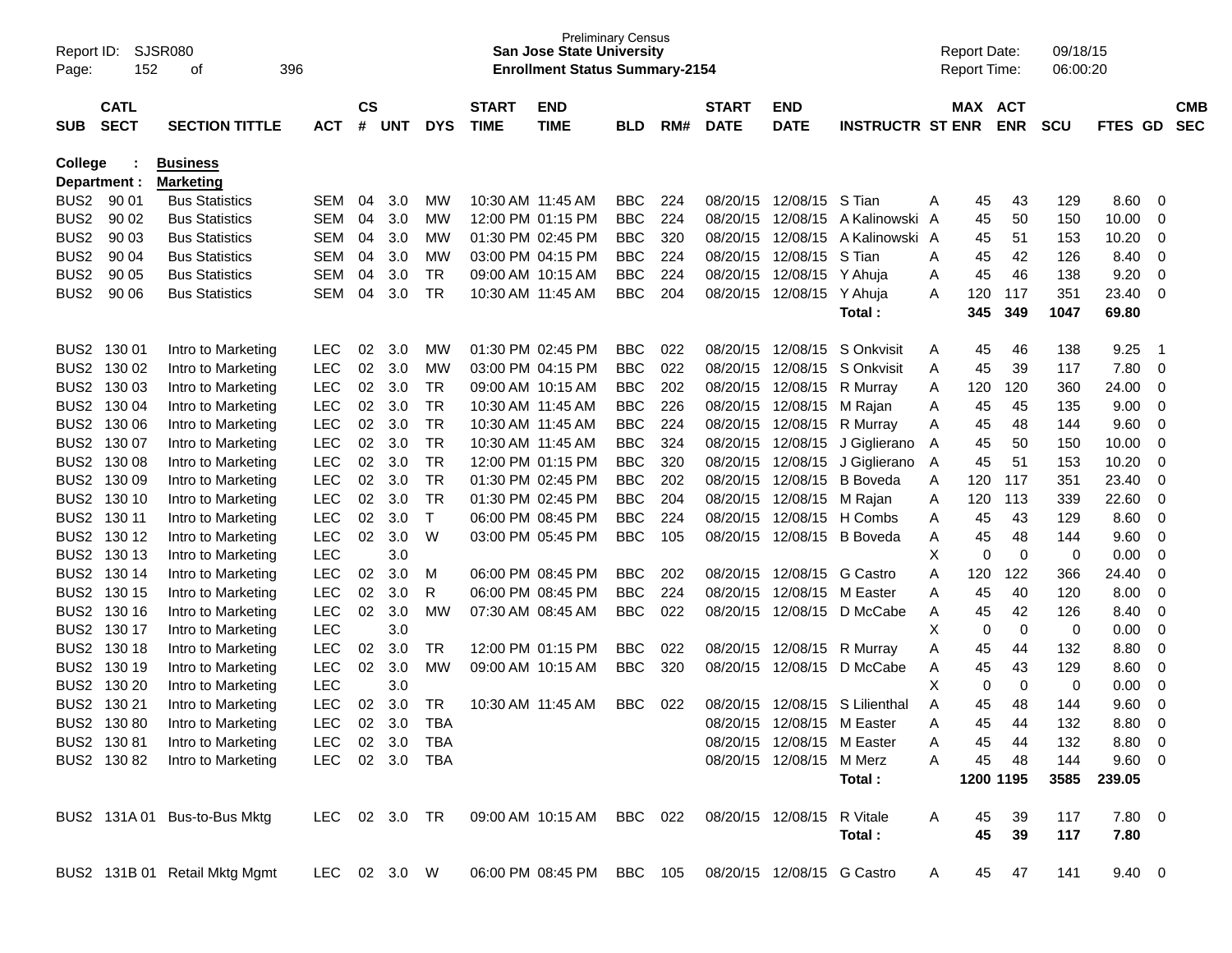| Page:      | Report ID: SJSR080<br>153  | 396<br>оf                                                                                                                            |                                 |                      |                          |                                               |                                                             | <b>Preliminary Census</b><br><b>San Jose State University</b><br><b>Enrollment Status Summary-2154</b> |                                        |                   |                                                             |                                                                           |                                                                                     |                  | <b>Report Date:</b><br>Report Time: |                             | 09/18/15<br>06:00:20            |                                          |                                                           |            |
|------------|----------------------------|--------------------------------------------------------------------------------------------------------------------------------------|---------------------------------|----------------------|--------------------------|-----------------------------------------------|-------------------------------------------------------------|--------------------------------------------------------------------------------------------------------|----------------------------------------|-------------------|-------------------------------------------------------------|---------------------------------------------------------------------------|-------------------------------------------------------------------------------------|------------------|-------------------------------------|-----------------------------|---------------------------------|------------------------------------------|-----------------------------------------------------------|------------|
| <b>SUB</b> | <b>CATL</b><br><b>SECT</b> | <b>SECTION TITTLE</b>                                                                                                                | <b>ACT</b>                      | $\mathsf{cs}$<br>#   | <b>UNT</b>               | <b>DYS</b>                                    | <b>START</b><br><b>TIME</b>                                 | <b>END</b><br><b>TIME</b>                                                                              | BLD                                    | RM#               | <b>START</b><br><b>DATE</b>                                 | <b>END</b><br><b>DATE</b>                                                 | <b>INSTRUCTR ST ENR</b>                                                             |                  |                                     | MAX ACT<br><b>ENR</b>       | <b>SCU</b>                      | FTES GD SEC                              |                                                           | <b>CMB</b> |
|            |                            |                                                                                                                                      |                                 |                      |                          |                                               |                                                             |                                                                                                        |                                        |                   |                                                             |                                                                           | Total:                                                                              |                  | 45                                  | 47                          | 141                             | 9.40                                     |                                                           |            |
|            |                            | BUS2 131D 01 Mkt in New Ventures<br>BUS2 131D 80 Mkt in New Ventures                                                                 | <b>LEC</b><br><b>LEC</b>        | 01<br>01             | 3.0<br>3.0               | TR<br><b>TBA</b>                              | 03:00 PM 04:15 PM                                           |                                                                                                        | <b>BBC</b>                             | 224               | 08/20/15 12/08/15                                           | 08/20/15 12/08/15                                                         | J Giglierano<br>M Merz<br>Total:                                                    | A<br>A           | 45<br>45<br>90                      | 47<br>45<br>92              | 141<br>135<br>276               | 9.40<br>9.00<br>18.40                    | - 0<br>$\overline{0}$                                     |            |
|            |                            | BUS2 133A 01 Interntl Marketing<br>BUS2 133A 02 Interntl Marketing<br>BUS2 133A 03 Interntl Marketing                                | SEM<br><b>SEM</b><br><b>SEM</b> | 04<br>04<br>04       | 3.0<br>3.0<br>3.0        | <b>MW</b><br>MW<br><b>TR</b>                  | 10:30 AM 11:45 AM<br>12:00 PM 01:15 PM<br>01:30 PM 02:45 PM |                                                                                                        | <b>BBC</b><br><b>BBC</b><br><b>BBC</b> | 022<br>022<br>022 |                                                             | 08/20/15 12/08/15                                                         | S Onkvisit<br>08/20/15 12/08/15 S Onkvisit<br>08/20/15 12/08/15 J Fadiman<br>Total: | Α<br>A<br>A      | 45<br>45<br>45<br>135               | 38<br>38<br>42<br>118       | 114<br>114<br>126<br>354        | 7.60<br>7.60<br>8.40<br>23.60            | - 0<br>$\overline{\mathbf{0}}$<br>$\overline{\mathbf{0}}$ |            |
| ASIA       |                            | BUS2 133B 01 Mktg: Pac Rim<br>133B 01 Mktg: Pac Rim                                                                                  | <b>LEC</b><br><b>LEC</b>        | 02<br>02             | 3.0<br>3.0               | W<br>W                                        | 06:00 PM 08:45 PM<br>06:00 PM 08:45 PM                      |                                                                                                        | <b>BBC</b><br><b>BBC</b>               | 108<br>108        |                                                             | 08/20/15 12/08/15<br>08/20/15 12/08/15                                    | J Fadiman<br>J Fadiman<br>Total:                                                    | A<br>A           | 45<br>0<br>45                       | 39<br>$\overline{2}$<br>41  | 117<br>6<br>123                 | 7.80<br>0.40<br>8.20                     | 0 <sup>C</sup><br>0 <sup>o</sup>                          |            |
|            |                            | BUS2 134A 80 Consumer Behavior<br>BUS2 134A 81 Consumer Behavior<br>BUS2 134A 82 Consumer Behavior<br>BUS2 134A 83 Consumer Behavior | SEM<br>SEM<br><b>SEM</b><br>SEM | 04<br>04<br>04<br>04 | 3.0<br>3.0<br>3.0<br>3.0 | TBA<br><b>TBA</b><br><b>TBA</b><br><b>TBA</b> |                                                             |                                                                                                        |                                        |                   | 08/20/15 12/08/15                                           | 08/20/15 12/08/15<br>08/20/15 12/08/15 M Merz<br>08/20/15 12/08/15 M Merz | J Bechkoff<br>J Bechkoff<br>Total:                                                  | A<br>A<br>Α<br>A | 45<br>45<br>45<br>45<br>180         | 42<br>45<br>45<br>47<br>179 | 126<br>135<br>135<br>141<br>537 | 8.40<br>9.00<br>9.00<br>9.40<br>35.80    | - 0<br>$\overline{\mathbf{0}}$<br>$\overline{0}$<br>- 0   |            |
|            |                            | BUS2 134B 01 Marketing Com<br>BUS2 134B 02 Marketing Com<br>BUS2 134B 70 Marketing Com                                               | SEM<br>SEM<br><b>SEM</b>        | 04<br>04<br>04       | 3.0<br>3.0<br>3.0        | <b>TR</b><br><b>TR</b><br><b>TBA</b>          | 12:00 PM 01:15 PM                                           | 01:30 PM 02:45 PM                                                                                      | <b>BBC</b><br><b>BBC</b>               | 224<br>224        | 08/20/15 12/08/15<br>08/20/15 12/08/15<br>08/20/15 12/08/15 |                                                                           | R Vitale<br>R Vitale<br>Total:                                                      | A<br>A<br>Α      | 45<br>45<br>45<br>135               | 44<br>44<br>46<br>134       | 132<br>132<br>138<br>402        | 8.80<br>8.80<br>9.20<br>26.80            | - 0<br>0<br>- 0                                           |            |
|            | BUS2 134C 80 SMM           |                                                                                                                                      | LEC                             | 02                   | 3.0                      | TBA                                           |                                                             |                                                                                                        |                                        |                   | 08/20/15 12/08/15                                           |                                                                           | M Merz<br>Total:                                                                    | A                | 45<br>45                            | 46<br>46                    | 138<br>138                      | 9.20<br>9.20                             | $\overline{\mathbf{0}}$                                   |            |
| BUS2       | 135 01                     | Sales Management                                                                                                                     | SEM                             | 04                   | 3.0                      | TR                                            | 03:00 PM 04:15 PM                                           |                                                                                                        | <b>BBC</b>                             | 022               | 08/20/15 12/08/15                                           |                                                                           | <b>B</b> Boveda<br>Total:                                                           | A                | 45<br>45                            | 49<br>49                    | 147<br>147                      | 9.80<br>9.80                             | $\overline{\mathbf{0}}$                                   |            |
|            |                            | BUS2 137A 80 Soft Skills<br>BUS2 137A 81 Soft Skills                                                                                 | LEC.<br><b>LEC</b>              |                      | $02 \quad 3.0$<br>3.0    | TBA                                           |                                                             |                                                                                                        |                                        |                   |                                                             |                                                                           | 08/20/15 12/08/15 J Bechkoff<br>Total:                                              | A<br>X           | 45<br>0<br>45                       | $\mathbf 0$<br>43           | 129<br>0<br>129                 | $8.60 \quad 0$<br>$0.00 \quad 0$<br>8.60 |                                                           |            |
|            |                            | BUS2 137H 01 Mkt Honors Practicum LEC 02 3.0 M 06:00 PM 08:45 PM BBC 224                                                             |                                 |                      |                          |                                               |                                                             |                                                                                                        |                                        |                   |                                                             | 08/20/15 12/08/15 R Vitale                                                | Total:                                                                              | A                | 45<br>45                            | 25<br>25                    | 75<br>75                        | $5.00 \quad 0$<br>5.00                   |                                                           |            |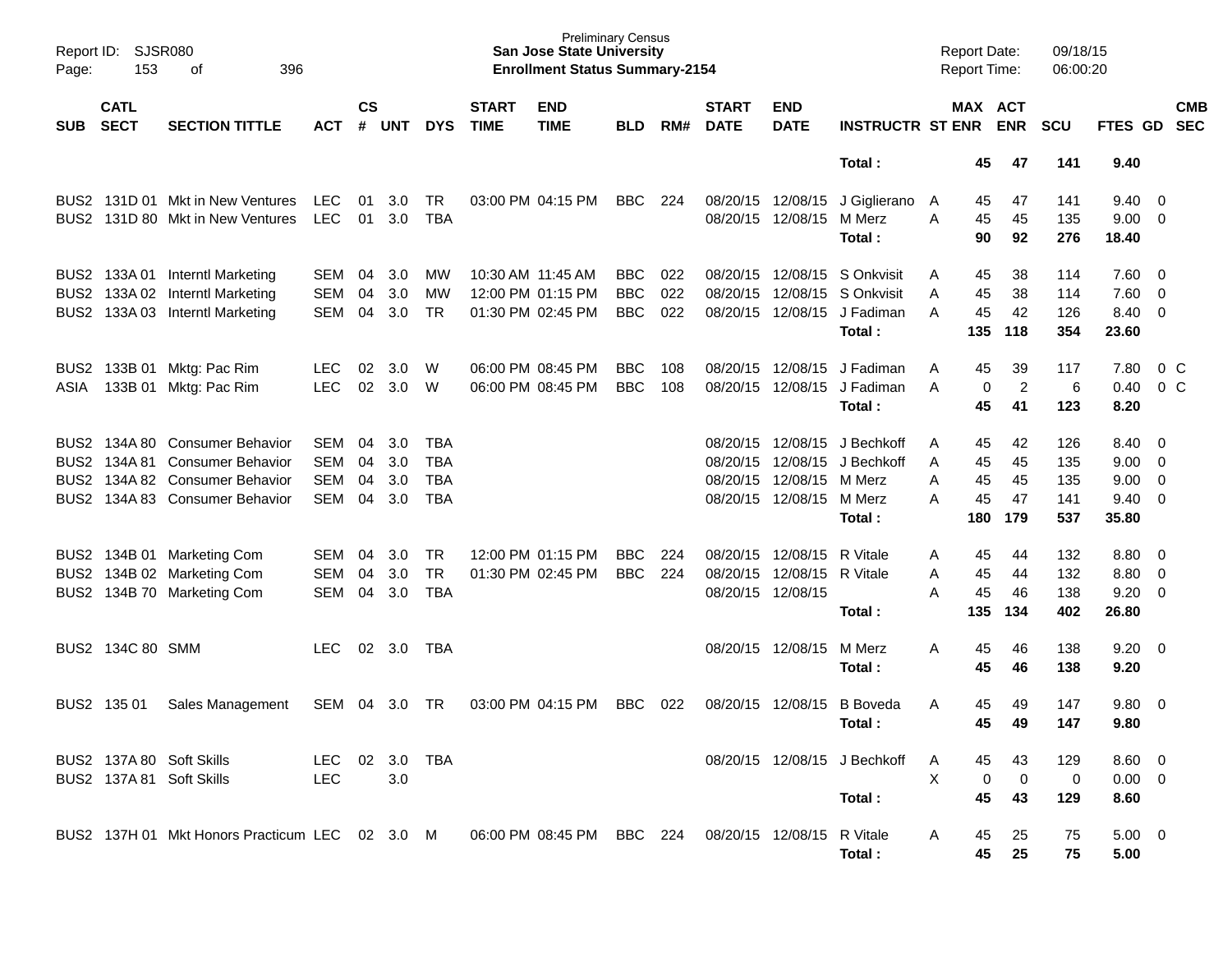| Report ID:<br>Page: | <b>SJSR080</b><br>154      | 396<br>оf                                              |                |                    |            |              |                             | <b>Preliminary Census</b><br><b>San Jose State University</b><br><b>Enrollment Status Summary-2154</b> |            |     |                             |                           |                         |   | <b>Report Date:</b> | <b>Report Time:</b>   | 09/18/15<br>06:00:20 |                  |                            |            |
|---------------------|----------------------------|--------------------------------------------------------|----------------|--------------------|------------|--------------|-----------------------------|--------------------------------------------------------------------------------------------------------|------------|-----|-----------------------------|---------------------------|-------------------------|---|---------------------|-----------------------|----------------------|------------------|----------------------------|------------|
| SUB                 | <b>CATL</b><br><b>SECT</b> | <b>SECTION TITTLE</b>                                  | <b>ACT</b>     | $\mathsf{cs}$<br># | <b>UNT</b> | <b>DYS</b>   | <b>START</b><br><b>TIME</b> | <b>END</b><br><b>TIME</b>                                                                              | <b>BLD</b> | RM# | <b>START</b><br><b>DATE</b> | <b>END</b><br><b>DATE</b> | <b>INSTRUCTR ST ENR</b> |   |                     | MAX ACT<br><b>ENR</b> | <b>SCU</b>           | FTES GD SEC      |                            | <b>CMB</b> |
|                     |                            | BUS2 137S 80 Mkt Special Topics                        | <b>LEC</b>     | 02                 | 3.0        | TBA          |                             |                                                                                                        |            |     |                             | 08/20/15 12/08/15         | M Merz<br>Total:        | Α | 45<br>45            | 41<br>41              | 123<br>123           | 8.25<br>8.25     | $\overline{\phantom{0}}$ 1 |            |
|                     | BUS2 138 01                | Mktg Research                                          | <b>SEM</b>     | 04                 | 3.0        | MW           |                             | 09:00 AM 10:15 AM                                                                                      | BBC        | 224 |                             | 08/20/15 12/08/15         | A Kalinowski A          |   | 45                  | 43                    | 129                  | 8.60             | $\overline{0}$             |            |
|                     | BUS2 138 80                | Mktg Research                                          | <b>SEM</b>     | 04                 | 3.0        | <b>TBA</b>   |                             |                                                                                                        |            |     |                             | 08/20/15 12/08/15         | J Zhang                 | Α | 45                  | 45                    | 135                  | 9.00             | 0                          |            |
|                     | BUS2 138 81                | Mktg Research                                          | <b>SEM</b>     | 04                 | 3.0        | <b>TBA</b>   |                             |                                                                                                        |            |     |                             | 08/20/15 12/08/15         | J Zhang                 | Α | 45                  | 44                    | 132                  | 8.80             | $\overline{0}$             |            |
|                     |                            |                                                        |                |                    |            |              |                             |                                                                                                        |            |     |                             |                           | Total:                  |   | 135                 | 132                   | 396                  | 26.40            |                            |            |
|                     | BUS2 139 01                | <b>Marketing Manage</b>                                | <b>SEM</b>     | 04                 | 3.0        | $\top$       |                             | 03:00 PM 05:45 PM                                                                                      | <b>BBC</b> | 324 |                             | 08/20/15 12/08/15         | R Sibley                | Α | 45                  | 32                    | 96                   | 6.40             | $\overline{0}$             |            |
|                     | BUS2 139 02                | <b>Marketing Manage</b>                                | <b>SEM</b>     | 04                 | 3.0        | $\mathsf{T}$ |                             | 06:00 PM 08:45 PM                                                                                      | <b>BBC</b> | 324 |                             | 08/20/15 12/08/15         | R Sibley                | Α | 45                  | 21                    | 63                   | 4.20             | $\overline{0}$             |            |
|                     | BUS2 139 03                | <b>Marketing Manage</b>                                | <b>SEM</b>     | 04                 | 3.0        | W            |                             | 03:00 PM 05:45 PM                                                                                      | <b>BBC</b> | 324 |                             | 08/20/15 12/08/15         | R Sibley                | A | 45                  | 28                    | 84                   | 5.60             | $\overline{\mathbf{0}}$    |            |
|                     |                            |                                                        |                |                    |            |              |                             |                                                                                                        |            |     |                             |                           | Total:                  |   | 135                 | 81                    | 243                  | 16.20            |                            |            |
|                     |                            | BUS2 180F 01 Indiv Study Mktg                          | <b>SUP</b>     | 36                 | 3.0        | <b>TBA</b>   |                             |                                                                                                        |            |     |                             | 08/20/15 12/08/15 K Gehrt |                         | Α | 0                   | 0                     | 0                    | 0.00             | - 0                        |            |
|                     |                            | BUS2 180F 02 Indiv Study Mktg                          | <b>SUP</b>     | 36                 | 1.0        | <b>TBA</b>   |                             |                                                                                                        |            |     |                             | 08/20/15 12/08/15 K Gehrt |                         | Α | 10                  |                       | $\mathbf{1}$         | 0.07             | 0                          |            |
|                     |                            | BUS2 180F 03 Indiv Study Mktg                          | <b>SUP</b>     | 36                 | 1.0        | <b>TBA</b>   |                             |                                                                                                        |            |     |                             | 08/20/15 12/08/15 K Gehrt |                         | Α | 10                  | 0                     | 0                    | 0.00             | 0                          |            |
|                     |                            | BUS2 180F 04 Indiv Study Mktg                          | <b>SUP</b>     | 36                 | 1.0        | <b>TBA</b>   |                             |                                                                                                        |            |     |                             | 08/20/15 12/08/15 K Gehrt |                         | A | 10                  | 0                     | 0                    | 0.00             | 0                          |            |
|                     |                            | BUS2 180F 05 Indiv Study Mktg                          | <b>SUP</b>     | 36                 | 2.0        | <b>TBA</b>   |                             |                                                                                                        |            |     |                             | 08/20/15 12/08/15 K Gehrt |                         | A | 10                  | 0                     | 0                    | 0.00             | 0                          |            |
|                     |                            | BUS2 180F 06 Indiv Study Mktg                          | <b>SUP</b>     | 36                 | 2.0        | <b>TBA</b>   |                             |                                                                                                        |            |     |                             | 08/20/15 12/08/15 K Gehrt |                         | Α | 10                  | 0                     | 0                    | 0.00             | $\mathbf 0$                |            |
|                     |                            | BUS2 180F 07 Indiv Study Mktg                          | <b>SUP</b>     | 36                 | 2.0        | <b>TBA</b>   |                             |                                                                                                        |            |     |                             | 08/20/15 12/08/15 K Gehrt |                         | A | 10                  | 0                     | 0                    | 0.00             | 0                          |            |
|                     |                            | BUS2 180F 08 Indiv Study Mktg                          | <b>SUP</b>     | 36                 | 3.0        | <b>TBA</b>   |                             |                                                                                                        |            |     |                             | 08/20/15 12/08/15 K Gehrt |                         | A | 10                  | 0                     | 0                    | 0.00             | 0                          |            |
|                     | BUS2 180F 09               | Indiv Study Mktg                                       | <b>SUP</b>     | 36                 | 3.0        | <b>TBA</b>   |                             |                                                                                                        |            |     |                             | 08/20/15 12/08/15 K Gehrt |                         | Α | 10                  | 0                     | 0                    | 0.00             | 0                          |            |
|                     | BUS2 180F 10               | Indiv Study Mktg                                       | <b>SUP</b>     | 36                 | 3.0        | <b>TBA</b>   |                             |                                                                                                        |            |     |                             | 08/20/15 12/08/15 K Gehrt |                         | А | 10                  | 0                     | 0                    | 0.00             | $\overline{0}$             |            |
|                     |                            |                                                        |                |                    |            |              |                             |                                                                                                        |            |     |                             |                           | Total:                  |   | 90                  | $\mathbf 1$           | 1                    | 0.07             |                            |            |
|                     | BUS2 190 01                | <b>Quant Bus Analysis</b>                              | <b>SEM</b>     | 04                 | 3.0        | МW           |                             | 09:00 AM 10:15 AM                                                                                      | <b>BBC</b> | 105 |                             | 08/20/15 12/08/15         | <b>B</b> Boveda         | A | 45                  | 49                    | 147                  | 9.80             | 0                          |            |
|                     | BUS2 190 02                | <b>Quant Bus Analysis</b>                              | <b>SEM</b>     |                    | 3.0        |              |                             |                                                                                                        |            |     |                             |                           |                         | X | $\mathbf 0$         | $\mathbf 0$           | 0                    | 0.00             | 0                          |            |
|                     | BUS2 190 03                | <b>Quant Bus Analysis</b>                              | <b>SEM</b>     | 04                 | 3.0        | MW           |                             | 10:30 AM 11:45 AM                                                                                      | <b>BBC</b> | 105 |                             | 08/20/15 12/08/15         | A Kalinowski            | A | 45                  | 48                    | 144                  | 9.60             | 0                          |            |
|                     | BUS2 190 04                | <b>Quant Bus Analysis</b>                              | <b>SEM</b>     |                    | 3.0        |              |                             |                                                                                                        |            |     |                             |                           |                         | Χ | 0                   | $\mathbf 0$           | 0                    | 0.00             | 0                          |            |
|                     | BUS2 190 05                | <b>Quant Bus Analysis</b>                              | <b>SEM</b>     |                    | 3.0        |              |                             |                                                                                                        |            |     |                             |                           |                         | X | 0                   | 0                     | 0                    | 0.00             | 0                          |            |
|                     | BUS2 190 06                | <b>Quant Bus Analysis</b>                              | <b>SEM</b>     | 04                 | 3.0        | TR           |                             | 09:00 AM 10:15 AM                                                                                      | <b>BBC</b> | 105 |                             | 08/20/15 12/08/15 O Yu    |                         | A | 45                  | 45                    | 135                  | 9.00             | 0                          |            |
|                     | BUS2 190 07                | <b>Quant Bus Analysis</b>                              | SEM            | 04                 | 3.0        | TR           |                             | 10:30 AM 11:45 AM                                                                                      | BBC        | 105 |                             | 08/20/15 12/08/15 O Yu    |                         | Α | 45                  | 46                    | 138                  | 9.20             | $\overline{\mathbf{0}}$    |            |
|                     | BUS2 190 08                | <b>Quant Bus Analysis</b>                              | <b>SEM</b>     | 04                 | 3.0        | TR           |                             | 12:00 PM 01:15 PM                                                                                      | <b>BBC</b> | 105 |                             | 08/20/15 12/08/15 O Yu    |                         | A | 45                  | 47                    | 141                  | 9.40             | $\overline{\phantom{0}}$   |            |
|                     | BUS2 190 09                | <b>Quant Bus Analysis</b>                              | SEM            |                    | 04 3.0     | TR           |                             | 01:30 PM 02:45 PM                                                                                      | <b>BBC</b> | 105 |                             | 08/20/15 12/08/15 R Davis |                         | A | 45                  | 47                    | 141                  | $9.40 \quad 0$   |                            |            |
|                     | BUS2 190 10                | <b>Quant Bus Analysis</b>                              | SEM            | 04                 | 3.0        | TR           |                             | 03:00 PM 04:15 PM                                                                                      | <b>BBC</b> | 105 |                             | 08/20/15 12/08/15 R Davis |                         | A | 45                  | 48                    | 144                  | 9.60 0           |                            |            |
|                     | BUS2 190 11                | <b>Quant Bus Analysis</b>                              | SEM            | 04                 | 3.0        | $\mathsf{T}$ |                             | 06:00 PM 08:45 PM                                                                                      | SCI        | 164 |                             | 08/20/15 12/08/15 O Yu    |                         | Α | 120                 | 121                   | 363                  | 24.20 0          |                            |            |
|                     | BUS2 190 80                | <b>Quant Bus Analysis</b>                              | SEM            | 04                 | 3.0        | <b>TBA</b>   |                             |                                                                                                        |            |     |                             | 08/20/15 12/08/15 W Wang  |                         | Α | 45                  | 44                    | 132                  | 8.80 0<br>8.60 0 |                            |            |
|                     | BUS2 190 81                | <b>Quant Bus Analysis</b><br><b>Quant Bus Analysis</b> | SEM            | 04                 | 3.0        | <b>TBA</b>   |                             |                                                                                                        |            |     |                             | 08/20/15 12/08/15 W Wang  |                         | Α | 45                  | 43                    | 129                  |                  |                            |            |
|                     | BUS2 190 82                |                                                        | SEM 04 3.0 TBA |                    |            |              |                             |                                                                                                        |            |     |                             | 08/20/15 12/08/15 H Chen  |                         | A | 45                  | 42                    | 126                  | 8.40 0           |                            |            |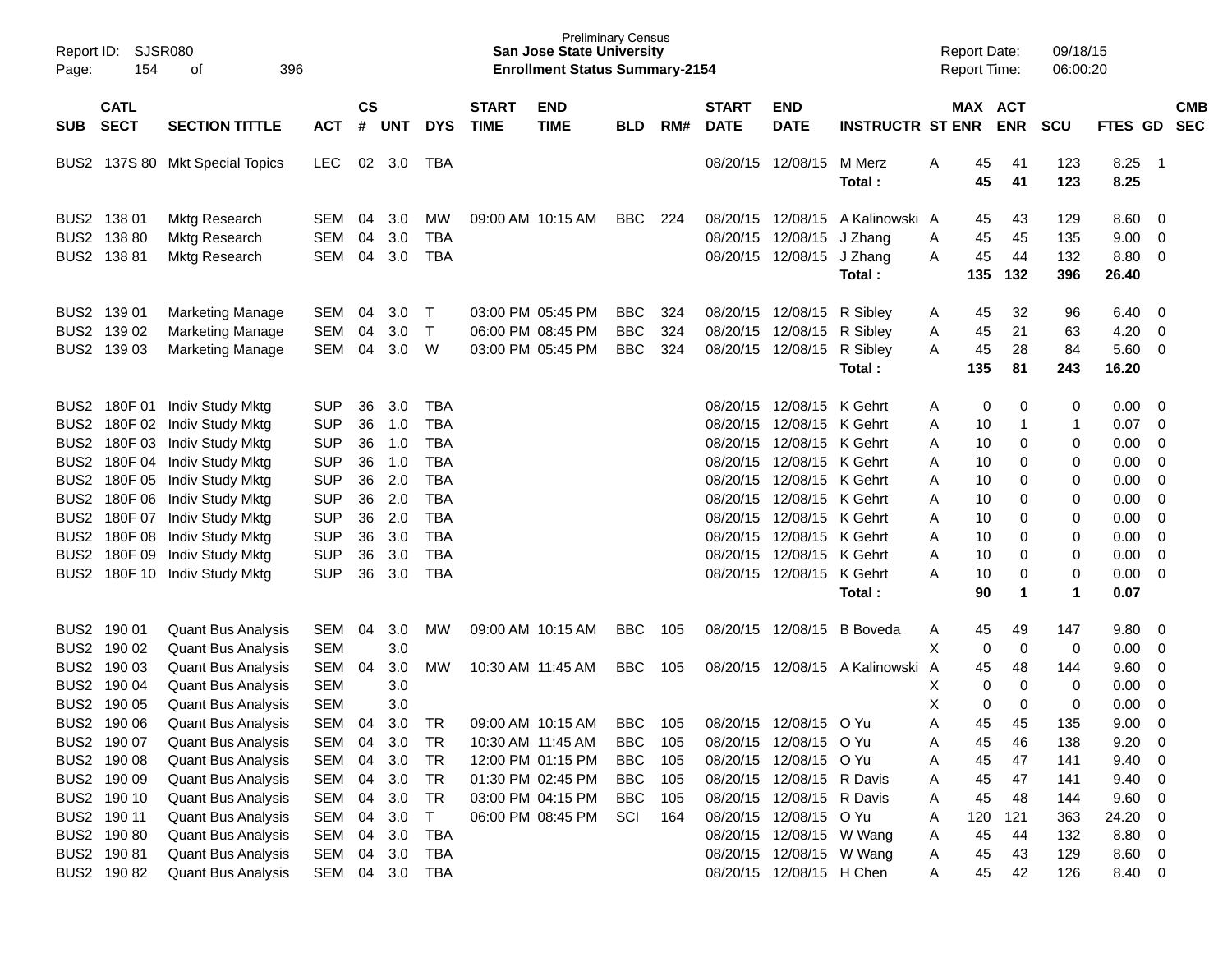| Report ID:<br>Page:                  | 155                        | <b>SJSR080</b><br>396<br>οf                            |                   |                    |            |                   |                             | <b>Preliminary Census</b><br>San Jose State University<br><b>Enrollment Status Summary-2154</b> |            |     |                             |                                                  |                                                       |   | <b>Report Date:</b><br><b>Report Time:</b> |                  | 09/18/15<br>06:00:20            |                                   |                          |                          |
|--------------------------------------|----------------------------|--------------------------------------------------------|-------------------|--------------------|------------|-------------------|-----------------------------|-------------------------------------------------------------------------------------------------|------------|-----|-----------------------------|--------------------------------------------------|-------------------------------------------------------|---|--------------------------------------------|------------------|---------------------------------|-----------------------------------|--------------------------|--------------------------|
| <b>SUB</b>                           | <b>CATL</b><br><b>SECT</b> | <b>SECTION TITTLE</b>                                  | <b>ACT</b>        | $\mathsf{cs}$<br># | <b>UNT</b> | <b>DYS</b>        | <b>START</b><br><b>TIME</b> | <b>END</b><br><b>TIME</b>                                                                       | <b>BLD</b> | RM# | <b>START</b><br><b>DATE</b> | <b>END</b><br><b>DATE</b>                        | <b>INSTRUCTR ST ENR</b>                               |   | MAX ACT                                    | <b>ENR</b>       | <b>SCU</b>                      | <b>FTES GD</b>                    |                          | <b>CMB</b><br><b>SEC</b> |
| BUS <sub>2</sub><br>BUS <sub>2</sub> | 19083<br>19084             | <b>Quant Bus Analysis</b><br><b>Quant Bus Analysis</b> | SEM<br><b>SEM</b> | 04<br>04           | 3.0<br>3.0 | <b>TBA</b><br>TBA |                             |                                                                                                 |            |     | 08/20/15<br>08/20/15        | 12/08/15<br>12/08/15                             | D Czerwinski A<br>H Chen<br>Total:                    | A | 240<br>45<br>855                           | 234<br>43<br>857 | 702<br>129<br>2571              | 46.80<br>8.60<br>171.40           | - 0<br>- 0               |                          |
| BUS2                                 | 191 01                     | Dcsn Mkg Under UncerSEM                                |                   | 04                 | 3.0        | $\top$            |                             | 06:00 PM 08:45 PM                                                                               | BBC        | 105 | 08/20/15                    | 12/08/15                                         | R Davis<br>Total:                                     | A | 45<br>45                                   | 14<br>14         | 42<br>42                        | 2.80 0<br>2.80                    |                          |                          |
| BUS <sub>2</sub>                     | 194A 01                    | <b>Statistical Analysis</b>                            | <b>LEC</b>        | 02                 | 3.0        | <b>MW</b>         |                             | 01:30 PM 02:45 PM                                                                               | BBC        | 326 | 08/20/15                    | 12/08/15                                         | S Tian<br>Total:                                      | A | 45<br>45                                   | 18<br>18         | 54<br>54                        | 3.65<br>3.65                      | $\overline{\phantom{1}}$ |                          |
| BUS <sub>2</sub>                     | 195B 01                    | Data Viz                                               | LEC.              | 02                 | 3.0        | $\top$            |                             | 03:00 PM 05:45 PM                                                                               | <b>BBC</b> | 302 | 08/20/15                    | 12/08/15                                         | W Wang<br>Total:                                      | A | 45<br>45                                   | 12<br>12         | 36<br>36                        | 2.65<br>2.65                      | - 5                      |                          |
|                                      | Department :               | Marketing                                              |                   |                    |            |                   |                             |                                                                                                 |            |     |                             | <b>Lower Division:</b><br><b>Upper Division:</b> | <b>Department Total:</b><br><b>Graduate Division:</b> |   | 3795<br>345<br>3450<br>0                   | 349<br>3164<br>0 | 3513 10537<br>1047<br>9490<br>0 | 702.87<br>69.80<br>633.07<br>0.00 |                          |                          |